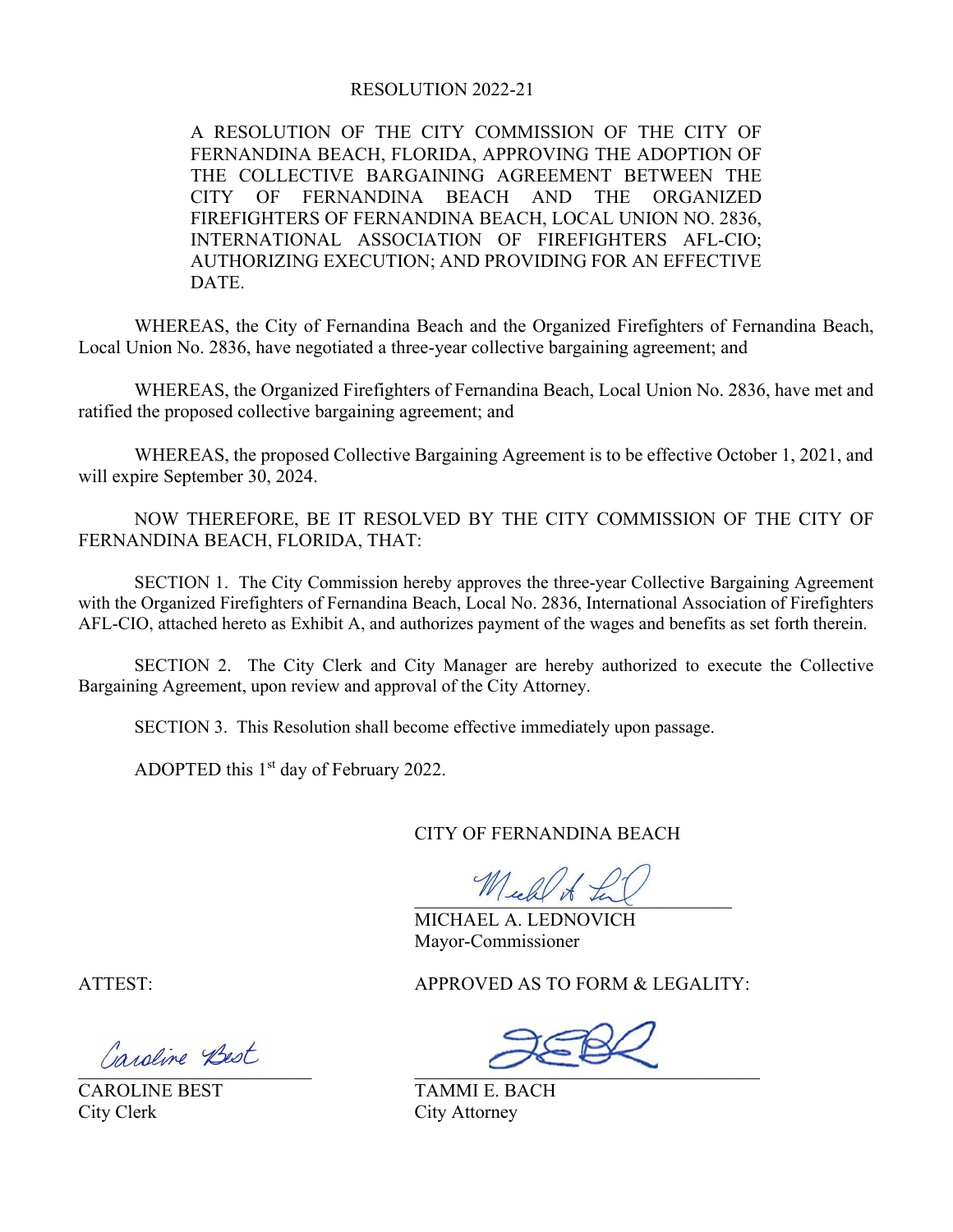# **LABOR AGREEMENT**

**By and Between**

**The City of Fernandina Beach**

**and the**

**Organized Firefighters of Fernandina Beach Local Union No. 2836**



**International Association of Firefighters AFL-CIO**

**Effective October 1, 2021 – September 30, 2024**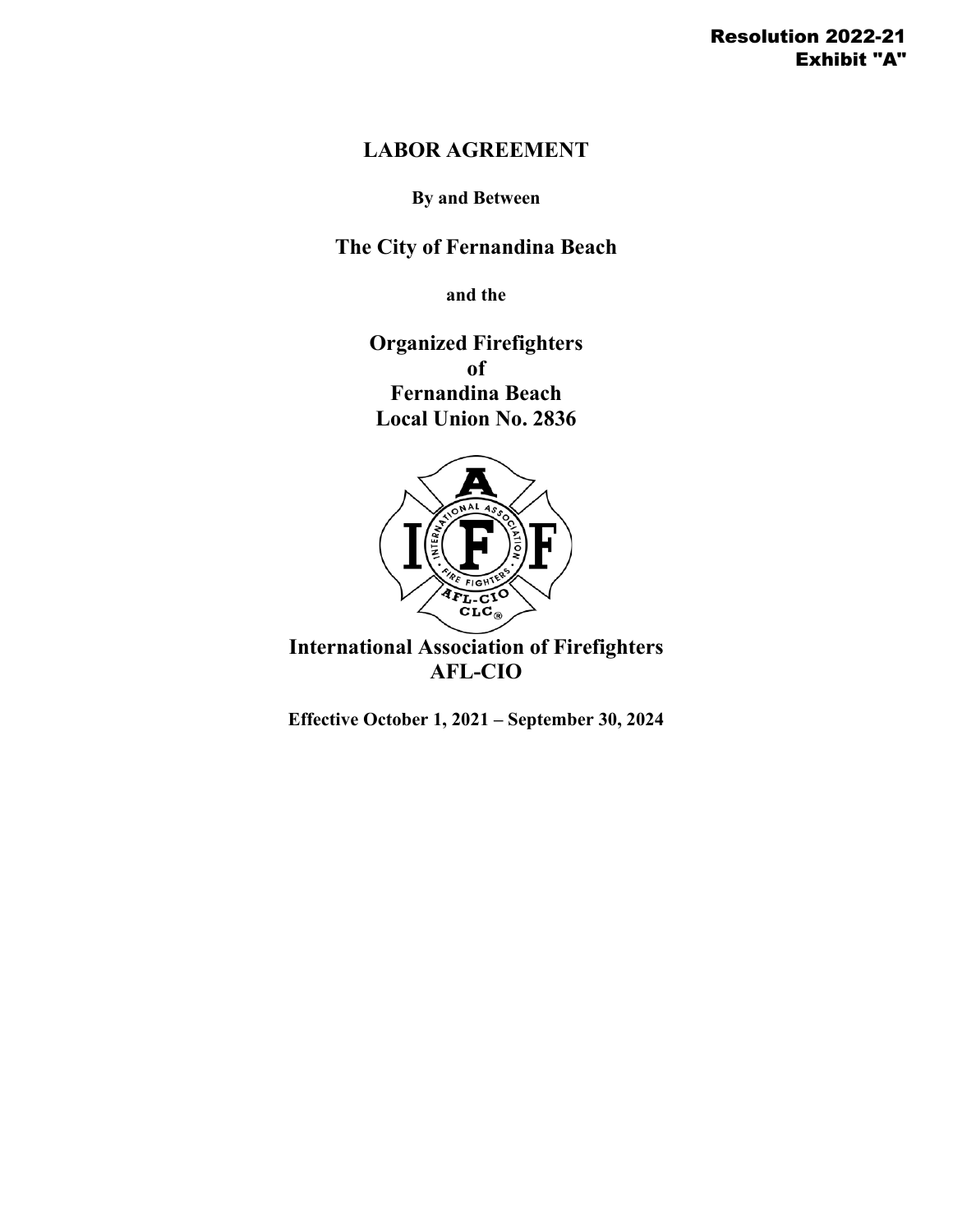| <b>ARTICLE</b>          | <b>TABLE OF CONTENTS</b>                      | <b>PAGE</b>     |
|-------------------------|-----------------------------------------------|-----------------|
| Article 1               | Recognition                                   | 3               |
| Article 2               | Management Rights                             | 3               |
| Article 3               | Discrimination                                | $\overline{4}$  |
| Article 4               | Check-Off                                     | $\overline{4}$  |
| Article 5               | No Strike                                     | 5               |
| Article 6               | Representation                                | 6               |
| Article 7               | <b>Union Business</b>                         | 6               |
| Article 8               | Rules                                         | $\overline{7}$  |
| Article 9               | Drug-Free Workplace                           | $\overline{7}$  |
| Article 10              | <b>Bulletin Boards</b>                        | 21              |
| Article 11              | Hours of Work, Overtime, and Off-Duty Details | 22              |
| Article 12              | Seniority                                     | 24              |
| Article 13              | Vacancies and Promotions                      | $\overline{25}$ |
| Article 14              | Holidays                                      | 27              |
| Article 15              | Vacations                                     | 28              |
| Article 16              | <b>Sick Leave</b>                             | 30              |
| Article 17              | Worker's Compensation                         | 31              |
| Article 18              | Military Leave                                | 32              |
| Article 19              | Reserved                                      | $\overline{32}$ |
| Article 20              | <b>Bereavement Leave</b>                      | 32              |
| Article 21              | Jury Duty Leave                               | 33              |
| Article 22              | Leave of Absence                              | 33              |
| Article 23              | Pension                                       | $\overline{34}$ |
| Article 24              | Wages, Classification, and Longevity          | 34              |
| Article 25              | Discharge and Discipline                      | 35              |
| Article $26$            | Grievance Procedure                           | 36              |
| Article 27              | Uniforms and Equipment                        | 38              |
| Article 28              | <b>Insurance Coverage</b>                     | 39              |
| Article 29              | Shift Change                                  | $\overline{39}$ |
| Article 30              | Reserved                                      | 40              |
| Article 31              | Safety and Health                             | 40              |
| Article 32              | <b>Educational Opportunities</b>              | 44              |
| Article 33              | <b>Agreement Binding on Successors</b>        | 45              |
| Article 34              | Savings Clause                                | 45              |
| Article 35              | Duration of Agreement                         | 46              |
|                         |                                               |                 |
| Appendix A              | Reserved (any promotion documents)            |                 |
| Appendix B              | Reserved (Employee Evaluation Form)           |                 |
| Appendix C              | Fire Dept. Pay Scale                          |                 |
| Appendix $\overline{D}$ | Pay Scale Implementation                      |                 |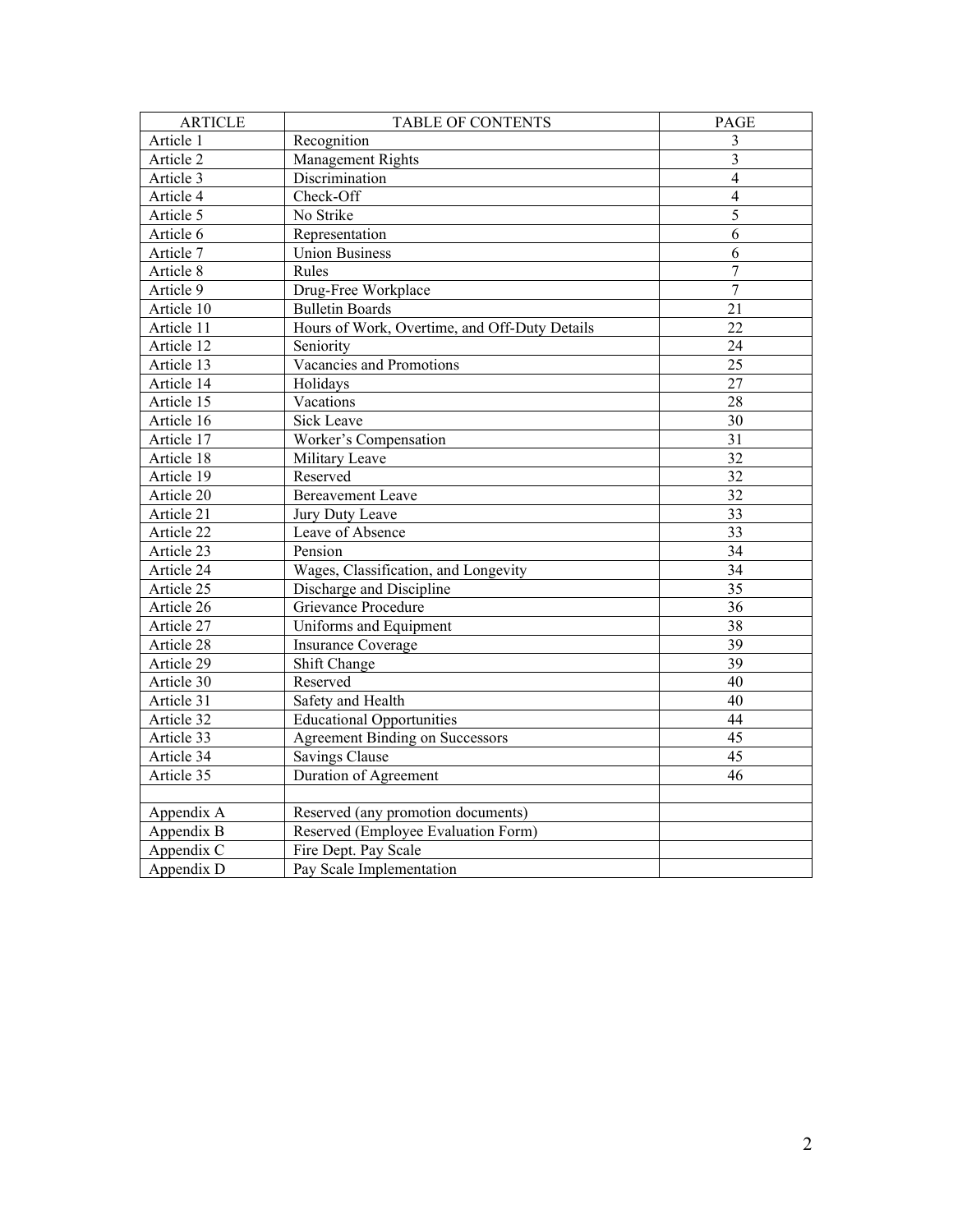#### ARTICLE 1 – RECOGNITION

- 1.1 The City of Fernandina Beach, hereinafter referred to as Employer, pursuant to Florida State Statutes, Chapter 447, and in accordance with the Florida Public Employees Relations Commission Unit Certification No. 570, agrees to recognize the Organized Fire Fighters of Fernandina Beach, Local 2836 of the International Association of Fire Fighters hereinafter referred to as the "Union", as the sole and exclusive Bargaining Agent for all employees of the Fernandina Beach Fire-Rescue Department (Firefighter-EMT, Firefighter-Paramedic, Engineer, Lieutenant, Captain), for the sole purpose of collective bargaining in the determination of wages, hours and terms and conditions of employments of the public employees within the bargaining unit unless and until recognition of such bargaining representatives is withdrawn by a vote of the majority of the employees represented.
- 1.2 Where the word "he" is used in the contract, it shall mean "he" or "she".
- 1.3 The City Manager or his designees shall be the City's sole representative for the purposes of collective bargaining with the Union.

The President of LOCAL 2836 and his Designee(s) shall be the sole representative for the purposes of collective bargaining. It is the intent of this section that in no case shall the Union negotiate with no less than two (2) representatives.

# ARTICLE 2 – MANAGEMENT RIGHTS

2.1 It is the right of the public employer to determine unilaterally the purpose of each of its constituent agencies, set standards of services to be offered to the public, and exercise control and discretion over its organization and operations, including the right to sub-contract provided no sub-contract shall be approved by the Employer without the Union being provided not less than 120 days' notice of the Employer's intent to do so. The City shall bargain concerning the impact of such actions. It is also the right of the public employer to direct its employees, take disciplinary action for proper cause, and relieve its employees from duty because of lack of work or for other legitimate reasons, provided, however, that the exercise of such rights shall not preclude employees or their representatives from raising grievances, should decisions on the above matters have the practical consequences of violating the terms and conditions of any collective bargaining agreement in force, or any applicable civil or career service regulation or any applicable State or Federal statute regulation, rule or executive order. The Fire Chief shall be fair and impartial in the management of the Fire Department.

With respect to good faith changes in the public employer's organization, the City may establish, change, or modify the number, types, and grades of positions or employees assigned to an organization, department or division thereof or project. The City may establish, change, or modify duties, tasks, and responsibilities or requirements within job classifications in the interest of efficiency, economy,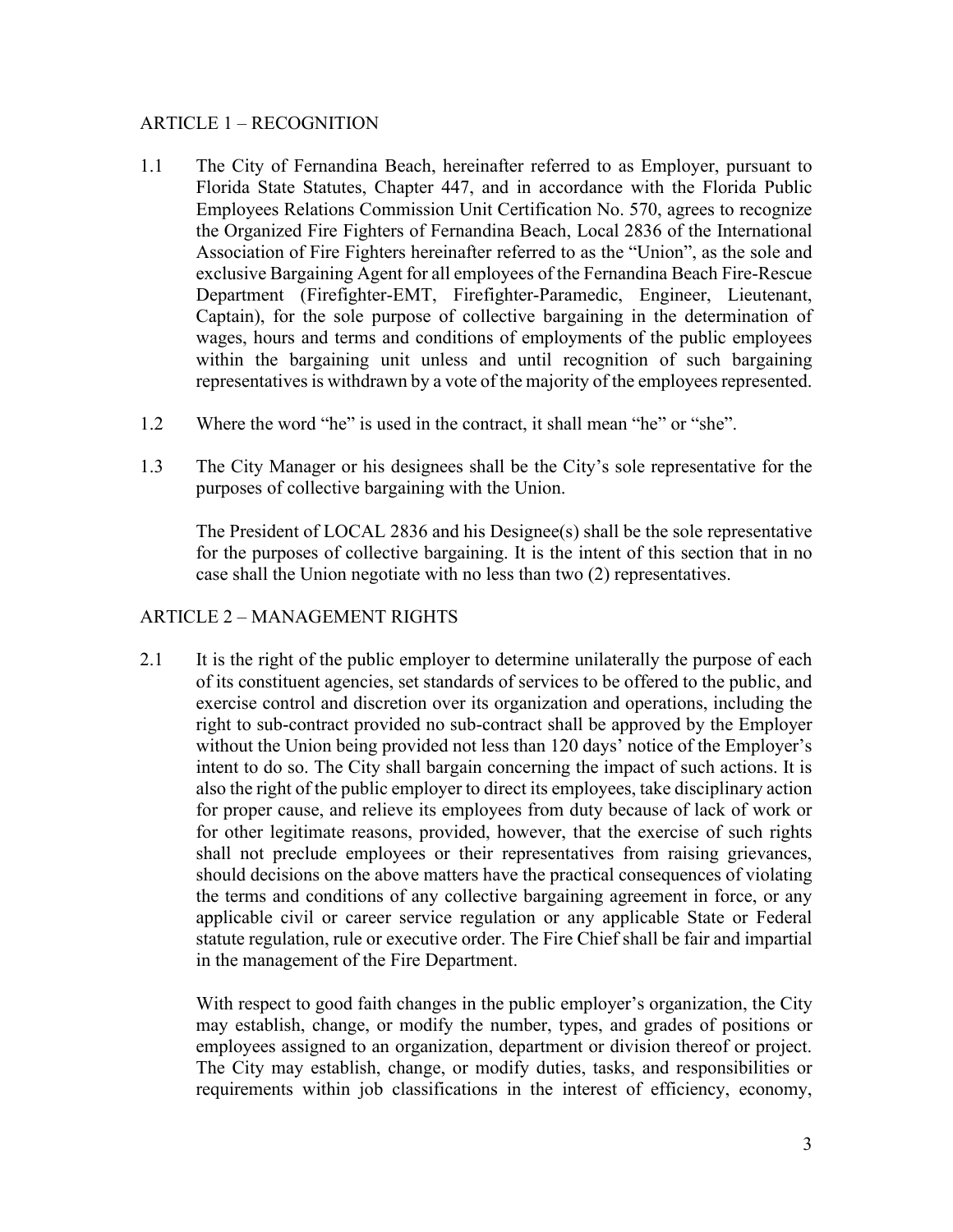technical change or operating requirements. If, at the sole discretion of the City, it is determined that a civil emergency condition exists including but not limited to strikes, work stoppages, riots, civil disorders, hurricane conditions, or similar occurrences, the provisions of the agreement may be suspended by the city manager or designee during the time of the declared emergency, provided that the wage rates, insurance, and pension benefits shall not be suspended.

### ARTICLE 3 – DISCRIMINATION

- 3.1 The Parties agree that neither will interfere in any way with the right given by law and/or this agreement to employees to participate in Union activities or not to participate in Union activities as they choose.
- 3.2 Neither the Employer nor the Union shall discriminate against any employee because of age, race, color, creed, religion, sex, national origin, ethnicity, sexual preference, physical disability, or any other characteristic protected by law.

#### ARTICLE 4 – CHECK-OFF

- 4.1 Upon receipt of a written authorization from an employee covered by this agreement, the Employer agrees to deduct union dues from the pay of employees so authorizing. The Employer will remit to the Union such sums within ten (10) days. Changes in the membership dues or assessment rates will be certified to the Employer in writing over the signature of the authorized Officer or Officers of the Union and shall be furnished to the Employer at least thirty (30) days in advance of the effective date of such change. The Employer's remittance will be deemed correct if the Union does not give written notice to the Employer within two (2) calendar weeks after remittance is received of its belief that the remittance is incorrect, with reason(s) stated, therefore.
- 4.2 The Employer reserves the right to make all deductions for Union dues in equal amounts for each pay period.
- 4.3 The Union will indemnify, defend and hold the Employer harmless against any claim made and against any suit instituted against the Employer because of any check-off of Unions dues or assessments.
- 4.4 In accordance with Section 447.303, Florida Statutes, as amended from time to time, an employee may revoke at any time his or her authorization for Union dues or assessments upon thirty (30) days written notification to the Employer and Union.
- 4.5 No deduction for dues or assessments shall be made from the pay of any employee for any payroll period in which the employee's net earnings for that payroll period, after deductions, are less than the amount of dues or assessments.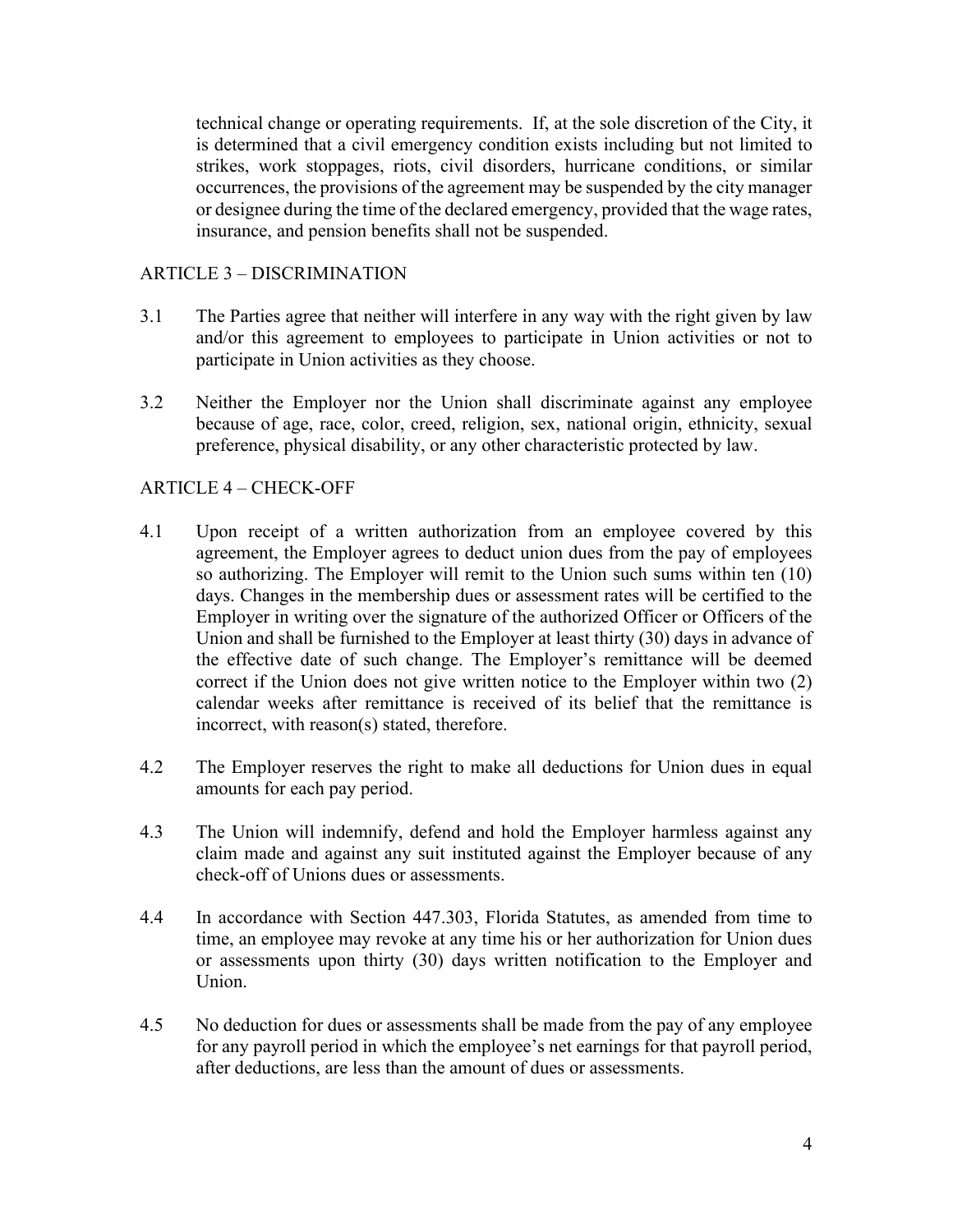#### ARTICLE 5 – NO STRIKE

- 5.1 In accordance with the provision of Chapter 447.505 and Chapter 447.507, Florida Statutes, as amended from time to time, the Union agrees that no public employee or employee organization will authorize or participate in any strike, work stoppage, picket, slowdown or any form of interference against the operations of the Employer by instigating or supporting, in any manner, any of the aforesaid. Any violation of this section shall subject the violator to the penalties provided in the appropriate sections of Section 447.507, Florida Statutes.
- 5.2 Any employee participating in or promoting a strike, work stoppage, picket, slowdown or other similar forms of interference with the Employer's operation, shall be subject to disciplinary action, up to and including discharge.
- 5.3 In the event of a strike, work stoppage, picket or slow-down, a responsible representative of the Union will, after notification by the Employer that a strike, work stoppage, picket or slowdown exists, promptly and publicly disavow such strike or similar interference with the operations of the Employer and order the employees back to work and attempt to bring about a prompt resumption of normal operations. The Union will notify the Employer within two (2) workdays after receipt of notice that a strike, work stoppage, picket or slowdown, what action it has taken to comply with the provisions of this Article. Compliance with this section shall not necessarily hold harmless the Union nor shall it prevent employees from being subject to discipline as provided for elsewhere in this Article 5.
- 5.4 Employee organizations, their members, agents, representatives, or any other persons acting on their behalf are hereby prohibited from:
	- A. Soliciting public employees during working time.
	- B. Distributing literature during working time in areas where the actual work of public employees is performed, such as offices, warehouses, schools, police stations, fire stations, and other similar public installations. This section shall not be construed to prohibit the distribution of literature during the employee's lunch hour, non-working time, or in such areas not specifically devoted to the performance of the employee's official duties.
	- C. No employee organization shall directly or indirectly pay any fines or penalties assessed individuals pursuant to the provisions of this part.
	- D. The circuit courts of this state shall have jurisdiction to enforce the provisions of this section by injunction and contempt proceedings, if necessary. A public employee who is convicted of a violation of any provisions of this section may be discharged or otherwise disciplined by his public employers, notwithstanding further provisions of law, and not withstanding further provisions of any collective bargaining agreement.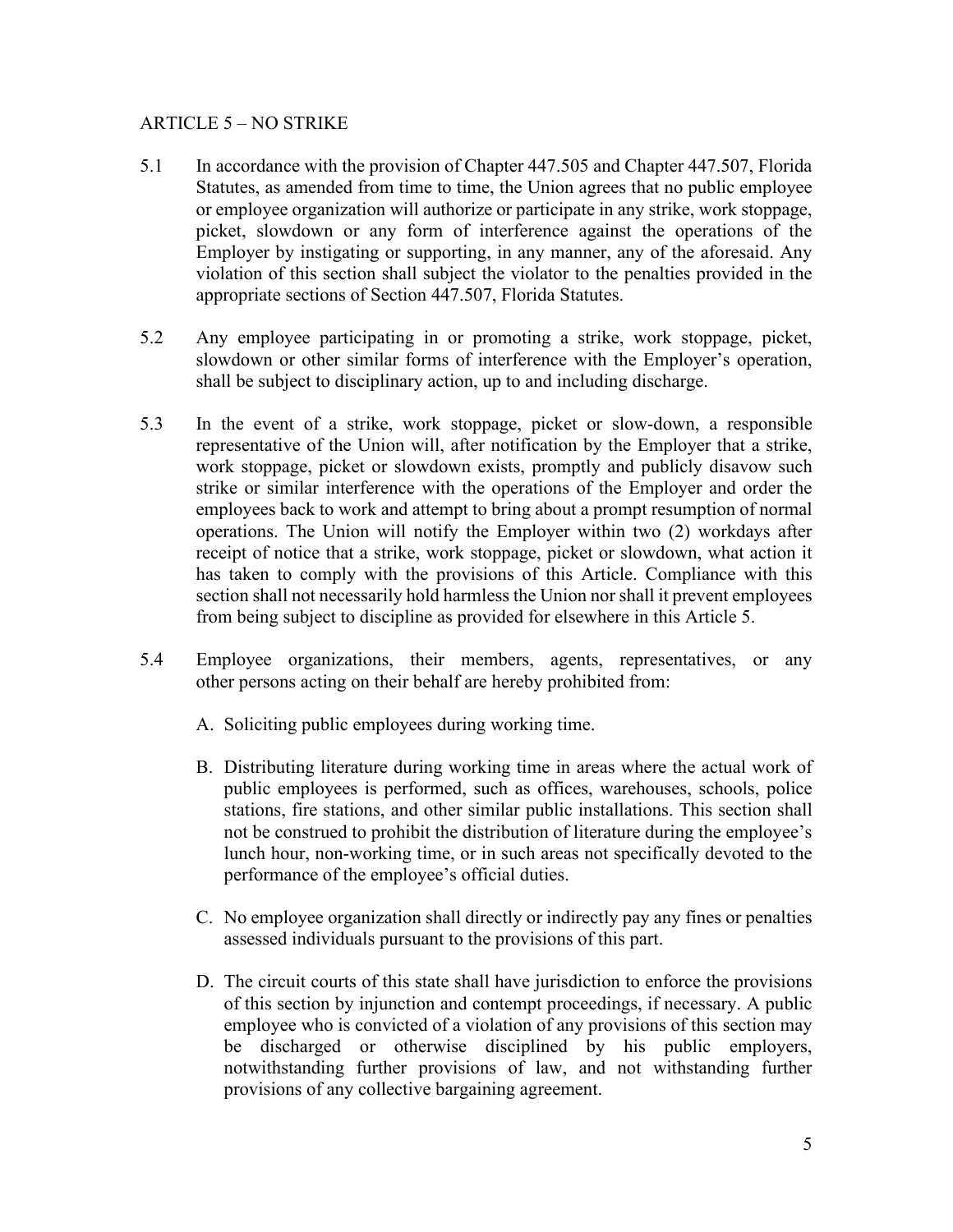# ARTICLE 6 – REPRESENTATION

- 6.1 The Employer will recognize three (3) shift representatives appointed by the Union who are employees in this bargaining unit.
- 6.2 The Employer will recognize a grievance committee appointed by the Union, which shall consist of not more than five (5) employees and the President of the local Union or his designee.
- 6.3 The Union shall notify the Employer of the names of all Officers, shift representatives, grievance committee persons and alternates, or any changes prior to the effective date of their assuming duties of their respective office.
- 6.4 Active solicitation of any and all kinds by the Union, including the solicitation of grievances, membership, and the collection of union monies shall not be engaged in on the Employer's property in work areas during work time. It is not the intent of the above to restrict or preclude any shift representative from answering legitimate questions from any member of the bargaining unit concerning Union activity.
- 6.5 Whenever a firefighter is subject to an interrogation, such interrogation shall be conducted pursuant to the terms of the Florida Statues 112.80, also known as the "Firefighter's Bill of Rights."

# ARTICLE 7 – UNION BUSINESS

7.1 Upon request made in advance, the employer agrees to allow union officers or delegates to attend any union business. The request shall be consistent with normal staffing policies and authorized at the sole discretion of the Fire Chief.

# ARTICLE 8 – RULES

- 8.1 All rules, regulations, policies and procedures of the Employer in effect on the effective date of this agreement shall remain in full force and effect if not specifically in conflict with the terms of this agreement. Authority to change, modify or delete rules, regulations, policy or procedures not in conflict with the terms of this agreement rests with the Employer.
- 8.2 The City agrees to keep the Union informed of all rules, regulations, and policy or procedure changes. Changes to existing or establishment of new rules, regulations, or policies shall be a subject of discussion between the Union and the City. The City agrees to meet to discuss the direct/indirect impact of changes to existing rules, regulations, job descriptions, policy and procedures no less than seven (7) days prior to implementation, with the Union President or designee.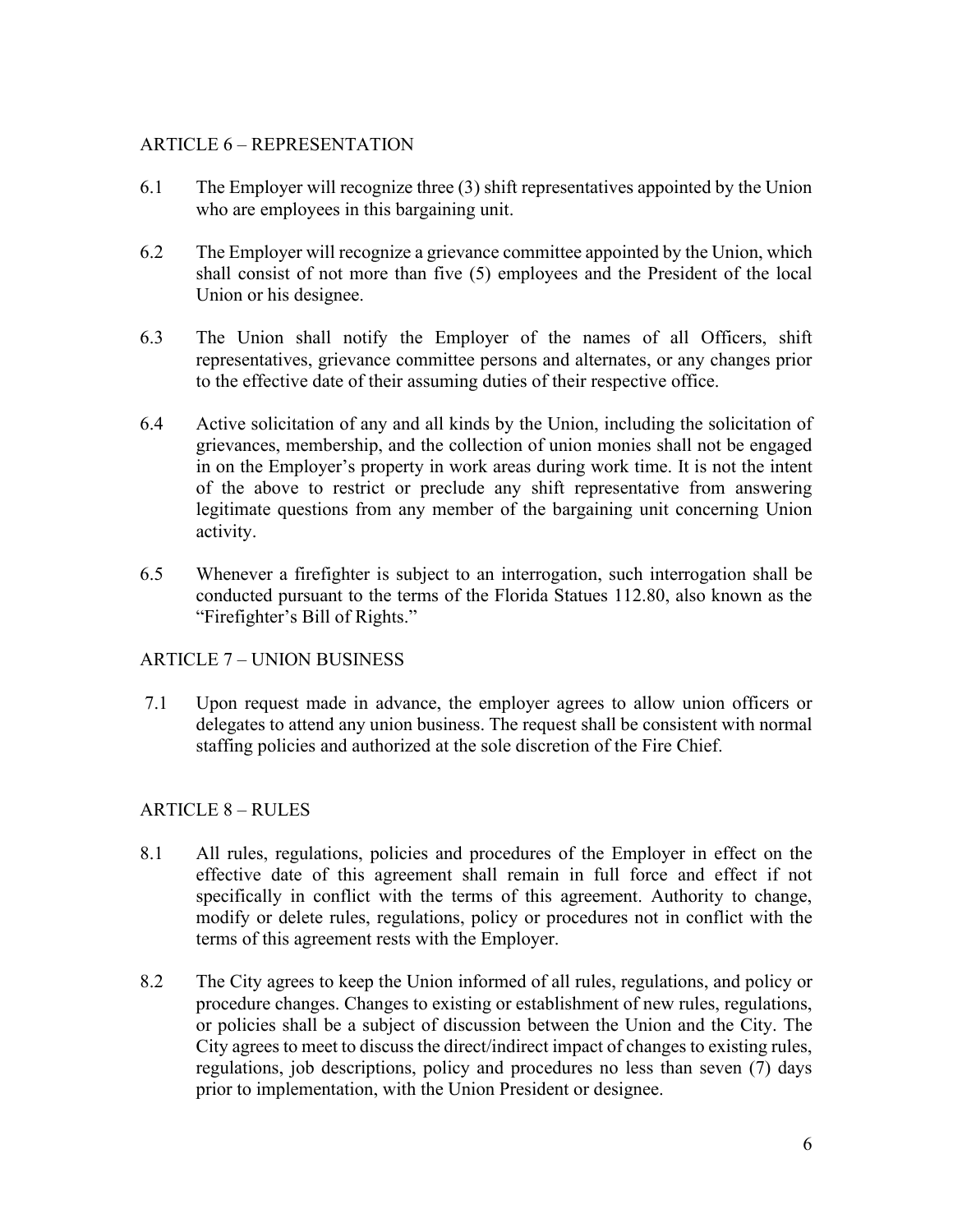8.3 As a method of maintaining organizational efficiency and the highest level of effectiveness and readiness, the City agrees to provide in-service training on any changes to Fire or EMS Standard Operating Procedures (SOPs). Additionally, the City agrees to provide in-service training prior to the issuance and in-service implementation of any new equipment or methods.

### ARTICLE 9 – DRUG-FREE WORKPLACE

- 9.1 The City and the Union mutually commit to a Drug Free Workplace Policy as established by the City pursuant to Florida Statutes (FS) 440, 112.0455, and Florida Administrative Code (FAC) 59A-24. With this intent, it is mutually agreed that the program is intended for the health and safety of employees and the general public within the City of Fernandina Beach. The parties mutually agree that the City has the authority to test employees covered by this Agreement as outlined in this article. The City and the Union further agree that it is in the best interest of all parties to:
	- A. Ensure employees are at a state of readiness while on duty.
	- B. Ensure employees are physically and mentally sound to perform their duties.
	- C. Promote a drug free workplace within the City through fair and reasonable drug testing methods for the protection of both the Fire Department employees and the City.
	- D. Encourage the City to provide employees who have identified an alcohol/drug use problem with an opportunity to participate in an employee assistance program or an alcohol and drug rehabilitation program as stipulated within this agreement.
	- E. Provide a balance within the interests of the City, the Firefighters, and the welfare of the general public in the establishment of standards to ensure fair and accurate testing for drugs in the workplace is in the best interests of all.

Employees with questions regarding this policy should contact the Human Resources Director.

#### 9.2 **Definitions**

- A. "Alcohol" means the intoxicating agent in beverage alcohol, ethyl alcohol, or other low molecular weight alcohols including methyl isopropyl alcohol.
- B. "Alcohol Use" means the consumption of any beverage, mixture, or preparation, including any medication, containing alcohol.
- C. "Chain of custody" refers to the methodology of tracking specified materials or substances for maintaining control and accountability from initial collection to final disposition for all such materials or substances and providing for accountability at each stage in handling, testing, storing specimens, and reporting of test results.
- D. "Collection Site" means a place owned, operated, or contracted by a licensed laboratory or a site prepared by a collector authorized under FS 112.0455 and FAC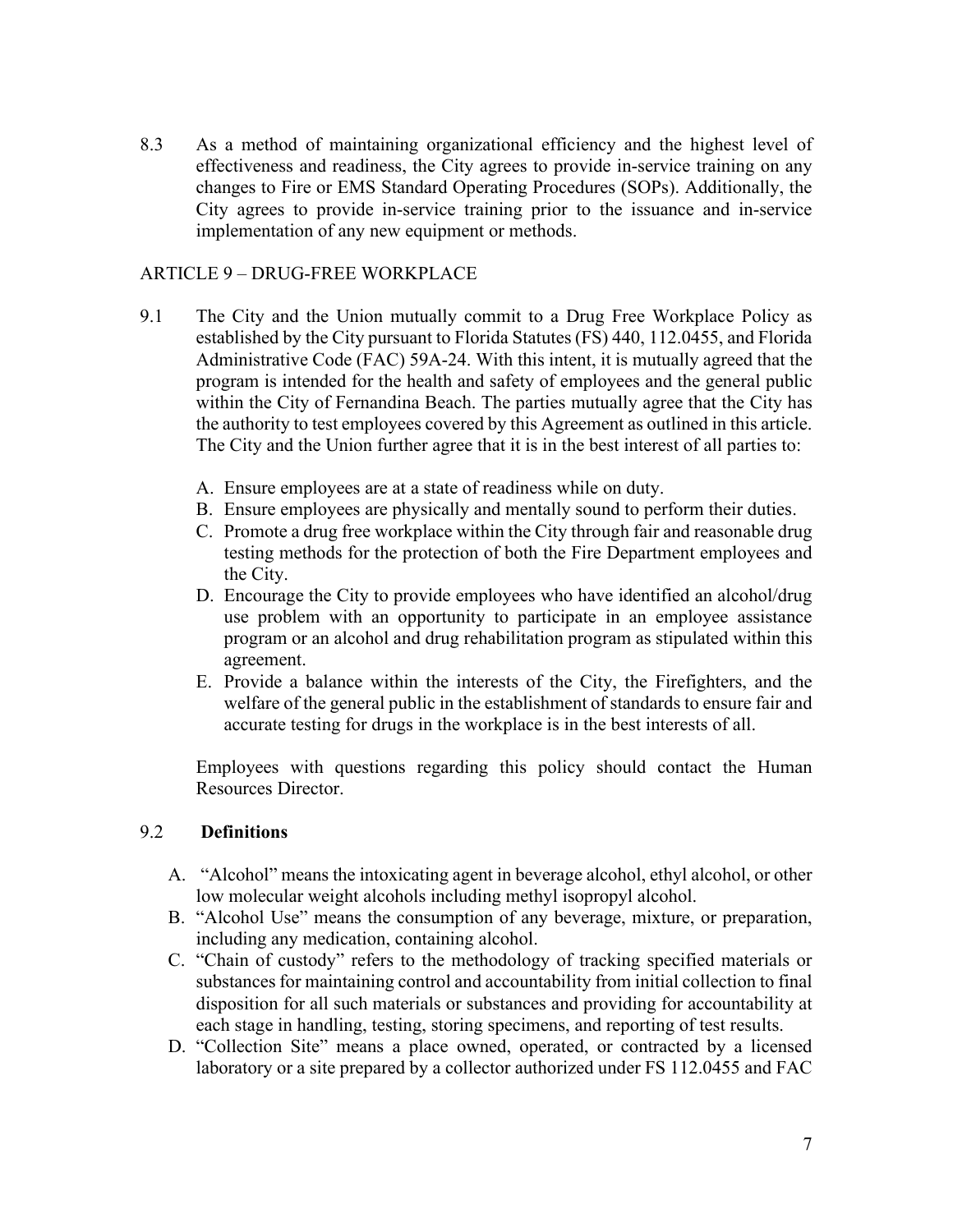59A-24, where individuals present themselves for the purpose of providing a specimen or specimens to be analyzed for the presence of drugs or alcohol.

- E. "Confirmation Test" for alcohol testing means a second test, following a screening test, which provides quantitative data of alcohol concentration. For controlled substances testing, a confirmation test means a second analytical procedure used to identify the presence of a specific drug or metabolite in a specimen. The confirmation test must be different in scientific principle from that of the initial test procedure. This confirmation method must be capable of providing requisite specificity, sensitivity, and quantitative accuracy. Confirmation Testing all positive initial tests shall be confirmed using gas chromatography/mass spectrometry (GC/MS) or an equivalent or more accurate scientifically accepted method approved by the Agency for Health Care Administration as such technology becomes available in a cost-effective form.
- F. "Controlled Substance" is a drug with the potential for abuse or a substance having properties of a central nervous stimulant or depressant or a hallucinogen. Any substance named or described in Schedules I-V of Section 893.03; Florida Statutes is a controlled substance.
- G. "Drug" means alcohol, including distilled spirit, wine, a malt beverage or an intoxicating liquor, an amphetamine, cannabinoid, cocaine, opiates, phencyclidine (PCP), hallucinogens, methaqualone, barbiturates, benzodiazepines, a synthetic narcotic, a designer drug or a metabolite of any of the substances listed in this paragraph.
- H. "Drug Test" means any chemical, biological, or physical instrumental analysis, administered by a laboratory certified by the United States Department of Health and Human Services or licensed by the Agency for Health Care Administration, for the purpose of determining the presence or absence of a drug or its metabolites.
- I. "Employee" means any person employed by the City of Fernandina Beach.
- J. "Employer" refers to the City of Fernandina Beach.
- K. "Employee Assistance Program" means an established program for employee assessment, counseling, and possible referral to an alcohol and drug rehabilitation program.
- L. "Forensic Toxicology Laboratory" or "Laboratory" means a place where examinations are performed on specimens taken from the human body to provide information regarding the presence or absence of drugs or their metabolites for the purpose of promoting a drug free workplace under the provisions of FS 440, FS 112.0455, and 59A-24 FAC.
- M. "Initial Drug Test" means a sensitive, rapid, and reliable procedure to identify negative and presumptive positive specimens, using an immunoassay procedure or an equivalent, or a more accurate scientifically accepted method approved by the United States Food and Drug Administration or the Agency for Health Care Administration as such more accurate technology becomes available in costeffective form.
- N. "Medical Review Officer" or "MRO" means a licensed physician, employed with or contracted with an employer, who has knowledge of substance abuse disorders, laboratory testing procedures, and chain of custody collection procedures; who verifies positive, confirmed test results; and who has the necessary medical training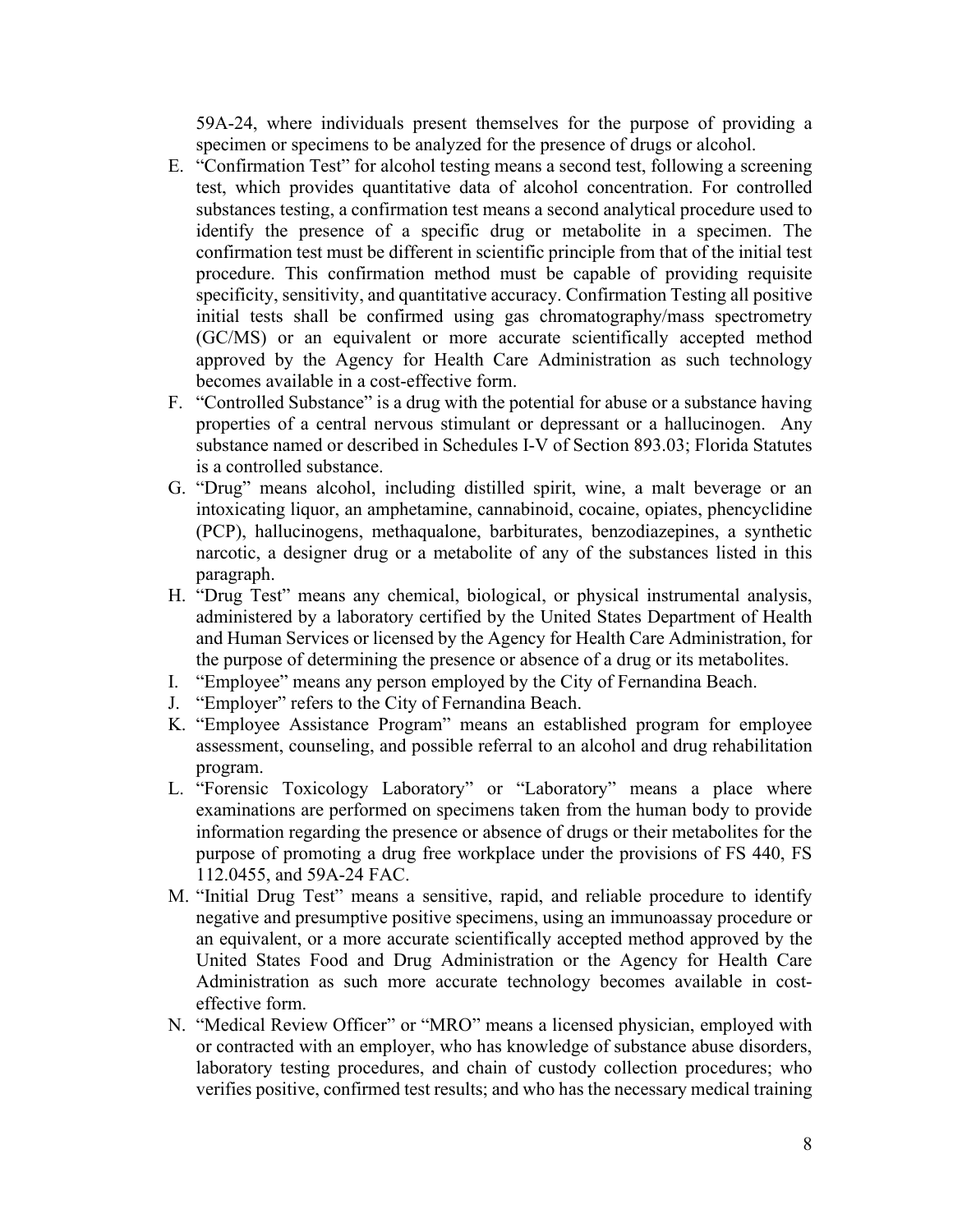to interpret and evaluate an employee's positive test result in relation to the employee's medical history or any other relevant biomedical information.

- O. "Nonprescription medication" means a medication that is authorized pursuant to federal or state law for general distribution and use without a prescription in the treatment of human diseases, ailments, or injuries.
- P. "Prescription medication or drug" means any drug or medication legally attainable only by prescription.
- Q. "Random testing," means a drug test conducted on employees who are selected through the use of a computer-generated random sample of an employer's employees.
- R. "Refusal to Submit" to a test may include, but is not limited to, the following: the failure to appear for any test within a reasonable time, failure to remain at the testing site until the process is complete, failure to provide a sufficient amount of specimen without adequate medical explanation, failure to permit observation or monitoring when required, providing a negative dilute sample without adequate medical explanation to the MRO, failure to undergo a medical examination as directed by the MRO as part of the verification process, having a verified adulterated or substituted test result as reported by the MRO, or failure to cooperate with any part of the testing procedure.
- S. "Safety Sensitive" means a position in which drug impairment constitutes an immediate and direct threat to public health or safety.
- T. "Special Risk" position means a position that is required to be filled by a person who is certified under Chapter 633 or Chapter 943, Florida Statutes.
- U. "Specimen" means a product of the human body capable of revealing the presence of drugs or their metabolites.
- V. "Split sample" means a specimen that is divided into two separate containers, for the purpose of using one container for immediate testing and the other being tested at the donor's request if the first sample tested results in a confirmed positive test.

# 9.3 **Rules of Conduct**

- A. The City of Fernandina Beach strictly prohibits its employees from possessing or being under the influence of alcohol or drugs, other than the proper use of prescription medications or non- prescription medications while on duty or on the City's premises. The City further prohibits its employees from misusing or possessing, distributing, or using drugs or alcohol while off-duty to the extent that such off-duty conduct impacts the employees' effectiveness or ability to perform their job, or to the extent that such off-duty conduct adversely impacts the interests of the City.
- B. The employment of an employee found to be under the influence of drugs, or possessing, manufacturing, using, distributing, buying, selling, trading, or offering for sale drugs or alcohol will face corrective action, up to and including termination of employment.
- C. If the use of prescription medications or non-prescription medications may adversely affect an employee's work performance, the employee should notify the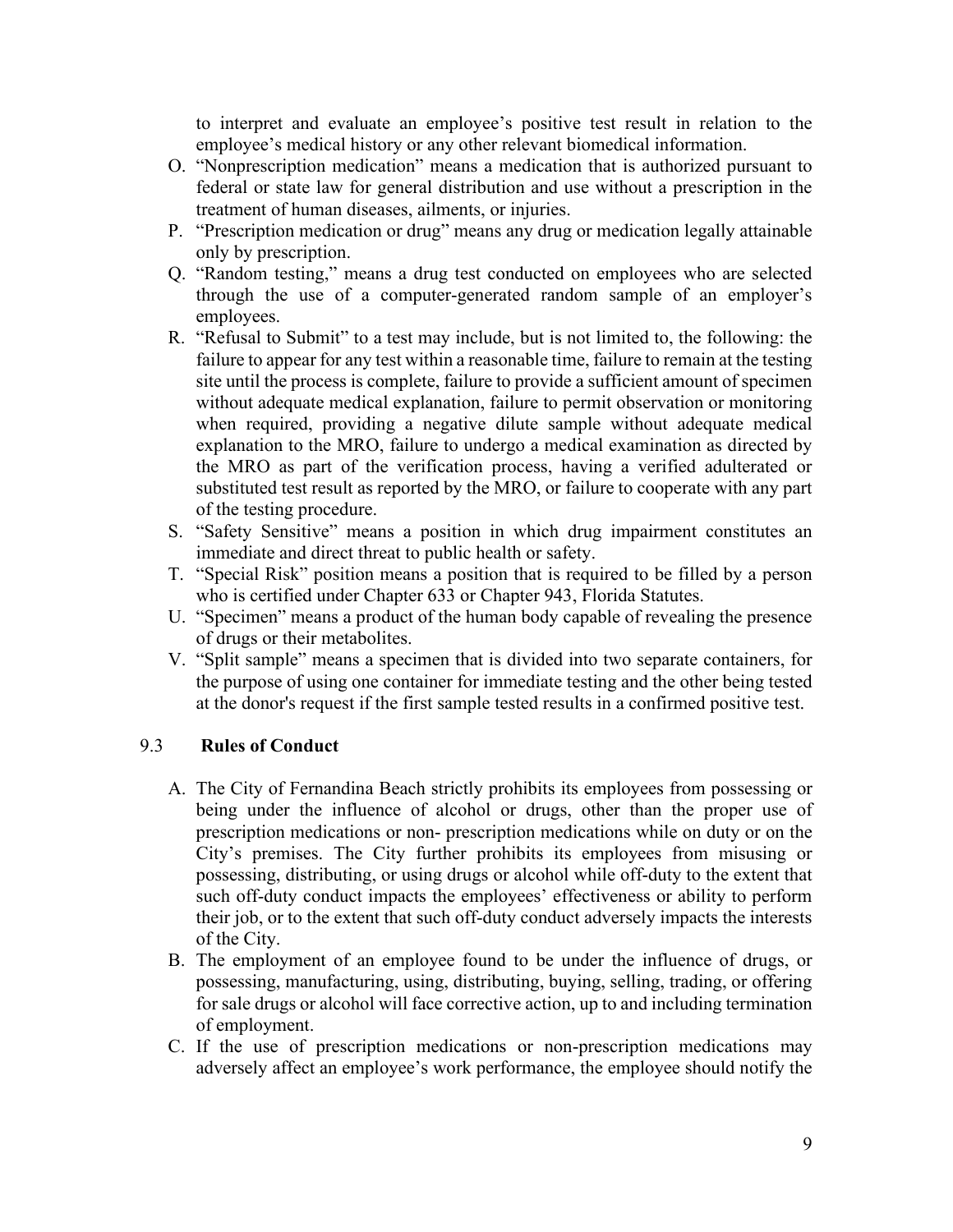City. Abuse or misuse of prescription medications or non-prescription medications is prohibited.

- D. No employee shall report for duty or remain on duty requiring the performance of safety sensitive functions when using any controlled substance or tests positive for any controlled substance, except when the use is pursuant to the instructions of a physician who has advised the employee that the substance does not adversely affect the ability to safely operate a motor vehicle or perform safety sensitive functions.
- E. No employee shall report for duty or remain on duty requiring the performance of safety-sensitive functions while having an alcohol concentration of 0.04 or greater. No employee shall use alcohol while performing safety-sensitive functions.

#### 9.4 **Types of Testing**

The City has the authority to require employees to submit to testing for the presence of alcohol and drugs as specifically set forth in this article.

#### A. **Reasonable Suspicion Testing**

- 1. "Reasonable suspicion drug testing" means drug testing based on a belief that an employee is using or has used drugs in violation of the employer's policy drawn from specific objective and articulable facts and reasonable inferences drawn from those facts in light of experience. Employees may be required to submit to a drug test when there is a reasonable suspicion to believe that the employee is using or has used drugs in violation of the City's policy. Reasonable suspicion requires an articulable belief by supervisors based upon reasonable inferences drawn from specific facts. Reasonable suspicion drug testing may not be required except upon the recommendation of a supervisor who is at least one level of supervision higher than the immediate supervisor of the employee in question. Among other things, reasonable suspicion may be based upon:
	- a. Observable phenomena while at work, such as direct observation of drug use or of the physical symptoms or manifestations of being under the influence of a drug; or
	- b. Abnormal conduct or erratic behavior while at work or a significant deterioration in work performance; or
	- c. A report of drug use, provided by a reliable and credible source; or
	- d. Evidence that an individual has tampered with a drug test during his or her employment with the current employer; or
	- e. Information that an employee has caused, contributed to or been involved in an accident while at work; or
	- f. Evidence that an employee has used, possessed, sold, solicited, or transferred drugs while working or while on the employer's premises or while operating the employer's vehicle, machinery, or equipment.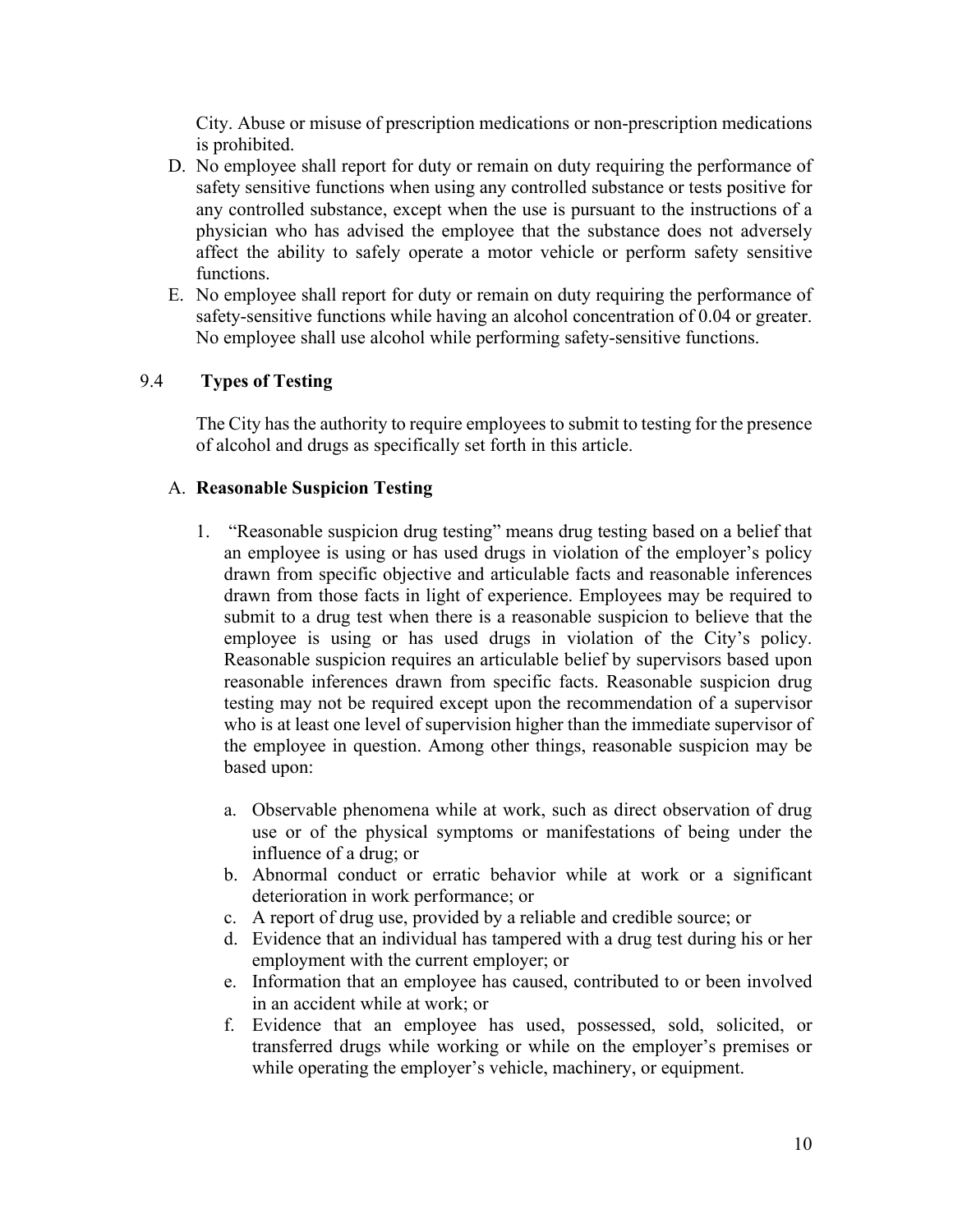- 2. A determination of reasonable suspicion must be based upon specific, contemporaneous, articulable observations concerning the appearance, behavior, speech or body odors of the employee. The observations may include indications of the chronic and withdrawal effects of controlled substances.
- 3. The City shall make all reasonable efforts to administer an alcohol test to employees within two (2) hours following the determination of reasonable suspicion and in no event will an alcohol test under this section be conducted beyond eight (8) hours of the determination of the reasonable suspicion. If testing occurs after the employee's shift has ended, the employee will be compensated their regular rate of pay for hours worked. If the alcohol test is not administered within two (2) hours of the above determination, a record stating why the alcohol test was not administered within this time frame must be prepared and maintained.
- 4. With respect to alcohol or controlled substance reasonable suspicion testing of employees, a written record shall be made of the observations leading to the test, signed by the supervisor who made the observations and a copy provided to the employee and to the Fire Chief prior to the end of the reporting supervisor's shift and shall be kept confidential and retained by the City.
- 5. Employees may request to have a Union representative present during the testing procedure for reasonable suspicion; provided the test shall not be delayed for more than 60-minutes. It is agreed that the 60-minute waiting period for the arrival of a Union representative shall not be extended or waived.

# B. **Post-Accident Testing**

- 1. The City may require substance abuse testing for any employee involved in an accident while on duty, whether on or off the City's premises in a City vehicle or while operating City owned or rented equipment in accordance with the City's Vehicle Use Policy, Rev. 11/20/2012 and Personnel Policy Manual, Rev. 10/01/2013.
- 2. Post-accident drug testing is required for any accidents that have estimated damages of one thousand (\$1,000) or more, or as deemed necessary by supervisor (as defined in this article regarding reasonable suspicion). Drug testing should be performed immediately following the accident and is to be handled by the City's designated drug-testing center. For out-of-town accidents in a city vehicle, immediately notify the Fire Chief who will contact Human Resources for the nearest location to a drug-testing center.
- 3. All drivers who are subject to post-accident drug testing shall remain readily available for such testing unless unable to do so due to emergent need for medical care. Medical care should not be delayed for any persons involved in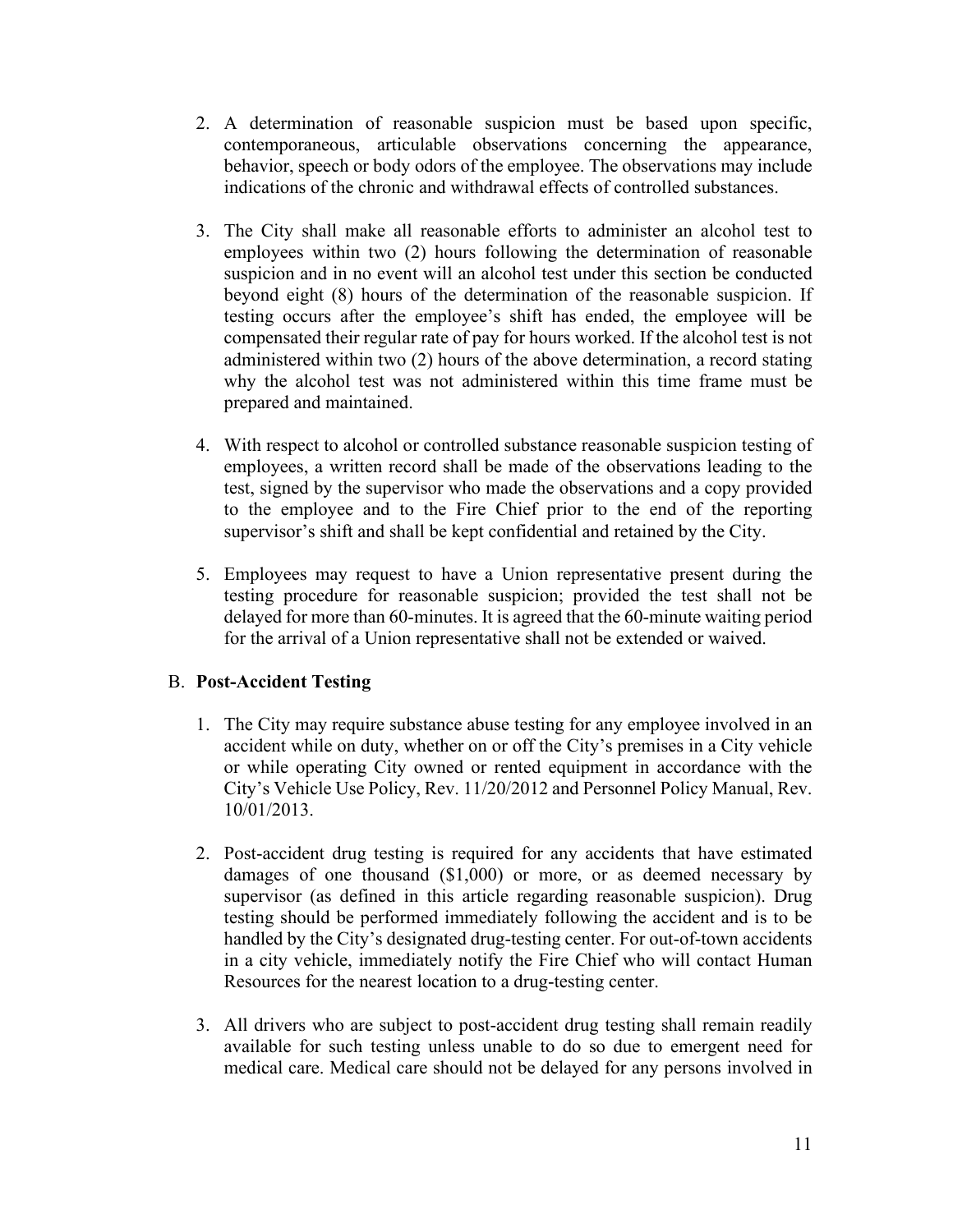an accident. The driver shall not be prohibited from leaving the scene of an accident in order to obtain or provide medical care.

# C. **Random Testing**

1. The number of employees randomly selected for drug and alcohol testing during a twelve (12) month calendar year shall not be greater than 50% of the total number of employees subject to testing. Random testing will occur while the employee is on-duty. Employees will be subject to drug testing on a purely random basis. An approved third-party random selection computer program shall make the random selections. If random selection occurs while the employee is off duty, the employee shall be tested on the employee's next scheduled shift worked.

# D. **Return to Duty Testing**

1. Any covered employee who has engaged in conduct prohibited by this policy, and who has not been terminated from employment, shall, before returning to duty, successfully pass a return to duty drug test. The results for any return to duty alcohol test must be less than .02 for the employee to resume employment and a result of 0.00 to return to safety-sensitive functions, and the results of a return to duty controlled substance test must be negative in order to resume employment.

# E. **Follow-up Testing**

- 1. If the City, in its sole discretion, determines that an employee who has submitted a confirmed positive test result, should not be terminated, the employee may be granted a one-time leave of absence without pay and be required to enroll in and successfully complete a drug and/or alcohol rehabilitation program at his or her own expense, as a condition of returning to work (if a position is available).
- 2. If an employee, during the course of his or her employment, receives a mandatory referral to an employee assistance program for drug related problems, or a drug rehabilitation program, upon successful completion of the program, the employee may be required to submit to follow-up drug tests on an unannounced and random basis at least once a year for a two (2) year period after completion of the program.
- 3. The City in no way guarantees that any employee, upon returning from the successful completion of a drug/alcohol rehabilitation program, either mandated or conditional for maintaining employment, shall have any employment position provided to him/her, or in the event that an employment position is available, that such position will be the same or equivalent to the position previously held by the employee or that the rate of pay for the position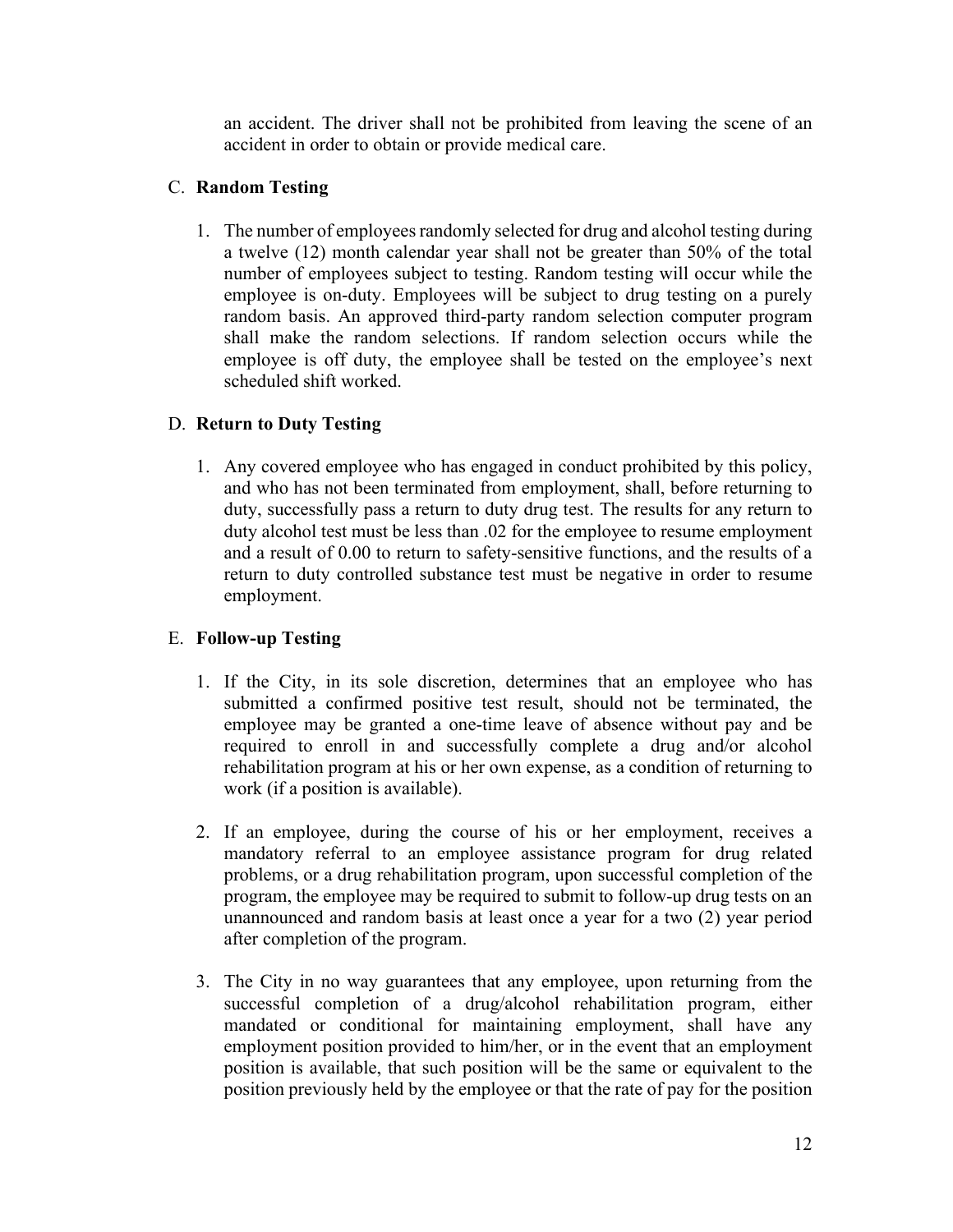will be equal to that previously received by the employee. The provisions of this section shall not apply to an employee who voluntarily seeks rehabilitation.

# 9.5 **Rehabilitation**

- A. An employee who voluntarily comes forth and requests assistance will be encouraged to obtain assistance through the City's Employee Assistance Program (EAP). The City will make reasonable efforts to assist and encourage the employee to complete any necessary rehabilitation program.
- B. An employee, not currently under a mandated drug and/or alcohol rehabilitation program, may voluntarily enter such a program without disciplinary action being taken against him or her. Any information concerning the participation in a rehabilitation program shall remain absolutely confidential.
- C. The employee will not be permitted to return to duty until they have been evaluated by a drug and/or alcohol rehabilitation program AND passed a return to duty test AND agreed to the drug and/or alcohol rehabilitation program's recommendation for treatment.
- D. An employee who voluntarily participates in a drug or an alcohol rehabilitation program may be placed on light duty, or use sick leave, annual leave, or able to utilize swap time while undergoing rehabilitation. The use of leave time shall be subject to the approval of the Fire Chief, or designee. The placement of an employee on light duty shall be subject to the approval of the Fire Chief, or designee.
- E. The City may provide the opportunity for employees to enter a City approved/sponsored rehabilitation program. The parties agree that the City has the sole authority to determine whether to maintain and/or continue any City approved/sponsored rehabilitation program and that any approval for an employee to enter any rehabilitation program may be limited by the City to one opportunity during an employee's employment. Every employee shall be allowed a one-time opportunity to voluntarily enter a City approved/sponsored rehabilitation program during the course of his/her employment. Assuming that the employee is not under administrative or criminal investigation or arrest for an alcohol or drug related matter, no disciplinary action is pending, and that no accident, injury, reasonable suspicion testing, or random drug testing has been requested of the employee prior to the time of such request. The City and Union encourage employees to volunteer in seeking assistance by way of professional counseling.
- F. If an employee enters a City approved/sponsored rehabilitation program, then, upon successful completion of rehabilitation (as determined by a City designated physician), the employee shall be returned to his regular duty assignment or the equivalent thereof. If follow up care is prescribed after treatment, such shall be imposed by the City as a condition of continued employment.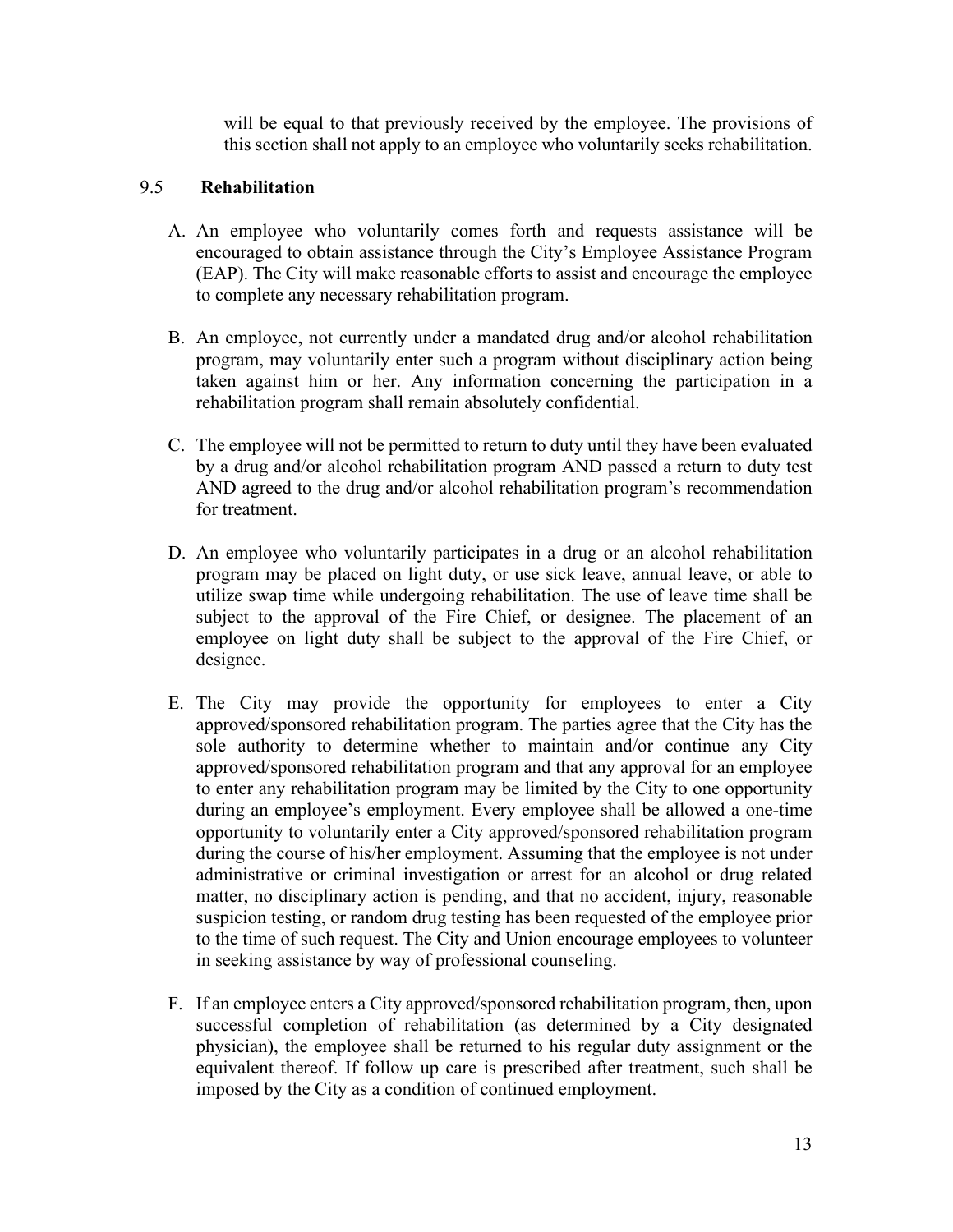G. Immediately upon an employee's discharge from a rehabilitation program, the employee will provide the City with documentation of the follow up care requirements as well as permission for the City to ascertain whether the employee has been and/or is abiding by the program requirements. Moreover, the parties agree that entry into such a rehabilitation program shall be deemed to constitute reasonable suspicion, the employee may be subject to random testing procedures, as required by management, for a period not to exceed twenty-four (24) months from the date that the employee is released from treatment.

#### 9.6 **Consequences for Violation of Policy**

#### A. **Refusal to Submit to a Drug Test**

If an employee who is injured during the course and scope of his employment refuses to submit to testing, under section 9.4 of this policy, the employee automatically forfeits any medical and indemnity benefits they would have otherwise been eligible for under Florida's Workers' Compensation Statute. An employee, who refuses to comply with a legitimate order for testing, provides false information in connection with a test, or who attempts to falsify test results through tempering, contamination, adulteration, substitutions, or any other means shall immediately be removed from duty, placed on leave without pay status, and terminated from City employment. Individuals who refuse to submit to testing will be asked to sign a Refusal to Submit Form.

#### B. **Confirmed Positive Drug Test**

- 1. An employee who submits a confirmed positive drug test result will be removed from safety sensitive duties and may be disciplined, up to and including discharge at the sole discretion of the City. If the City, in its sole discretion, does not discharge the employee, the employee will be required to enroll in and complete an approved drug and/or alcohol rehabilitation program as a condition of returning to work. The employee will also be subject to return to duty and follow up testing as set forth in this policy.
- 2. An employee, who submits an alcohol test result of .04 or higher, is considered to have submitted a positive test result. Employees with an alcohol test result of 0.04 or higher must be removed from performing safety-sensitive functions. The following are thresholds for alcohol testing along with the minimum mandatory employment action to be taken:
	- a. BAC level .002% .019% Employees testing this level shall be removed from safety sensitive functions and placed on light duty until such time a return-to-duty breath alcohol test confirms level of .000%.
	- b. BAC level .020% .039% In addition to restrictions in paragraph "a." above, the employee will be placed on sick leave for the remainder of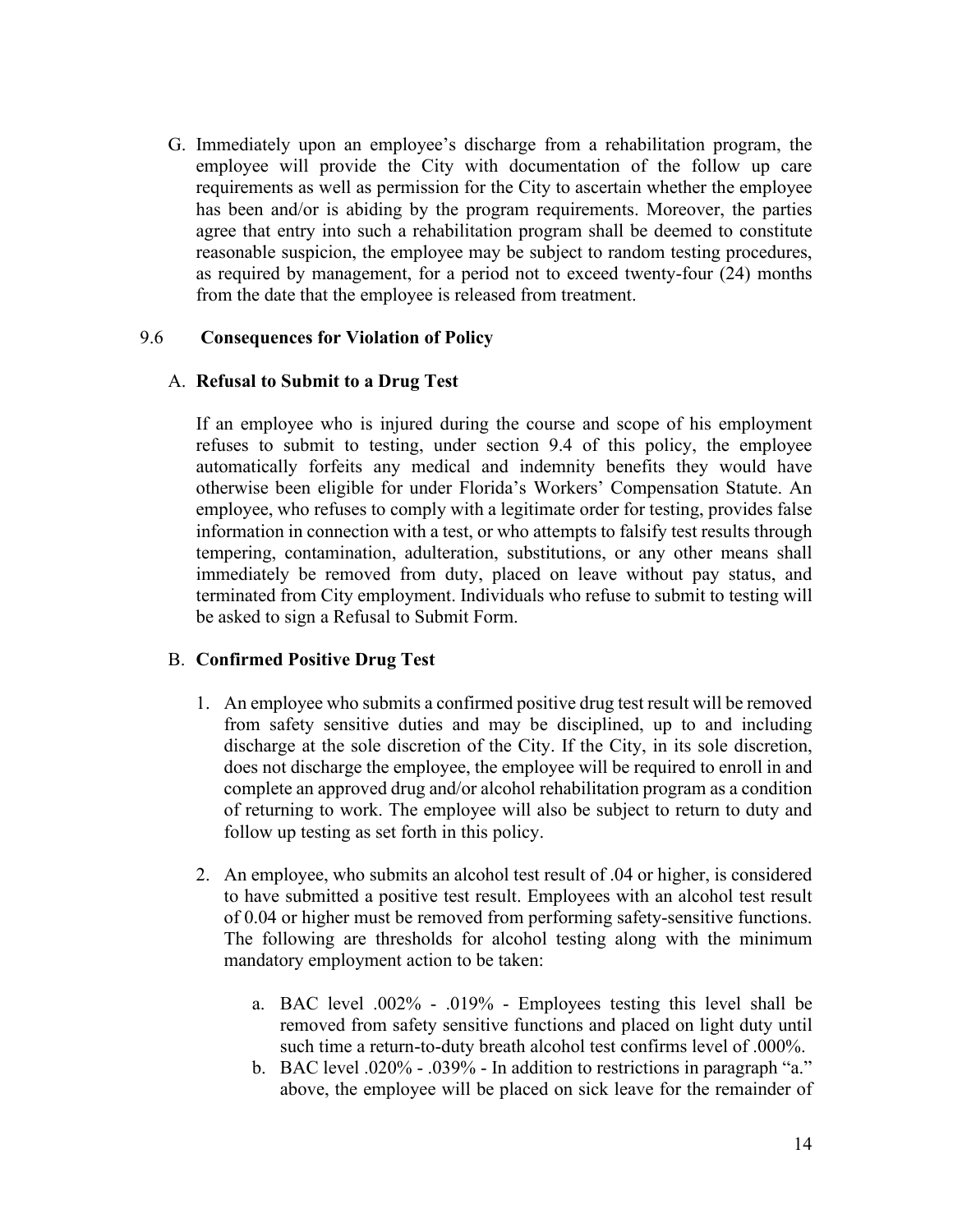the shift. Return to full duty will be governed by a breath alcohol test that confirms a level of .000%.

c. BAC level .040% and higher – This is considered a POSITIVE TEST RESULT. An employee testing at or above this level shall immediately be removed from duty, placed on leave without pay status, and may be discharged from City employment.

# 9.7 **Drugs to Be Tested**

ALCOHOL: (including a distilled spirit, wine, a malt beverage or an intoxicating liquor)

AMPHETAMINES: (Obetrol, Biphetamine, Desoxyn, Dexedrine, Didrex, Lonamine, Fastin)

BARBITURATES: (Phenobarbitural, Tuinal, Amytal, Nembutal, Seconal, Lotusate, Fiorinal, Fioricet, Esgic, Butisol, Mebaral, Butabarbital, Butabital, Phreninlin, Triad, etc.)

BENZODIAZEPINES: (Ativan, Azene, Clonopin, Dalmane, Diazepam, Librium, Xanax, Serax, Tranxene, Valium, Halcion, Paxipam, Restoril, Centrax)

CANNABINOID: (Marijuana, THC, Pot)

#### **COCAINE**

METHADONE

METHAQUALONE

OPIATES: (Paregoric, Parepectolin, Donnegel PG, Morphine, Tylenol with Codeine, Empirin with Codeine, APAP with Codeine, Aspirin with Codeine, Robitussin AC, Guiatuss AC, Novahistine Expectorant, Dilaudid (Hydromorphone), M-S Contin and Roxanol (morphine sulfate), Percodan, Vicodin, Tuss-Organidin, etc.)

PHENCYCLIDINE (PCP)

PROPOXYPHENE: (Darvocet, Darvon N, Dolene, etc.)

# 9.8 **Common Medications That May Alter or Affect a Drug Test**

- A. The appropriate use of legally prescribed drugs and non-prescription medication is not prohibited. However, employees must use extreme caution when using any nonprescription and prescription medication that carries a warning label which indicates the potential for impairment of mental functioning, motor skills, or judgment. Employees shall notify their supervisor when under such medication and of any impairments which might occur from taking such medication to performing work-related duties. The supervisor shall determine if non-safety sensitive Fire/EMS related duties can be performed, if available, or whether leave must be taken by the employee in accordance with Fire Department policy.
- B. The following list includes the most common medications, by brand name or common name, as well as by chemical name, which may alter or affect a drug test: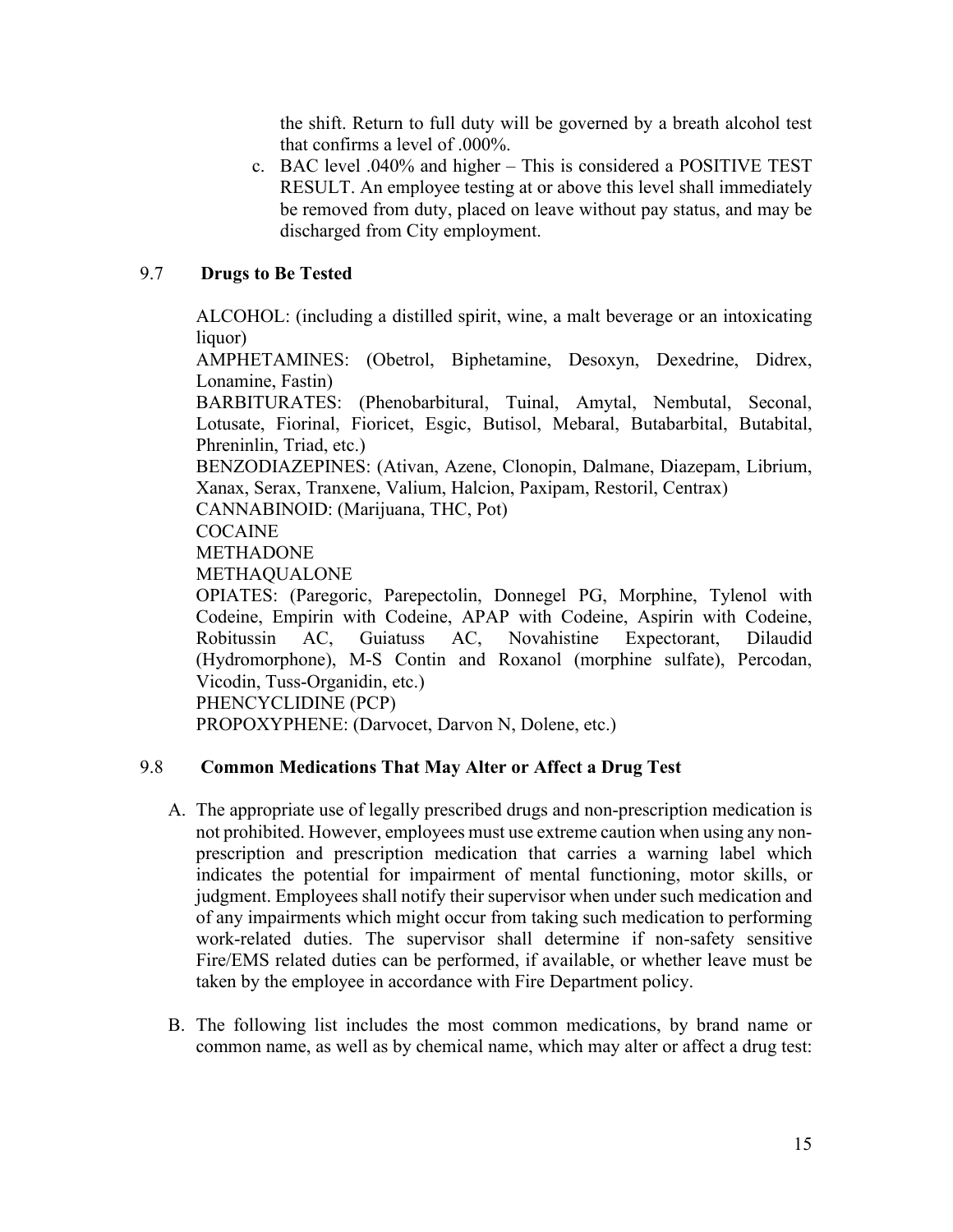ALCOHOL: All liquid medications containing ethyl alcohol (ethanol). Please read the label for alcohol content. As an example, Vick's Nyquil is 25% (50 proof) ethyl alcohol, Comtrex is 20% (40 proof), Contact Severe Cold Formula Night Strength is 25% (50 proof) and Listerine is 26.9% (54 proof).

AMPHETAMINES: Obetrol, Biphetamine, Desoxyn, Dexedrine, Diddrex, Lonamine, Fastin

BARBITURATES: Phenobarbital, Tuinal, Amytal, Nambutal, Seconal, Lotusate, Fiorinal, Fioricet, Esgic, Butisol, Mebaral, Butabarbital, Butabital, Phrenilin, Triad, etc.

BENZODIAZEPHINES: Ativan, Azene, Clonopin, Dalmane, Diazepam, Librium, Xanax, Serax, Tranxene, Valium, Halcion, Paxipam, Restoril, Centrax

CANNABINOID: Marijuana, THC, Pot

COCAINE: Cocaine HCI topical solution (Roxanne)

METHADONE: Dolphine.

METHAQUALONE: Not legal by prescription.

OPIATES: Paregoric, Parepectolin, Donnagel PG, Morphine, Tylenol with Codeine, Empirin with Codeine, APAP with Codeine, Aspirin with Codeine, Robitussin AC, Guiatuss AC, Novahistine DH, Novahistine Expectorant, Dilaudid (Hydromorphone), M-S Contin and Roxanol (morphine sulfate), Percodan, Vicodin, Tussi-organidin, etc.

PHENCYCLIDINE: Not legal by prescription.

PROPOXYPHENE: Darvocet, Darvon N, Dolene, etc.

*Due to the large number of obscure brand names and constant marketing of new products, this list is not intended to be all-inclusive.* 

#### 9.9 **Specimen Collection and Testing Procedures**

- A. The City is committed to following strict specimen collection and laboratory testing procedures to ensure the quality, integrity and authenticity of the specimen. In addition, the City shall ensure that the vendor selected to conduct its drug/alcohol testing shall meet all equipment, chain of custody, and personnel requirements as established by Department of Transportation regulations, 49 CFR 40, FS 112.0455, and 59A-24 FAC; as amended and is licensed by the Agency For Health Care Administration (ACHA). Employees have a right to consult with the MRO for technical information regarding prescription and nonprescription medications. Further, employees will be allowed to confidentially report the use of prescription or nonprescription medications to the MRO on forms provided.
- B. Collection site security and specimen collection are the responsibility of the collection site and its personnel. The City assumes no responsibility for specimen collection or transmittal errors incurred by the collection site, the laboratory, or their respective staffs.
- C. Whenever an employee is required to provide urine specimens for drug testing procedures, the employee shall be required to provide one (1) specimen large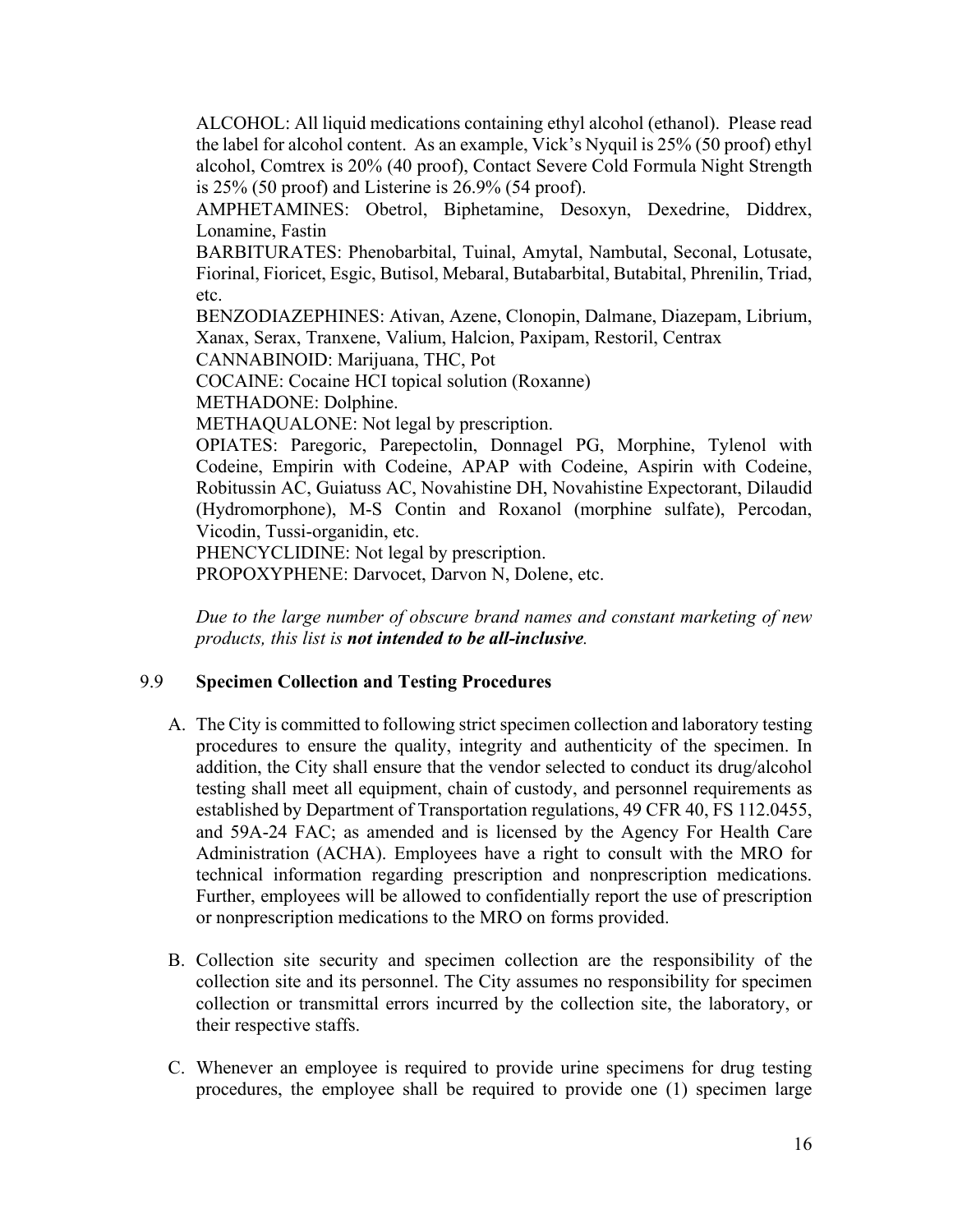enough to produce two (2) separate samples at the time of collection to facilitate a later split specimen as may be requested.

1. Initial Test - The initial test screen for all drugs shall use an immunoassay methodology or equivalent, or a more accurate scientifically method approved by (ACHA) the initial test for alcohol shall be Alcohol breath testing methodology in compliance with 49 CFR 40. The following threshold cut off levels as established by FAC 59A-24 shall be used when initially screening specimens to determine whether they are positive or negative for drugs or metabolites specifically listed below. All levels on the initially screened urine specimens, and Breath Alcohol testing which meet or exceed the following shall be reported as positive for initial testing:

| $a_{\cdot}$    | Alcohol         | 0.04% BAC    |
|----------------|-----------------|--------------|
| $\mathbf{b}$ . | Amphetamines    | $1000$ ng/ml |
| $c_{\cdot}$    | Barbiturates    | $300$ ng/ml  |
| d.             | Benzodiazepines | $300$ ng/ml  |
| e.             | Cannabinoids    | $50$ ng/ml   |
| f.             | Cocaine         | $300$ ng/ml  |
| g.             | Methadone       | $300$ ng/ml  |
|                | h. Methaqualone | $300$ ng/ml  |
| i.             | Opiates         | $2000$ ng/ml |
| j.             | Phencyclidine   | $25$ ng/ml   |
| k.             | Propoxyphene    | $300$ ng/ml  |
|                |                 |              |

2. Confirmation Test - All specimens identified as positive on the initial test shall be confirmed using mass spectrometry/mass spectrometry (MS/MS) or gas chromatography/ mass spectrometry (GC/MS) except that alcohol will be confirmed using Alcohol breath testing methodology in compliance with 49 CFR 40. All confirmations shall be done by quantitative analysis. The following threshold cut off levels as established by FAC 59A-24 and 49 CFR 40 shall be used when analyzing specimens to determine whether they are positive or negative for drugs or metabolites specifically listed below. All levels on the confirmation test screened urine specimens, and Breath Alcohol testing which meet or exceed the following shall be reported as positive:

|                | a. Alcohol         | $0.04\%$ BAC |
|----------------|--------------------|--------------|
|                | b. Amphetamines    | $500$ ng/ml  |
|                | c. Barbiturates    | $150$ ng/ml  |
|                | d. Benzodiazepines | $150$ ng/ml  |
| e.             | Cannabinoids       | $15$ ng/ml   |
| $f_{\cdot}$    | Cocaine            | $150$ ng/ml  |
| g.             | Methadone          | $150$ ng/ml  |
| h <sub>1</sub> | Methaqualone       | $150$ ng/ml  |
| i.             | Opiates            | $2000$ ng/ml |
|                | j. Phencyclidine   | $25$ ng/ml   |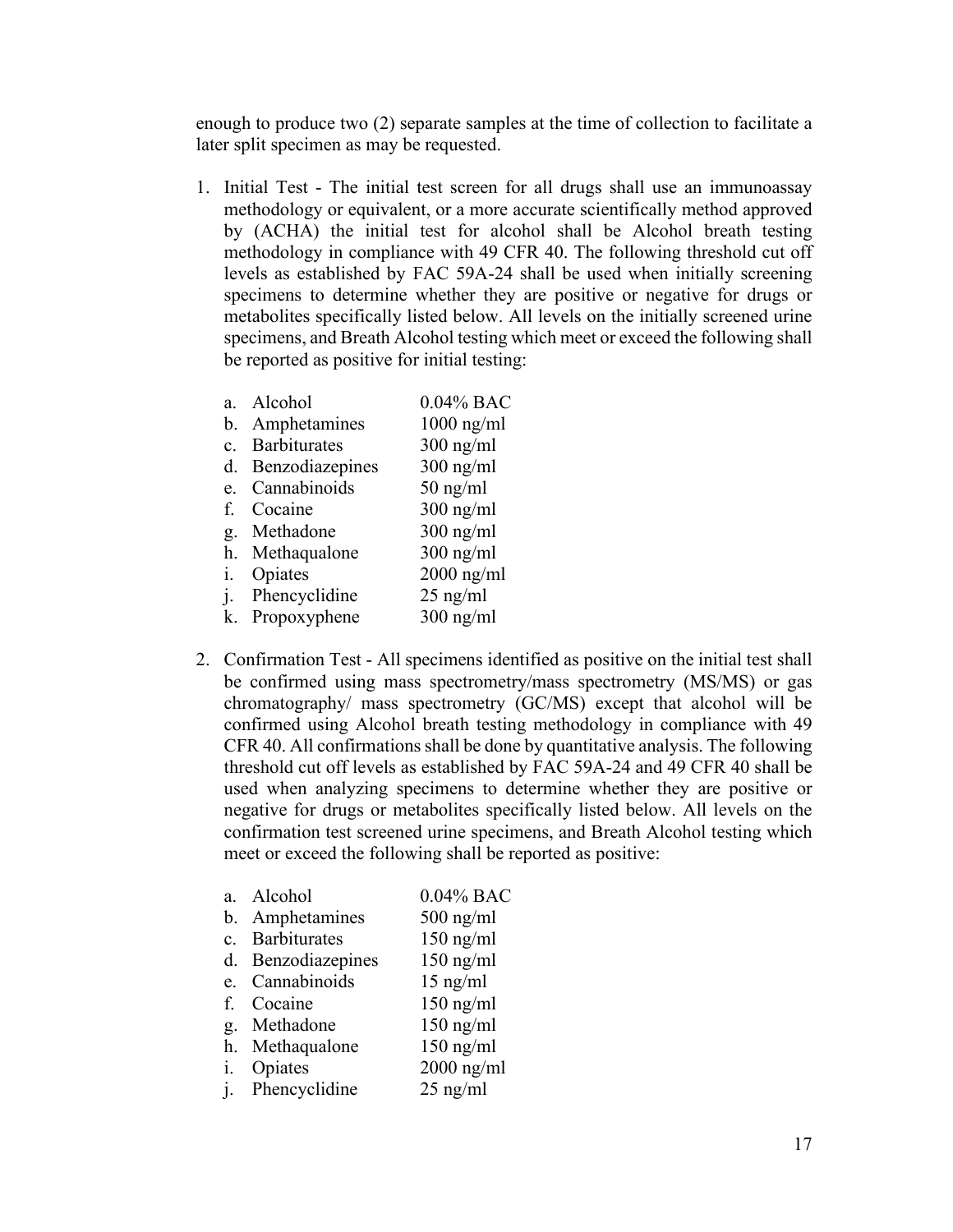- k. Propoxyphene 150 ng/ml
- 3. Drug testing laboratories shall retain and store all confirmed specimens pursuant to FS 112.0455 and its attendant rules established in FAC 59A-24. The assigned laboratory shall be required to maintain any specimens under legal or administrative challenge for an indefinite period until the challenge is resolved. All positive urine specimens shall be held by the testing laboratory for a minimum of 210 days as required by FAC 59A-24.

#### 9.10 **Challenges to Test Results**

- A. An employee may challenge a positive test result through an administrative challenge or resort to an applicable court. When an employee undertakes a challenge to the results of a test it shall be the employee's responsibility to notify the laboratory, and the sample shall be retained by the laboratory until the case is resolved. Employees are responsible for notifying the laboratory of any administrative or civil action brought pursuant to Florida's Workers' Compensation Act.
- B. Within five (5) working days after receiving notice of a positive confirmed test result, an employee may contest or explain the result to the MRO. If the employee's explanation or challenge is unsatisfactory to the MRO, the MRO shall report a positive test result back to the City.
- C. Within five (5) working days after receipt of a positive confirmed test result from the MRO, the City shall inform the employee in writing of such positive test result, the consequences of such results, and the options available to the employee. Within five (5) working days after receiving notice of a positive confirmed test result, the employee may submit information to the City explaining or contesting the test result and explaining why the result does not constitute a violation of the employer's policy. If the employee's explanation or challenge is unsatisfactory, the City will provide the employee with a written response, along with the report of the positive result. All such documentation will be kept confidential. The City shall not request, nor shall the employee be compelled to provide any medical information nor information pertaining to prescribed medication that has already been provided to the MRO, which would otherwise be considered "Protected Health Information" under the HIPAA law. Such information may only be disclosed to the MRO.
- D. If an employee who is tested for drugs under this policy is notified of a confirmed positive drug test result, he or she shall have seventy-two (72) hours in which to request a split specimen test. If the employee makes a timely request, the MRO shall, in writing, direct the laboratory to provide the split specimen to another certified laboratory for analysis. The cost of this additional laboratory analysis will be borne by the employee. If the analysis of the split specimen fails to reconfirm the presence of the drugs or drug metabolites found in the primary specimen, the MRO shall cancel the test and report the cancellation and the reasons for it to the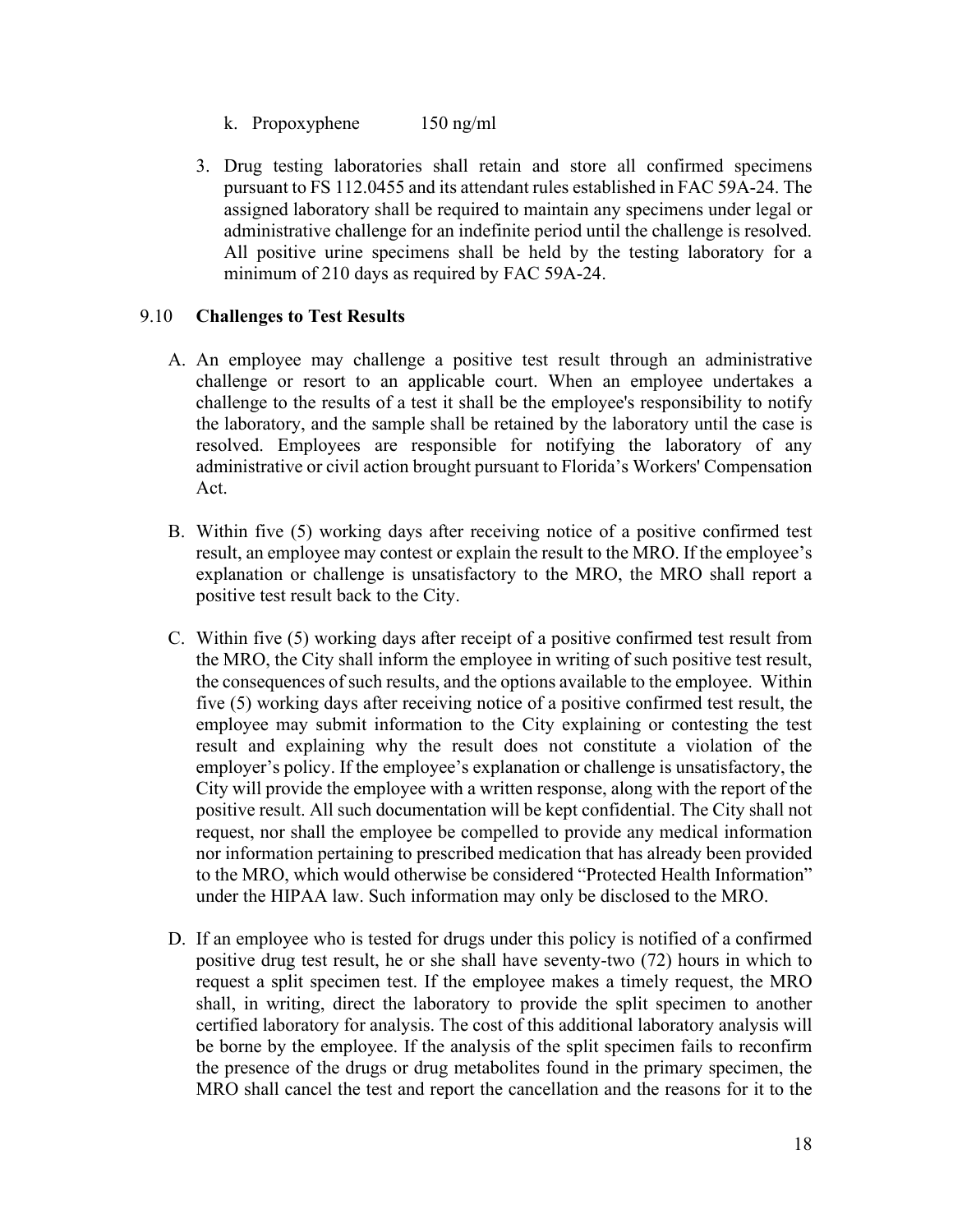City and to the employee. If the analysis of the split specimen is reconfirmed by the second laboratory for the presence of the drug(s) or drug metabolites, the MRO shall notify the City and the employee of the results of the test. If an employee does not contact the MRO within seventy-two (72) hours, as provided above, the employee may present to the MRO information documenting that serious illness, injury, inability to contact the MRO, lack of actual notice of the verified positive test, or other circumstances unavoidably prevented the employee from timely contacting the MRO. If the MRO concludes that there is a legitimate explanation for the employee's failure to contact the MRO within seventy-two (72) hours, the MRO shall direct that the reanalysis of the primary specimen or analysis of the split specimen, as applicable, be performed. When the City uses the split sample method of collection is utilized, the employee may not request a reanalysis of the primary specimen.

#### 9.11 **Confidentiality/Employee Safeguards**

- A. All information, interviews, reports, statements, memoranda, and drug test results, written or otherwise, received or produced will be treated in a confidential manner unless otherwise required by law.
	- 1. Documents and records with regard to the drug testing and/or under reasonable drug testing of an employee shall not be placed into the personnel file, open to the public, if the employee is cleared through an administrative, legal challenge, grievance, or if the employee's tests results are negative.
	- 2. Nothing in this article shall be construed to eliminate or diminish any rights provided to employees not specifically mentioned in this article that the employee may be entitled to under local, state or federal statutes.
	- 3. This article is in no way intended to diminish, waive, or supersede any rights provided to employees under a collective bargaining agreement. The employee has a right to challenge the results and/or methods of any drug or alcohol tests and any discipline imposed due to the provisions of this policy in the same manner that any other employer related action can be grieved under the terms of the collective bargaining agreement.

#### 9.12 **Right to Search**

The City has the right to search lockers, handbags, lunch boxes, workspaces, City vehicles or other containers on City premises in the furtherance of this policy and as permitted by applicable law. Failure to cooperate with such a search is grounds for discipline, up to and including discharge.

#### 9.13 **Commitment to Educating the Workforce Regarding Substance Abuse**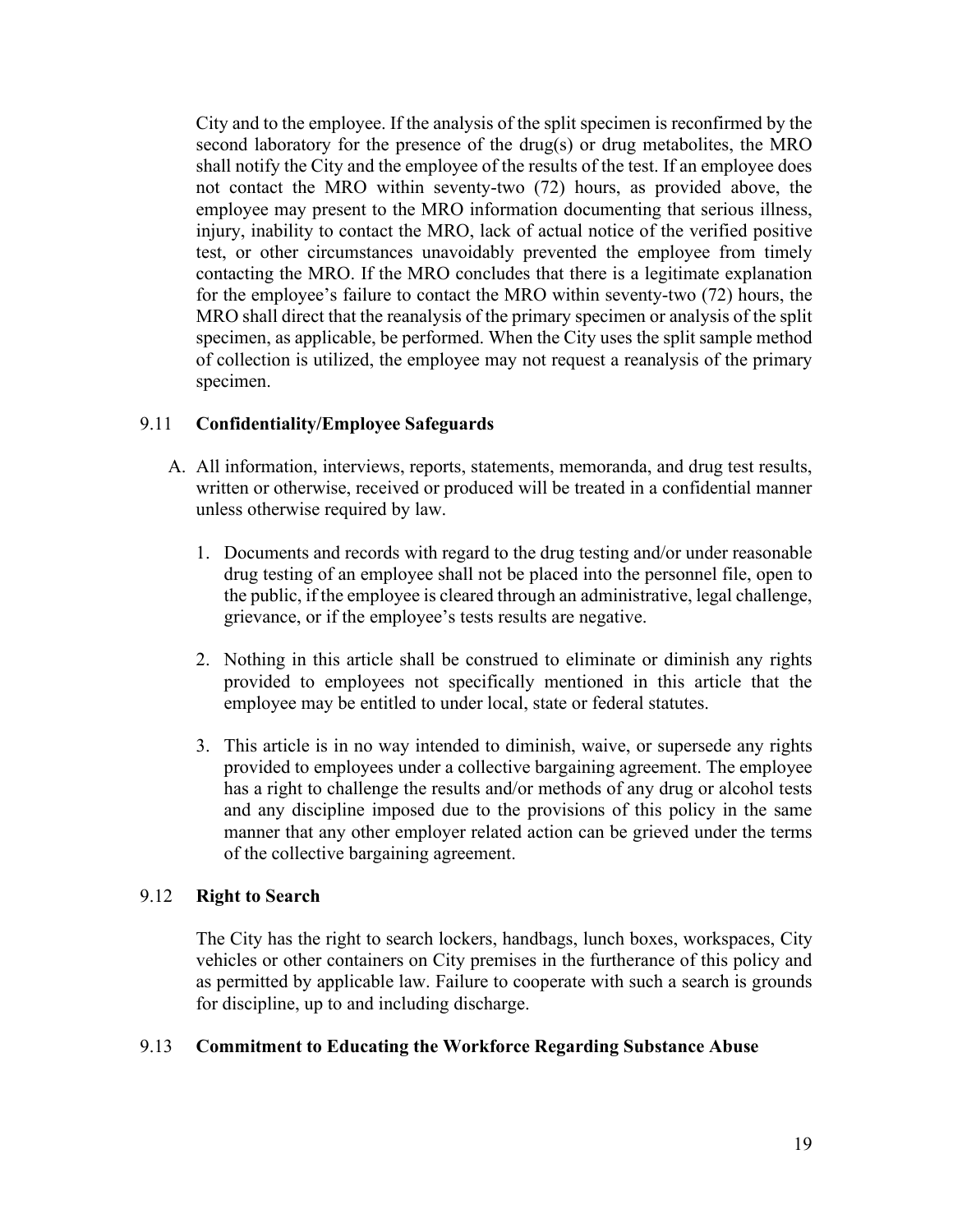The following list contains a sampling of the names, addresses and telephone numbers of employee assistance programs and local drug rehabilitation programs available near our community:

Horizon Health Employee Assistance Program (EAP) Phone: (800) 955-6422 Or Starting Point Behavioral Healthcare (904) 225-8280 463142 State Road 200 Yulee, FL 32097

#### 9.14 **Education and Training**

The City believes that education and understanding can be powerful weapons in the fight against drugs.

- A. Within one (1) year of the ratification of this agreement, the City agrees to provide training to all supervisors within the Fire Department who may be involved in determining the basis for "Reasonable Suspicion" as defined within this agreement. The training shall include all Officers and Management.
- B. The training at a minimum shall include methods for detecting reduced job performance, impairment or change in employee behavior, techniques for recognizing drugs, drug paraphernalia, the indications of the use, sale, or possession of drugs and alcohol. Additionally, the training shall include specific procedures to be followed for an employee EAP referral. The Union Executive Board shall be allowed to be part of this training program at no cost to the Union.
- C. It is agreed that the lack of such training shall not diminish the validity of any "Reasonable Suspicion" determination provided that such training is completed within one (1) year of ratification of this agreement.

#### ARTICLE 10 – BULLETIN BOARDS

- 10.1 The Employer shall provide the Union with suitable bulletin boards and the Union agrees that it shall use the bulletin boards only for Union business. Such notices shall not be of a controversial or political nature, such as taking sides on issues or supporting a particular candidate for public office.
- 10.2 Copies of all materials or notices posted shall be submitted to the Employer prior to its posting.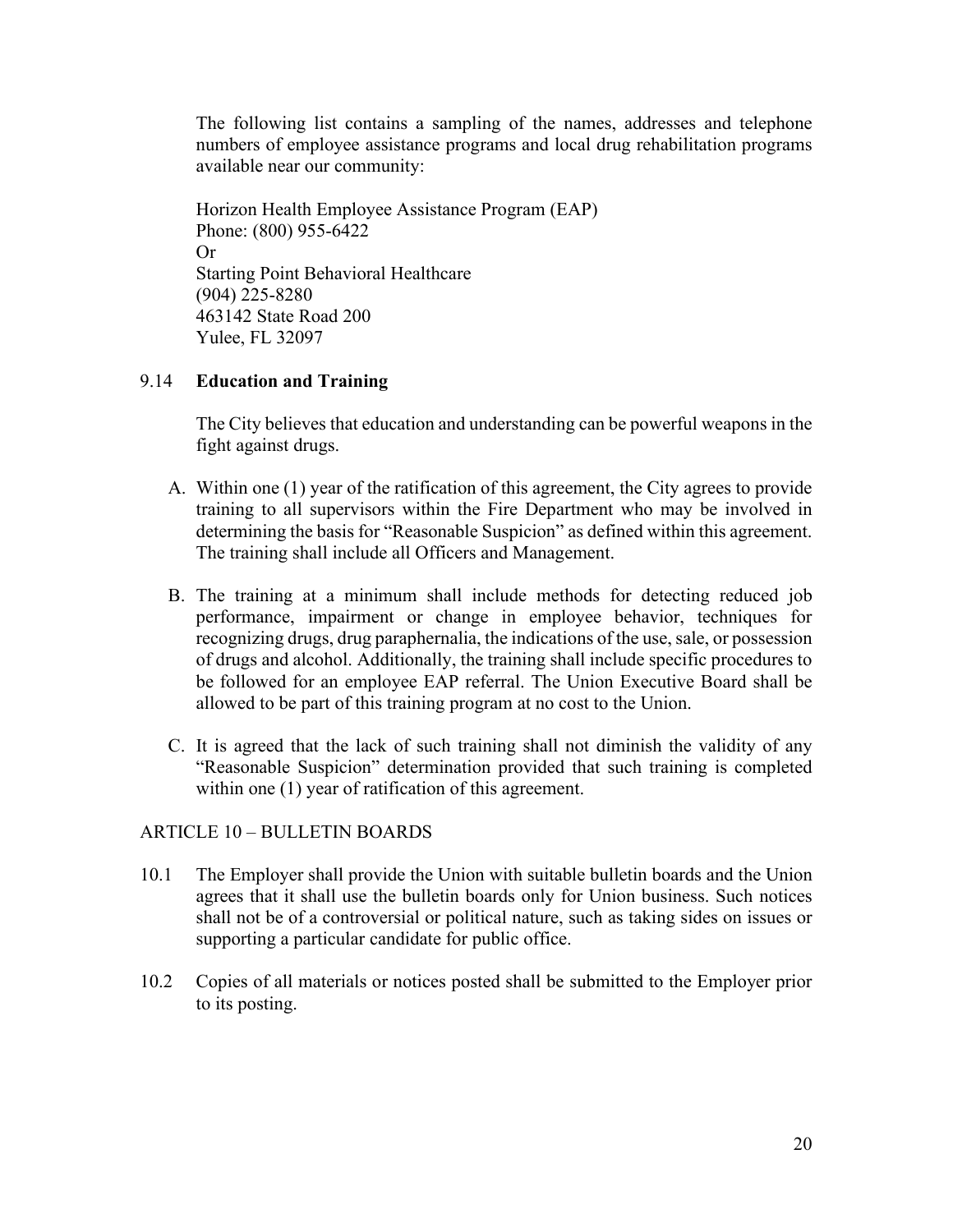#### ARTICLE 11 – HOURS OF WORK, OVERTIME, AND OFF-DUTY DETAILS

- 11.1 The normal work cycle shall be twenty-eight (28) days. The normal workday shall consist of twenty-four (24) hours or one (1) shift. The normal schedule shall be twenty-four (24) hours on and forty-eight (48) hours off. The average work week is fifty-six (56) hours.
- 11.2 The normal work schedule for shift firefighter personnel is from 8:00 a.m. to 8:00 a.m. Time worked will be rounded to the nearest tenth of an hour.

No overtime will be worked without the approval of the Fire Chief or his designee. In the event overtime is needed on shift and during the attempt to fill the overtime slot the on-duty employee holding said slot will not be released from duty until relief is obtained. New employees on probation will not be used to fill an overtime slot until successful completion of three (3) months of continuous service. If in the interest of public safety or operational need the Fire Chief shall have the authority to fill the position with a probationary employee.

- 11.3 In compliance with the Fair Labor Standards Act and amendments, overtime will be paid at time and one-half  $(1\frac{1}{2})$  rate for hours worked above two hundred twelve (212) hours in the work cycle. Vacation and Sick Leave shall not count as hours worked for purposes of calculating overtime.
- 11.4 It is understood that no employee is relieved of his/her obligation to work overtime. In any given situation overtime may be required by management. If in a given situation, the overtime list is exhausted without filling a required assignment(s), the Fire Chief or his designee will fill that assignment(s) with an on-duty employee with the same job title or an on-duty "step-up" employee. An employee shall not "step up" more than one (1) position above their current rank. If in the interest of public safety or operational need the Fire Chief shall have the authority to fill the position. There shall be a minimum of one (1) badged company officer and one (1) badged engineer on duty at all times.
- 11.5 An employee who is on sick leave, workers' compensation, leave of absence, is serving a disciplinary suspension or has worked more than forty-eight (48) consecutive hours shall not be called back for the overtime position. Any firefighter who has worked more than forty-eight (48) consecutive hours shall be relieved from his/her position unless in the opinion of the Fire Chief or his designee public safety or operational needs will be compromised.
- 11.6 Personnel called for overtime or re-called for emergencies shall report to their destination with all required uniforms, protective clothing, and personal items appropriate for their assignment.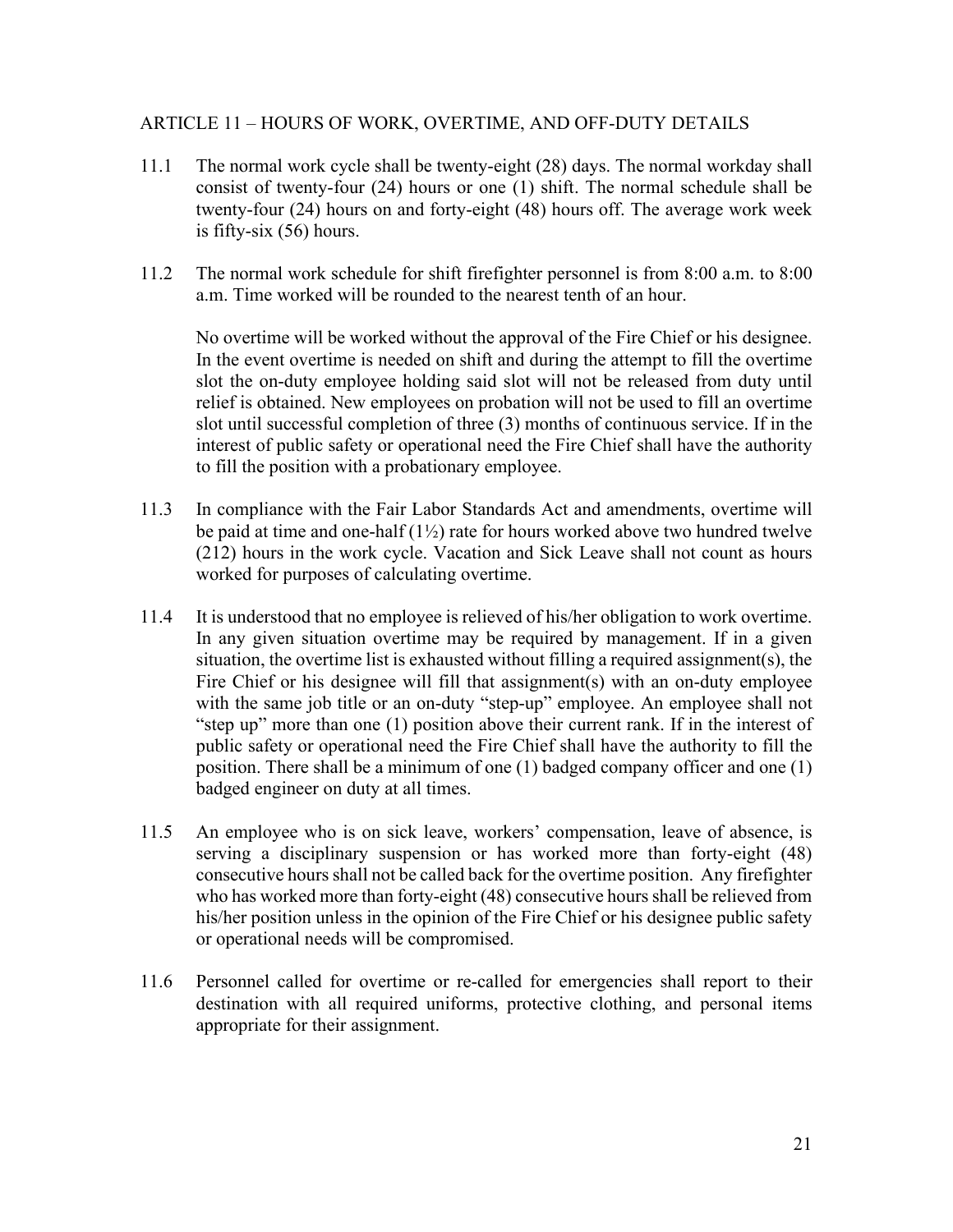11.7 Re-call - If an employee is called from off duty, then that employee will be paid at one and one-half  $(1\frac{1}{2})$  time his normal rate of pay and a minimum of three (3) hours pay will be guaranteed.

In the event that the re-call time exceeds three (3) hours, the remaining hours will be subject to FLSA requirements for purposes of calculating overtime.

When an employee is re-called or reports to the fire station for an overtime assignment and the overtime has been canceled without notification to the employee, he/she shall be paid for three (3) hours at time and one-half  $(1 \frac{1}{2})$  their normal rate of pay for reporting to work as assigned. The employee will not be required to stay for the three (3) hour overtime.

11.8 Emergency standby is made by order of the Fire Chief or designee and is defined when an employee is officially notified by a supervisor or designee, they must be ready to be called to work in an urgent situation during their off-duty time. The employee will then be required to remain available via telephone and be available to report to duty within one (1) hour when notified. If an employee has not been contacted within six (6) hours after being placed on emergency standby, that employee will no longer be obligated to be prepared to report for duty.

For each hour an employee is in an emergency standby status they will be compensated at the rate of one half  $(\frac{1}{2})$  of their normal rate of pay.

Once an employee on an emergency standby status is contacted and ordered to report for duty, that employee will be considered in a Call Back status and compensated at a rate of time and one half  $(1 \frac{1}{2})$  from that point forward and for each hour worked.

- 11.9 Off Duty Details The Fire Chief, or his designee, shall have the sole authority in administering the City's Fire Department off-duty detail program. This authority shall include but not be limited to complying with the specific FLSA guidelines for off-duty details, determining rates of pay (to be paid by recipient of said services), deduction of administrative costs, and scheduling. The parties recognize that special details are a form of outside contractual employment with individuals operating under the licensure and protocols of the Department.
- 11.10 Comp Time An employee may elect to take compensatory leave time in lieu of pay, if mutually agreed upon by the employee and the Fire Chief or his designee, up to a maximum accumulation of one hundred forty-four (144) hours. All hours in excess of the maximum shall be in the form of pay. An employee wishing to take compensatory leave time shall submit a written request at least twelve (12) hours in advance of the requested leave. Approval or denial of the request will be made by the Fire Chief or designee based on the operational or fiscal impact of the request. The twelve (12) hour notification requirement may be waived, circumstances permitting, at the discretion of the Fire Chief or designee. An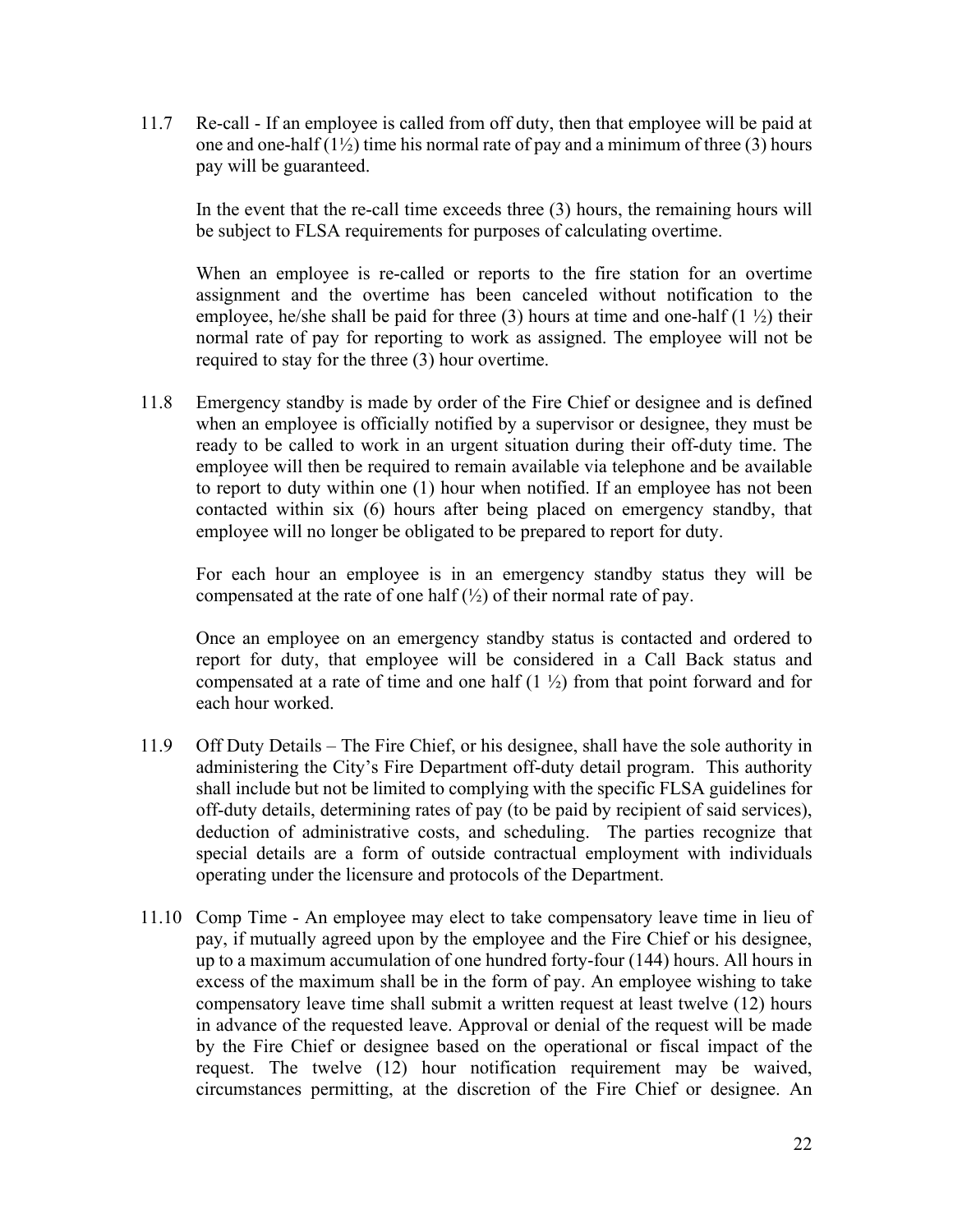employee separating from the Department on a voluntary or involuntary basis shall receive lump sum payment for accumulated compensatory time. An employee shall be allowed to sell back compensatory time at the employee's regular hourly rate of pay each year, to be paid the first pay period in November.

- 11.11 For purposes of this article, compensatory time shall be defined as the period of time which is earned by the employee for hours worked in excess of the employee's normally scheduled work period, it shall be accumulated at a rate of one and onehalf  $(1 \frac{1}{2})$  in lieu of monetary overtime compensation.
- 11.12 Employees covered by this agreement who are required to accept the responsibilities and carry out the duties of a position or rank above that which he/she normally holds for period of eight (8) consecutively scheduled hours shall move up to the grade of the position in which he/she is working and maintain their step level while performing the job. Rate of pay shall be at the rate of ten percent (10%) over current hourly rate for working in a higher class.

#### ARTICLE 12 – SENIORITY

- 12.1 For the purpose of this Agreement, there shall be two (2) types of seniority which are listed below:
	- A. Fire-Rescue Department Seniority which is defined as length of service with the City of Fernandina Beach within the Fire-Rescue Department covered by this Agreement.
	- B. City Seniority which is defined as an employee's continuous length of service with the Employer, commencing with his last date of hire. When more than one (1) employee is hired on the same day, City Seniority and/or Fire Department Seniority will be assigned in alphabetical order of names – surname first.
	- C. To be considered for promotion to the rank of Lead Paramedic, Engineer, Lieutenant or Captain, the employee must have continuous service with the Fire Department in accordance with Article 13.
- 12.2 All new employees shall be classified as probationary employees during the first three hundred sixty-five (365) calendar days of their employment pending performance evaluation(s) as outlined in the Fire Department Rules and Regulations, and in the opinion of the Fire Chief, the probationary period may be extended for another ninety (90) calendar days if the probationary employee is not performing according to requirements. An employee terminated during his/her probationary period does not have the right to grieve the termination under the Grievance Procedure Article 26. Upon completion of probation, the employee's seniority date will commence as of his first day of hire and reporting for work. While on probation the employee shall have no seniority rights and his retention is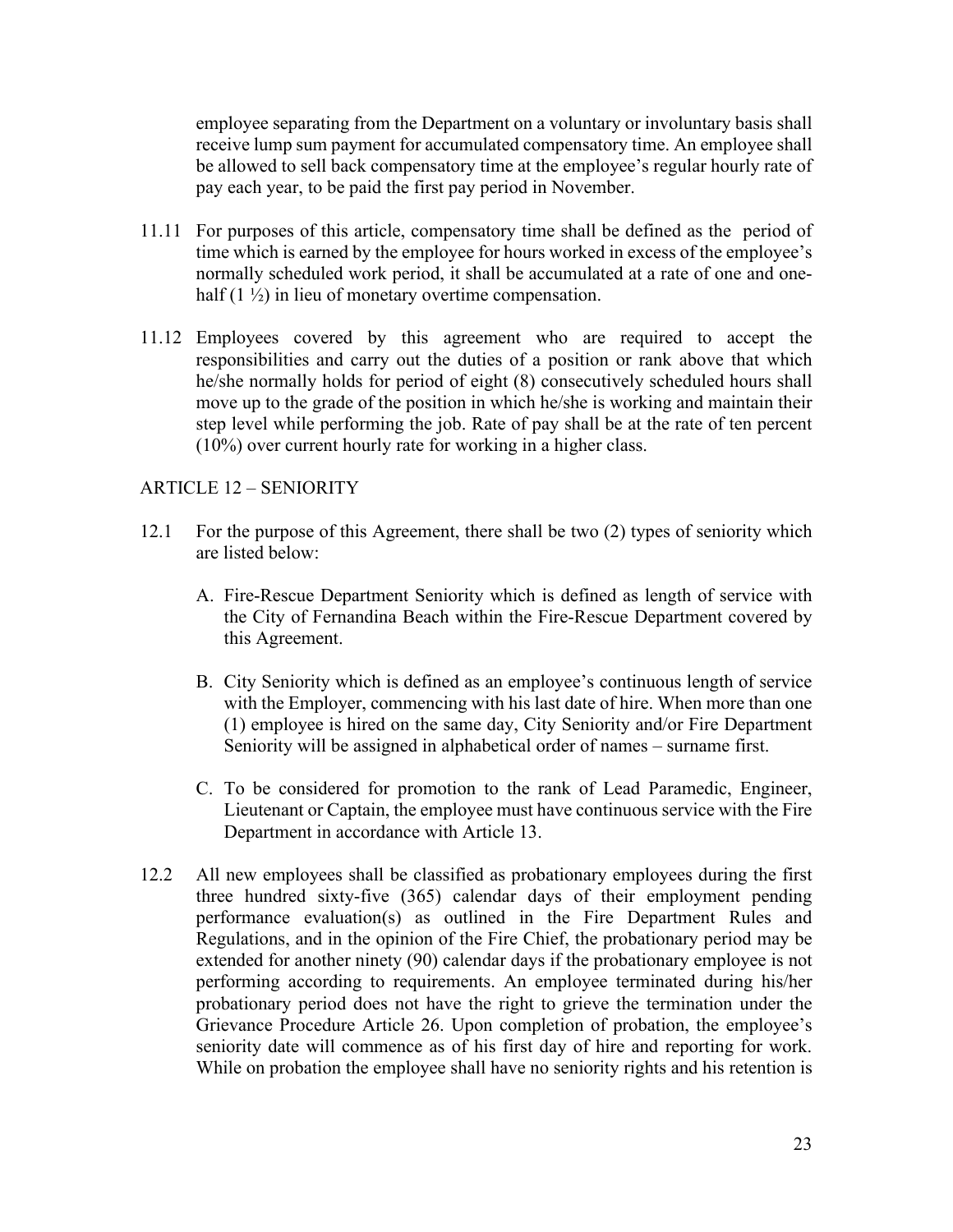entirely within the discretion of the Employer, provided no such employee shall be discharged because of his membership or activities in the Union.

12.3 An employee's continuous service with the Employer shall be considered as having been broken if the employee:

A. Quits

- B. Is discharged for just cause.
- C. Fails to return from an authorized leave of absence or fails to return from family medical leave under Family Medical Leave Act.
- D. Is absent due to a lay-off for more than one (1) year.
- E. Is retired.
- 12.4 In the event of a layoff for any reason excluding termination for cause, employees shall be laid off in inverse order of their Fire Department seniority. Any employee who is to be laid off who has advanced to his present classification from a lower classification in which he held a regular appointment shall be given the opportunity to displace a less senior employee in the lower-level classification. An employee may not "down bump" another employee unless he has performed the lower-level classification as a regular employee in said classification based on evidence in his personnel records.
	- A. A laid off employee shall be given preference with respect to any employment vacancy existing at the time layoff or for a period of twelve (12) months providing qualifications for the position are met and subject to the employee's ability to perform the duties of the available vacancy. Fire Department seniority shall have preference over City seniority when filling such vacancy.
	- B. Thirty (30) days' notice will be given to the Union before any Fire Department employees are to be laid off per conditions set forth in this section.
- 12.5 Notice of recall for a laid off position(s) shall be sent to the Union President and to the laid off employee's last known address by certified mail. The employee must, within ten (10) business days of the certified date, signify his intention of returning to work or employee's seniority shall be forfeited.
- 12.6 When a classification is abolished due to economic reasons, or the number of employees is reduced within a department, the employee with the greatest amount of Fire Department seniority shall have the right to be placed in any position at his level or lower than his level within that department if such position exists. If an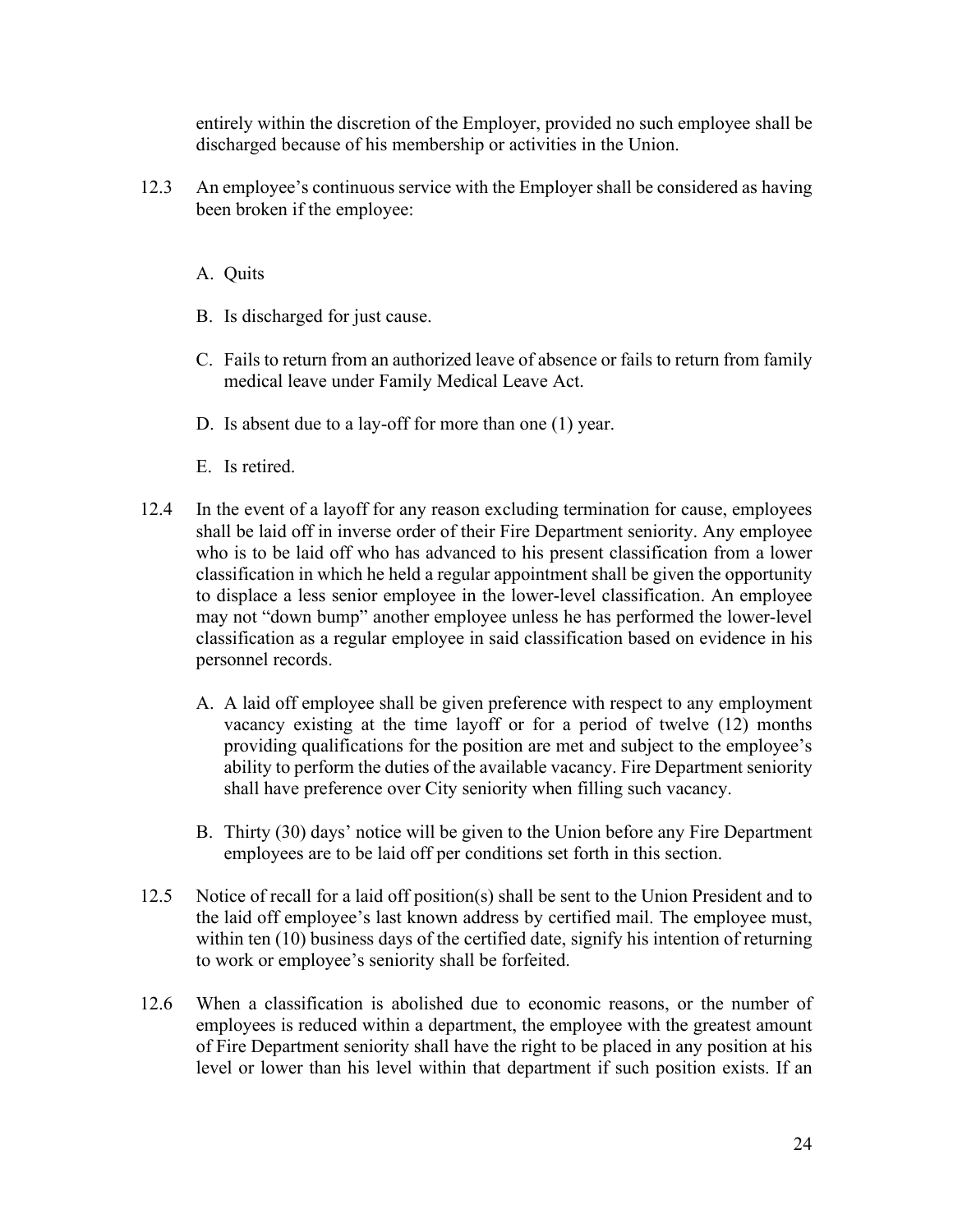employee is placed into the same level or lower, said employee shall be required to be fully qualified as described in the job description for said position.

# ARTICLE 13 – VACANCIES AND PROMOTIONS

- 13.1 Once the decision is made to fill the vacancies or new positions, the Employer shall post a notice of vacancies or new positions created within five (5) working days following the occurrence of the vacancy or new position created. Employees shall be given fourteen (14) calendar days in which to make application to fill the vacancy or to fill the new position created, and a sixty (60) calendar day notice of the testing date. The application period and test notification period will run concurrently.
- 13.2 The minimum eligibility requirements for promotion are as follows:
	- A. Lead Paramedic
		- 1. Minimum of two (2) years continuous service with the department
		- 2. Florida Certification as a Paramedic
		- 3. Meets Expectations rating on most recent evaluation
		- 4. American Heart Association BLS Provider Certification
		- 5. American Heart Association ACLS Certification
		- 6. American Heart Association PALS Certification
		- 7. Tactical Casualty Combat Care (TCCC or Equivalent)
		- 8. ICS 100, 200, 700 and 800
		- 9. No written corrective action for one (1) year prior to application

#### B. Driver/Engineer

- 1. Minimum of three (3) years continuous service with the department
- 2. Florida Certified Pump Operator
- 3. Florida Certified EMT or Paramedic
- 4. Aerial Ladder Operations Course Certification
- 5. Satisfactory evaluation rating on most recent merit evaluation
- 6. No written corrective action for one (1) year prior to application
- C. Lieutenant
	- 1. Minimum of five (5) years continuous service with the department
	- 2. Minimum of two (2) years as an Engineer with Fernandina Beach Fire-Rescue
	- 3. Florida Certified Fire Officer 1
	- 4. Florida Certified Paramedic
	- 5. Satisfactory evaluation rating on most recent merit evaluation
	- 6. No written corrective action for one (1) year prior to application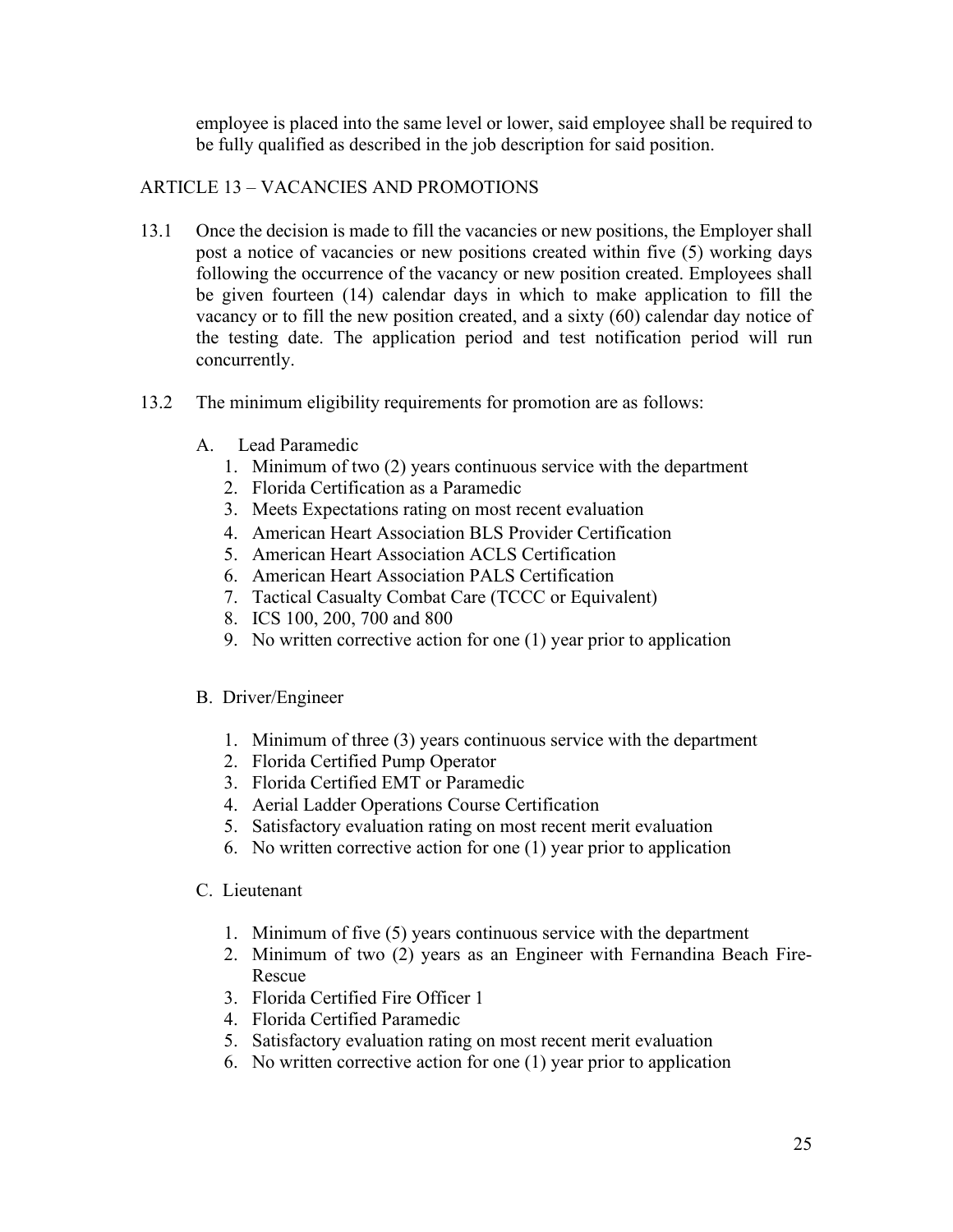#### D. Captain

- 1. Minimum of seven (7) years continuous service with the department
- 2. Minimum of two (2) years as a Lieutenant with Fernandina Beach Fire-Rescue
- 3. Florida Certified Fire Officer 2
- 4. Florida Certified Paramedic
- 5. Satisfactory evaluation rating on most recent merit evaluation
- 6. No written corrective action for one (1) year prior to application
- 7. Any two of the following:
	- a) Florida Certified Fire Safety Inspector
	- b) Florida Certified Fire Service Instructor
	- c) Florida Certified Fire Investigator
	- d) Degree in Fire Science or Emergency Medical Services or related field
- E. Job descriptions for those positions shall reflect the above requirements.
- 13.4 Promotion and Original Appointed List:

The City and the Union shall, mutually agree upon a promotional evaluation process, with the intent of using unbiased, objective outside sources. The agreed upon process may include but not limited to testing, practical skill evaluation, and an oral interview board (see Appendix D). The Union and Management can mutually agree to change the appendix with advance notice. Scoring for the promotional process may carry the weight of each of the above areas as well as points given based on seniority. Points for scoring of the promotional exam will be based on the following formula:

- a. Length of Service: 0.25 points per year up to 5 years, then 1 point per year up to the maximum of 10 points total. Length of service shall be prorated into quarters  $(1/4)$  for actual time of service. (i.e., 6.5 years = 2.75 added points. 5 years = 1.25 points + 1 year = 1 point + .5 year  $=$  5 points)
- b. Written examination: A final grade of seventy percent (70%) or better shall be considered passing. All length of service points and veterans' preference points, as applicable, will then be added. In the event of identical grades on promotional eligibility lists, the following tiebreaker will be used to determine final promotional eligibility standing:
	- 1. The first tiebreaker shall be highest raw score achieved.
	- 2. The second tiebreaker shall be time in rank.
	- 3. In the event a tie still exists after raw score and time in rank, the tie shall be broken by date of hire, by the order of hire on that date.
- c. All applicants will be notified of their final score and their relative standing. The period of eligibility of the promotional list shall be for one year from the date of final placement on promotional list.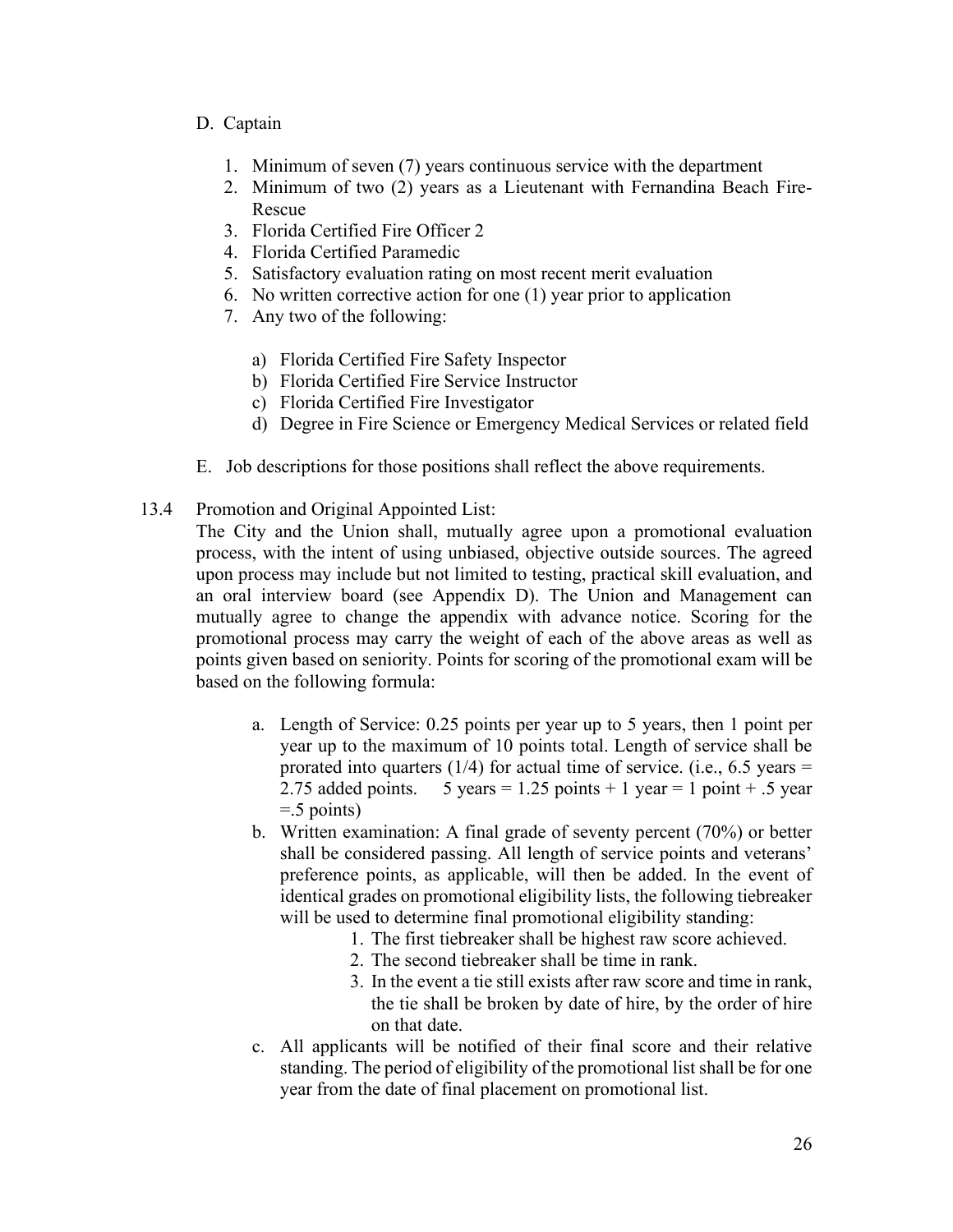All employees hired after the ratification of this agreement will be required to possess and maintain a Florida paramedic license for the purpose of promotions. All current employees hired prior to October 1, 2000, shall be exempt of this requirement.

- 13.5 Disqualification of Applicant: The Fire Chief may reject the application of any person for promotion, or opt not to certify the name of an eligible candidate for appointment, if in his opinion it is found:
	- A. That the applicant fails to meet the established qualification/requirements for the position by the date of testing. This is not intended to exclude a bargaining unit employee from applying before requirements are met.
	- B. That the applicant did not sign the posting before the closing date as specified in the posting announcement.
	- C. That the applicant has made a false statement as to any material fact, has practiced or attempted to practice deception or fraud in securing eligibility for promotion.
- 13.6 Probationary Period: Any employee covered by this agreement who has been promoted to Lead Paramedic, Driver/Engineer, Lieutenant, or Captain shall serve a probationary period no longer than six (6) months. However, the Fire Chief will evaluate said employee after ninety (90) days to identify any area of difficulty. The said employee will then be given three (3) months to correct the areas of difficulties that were identified.
- 13.7 When the Employer intends to discontinue any job in the bargaining unit, the Union will be advised thirty days prior to any such job elimination.

# ARTICLE 14 – HOLIDAYS

- 14.1 The following holidays will be observed:
	- A. New Year's Day
	- B. Martin Luther King, Jr.'s Birthday
	- C. Good Friday
	- D. Memorial Day
	- E. Independence Day
	- F. Juneteenth
	- G. Labor Day
	- H. Thanksgiving Day
	- I. Day after Thanksgiving Day
	- J. Christmas Eve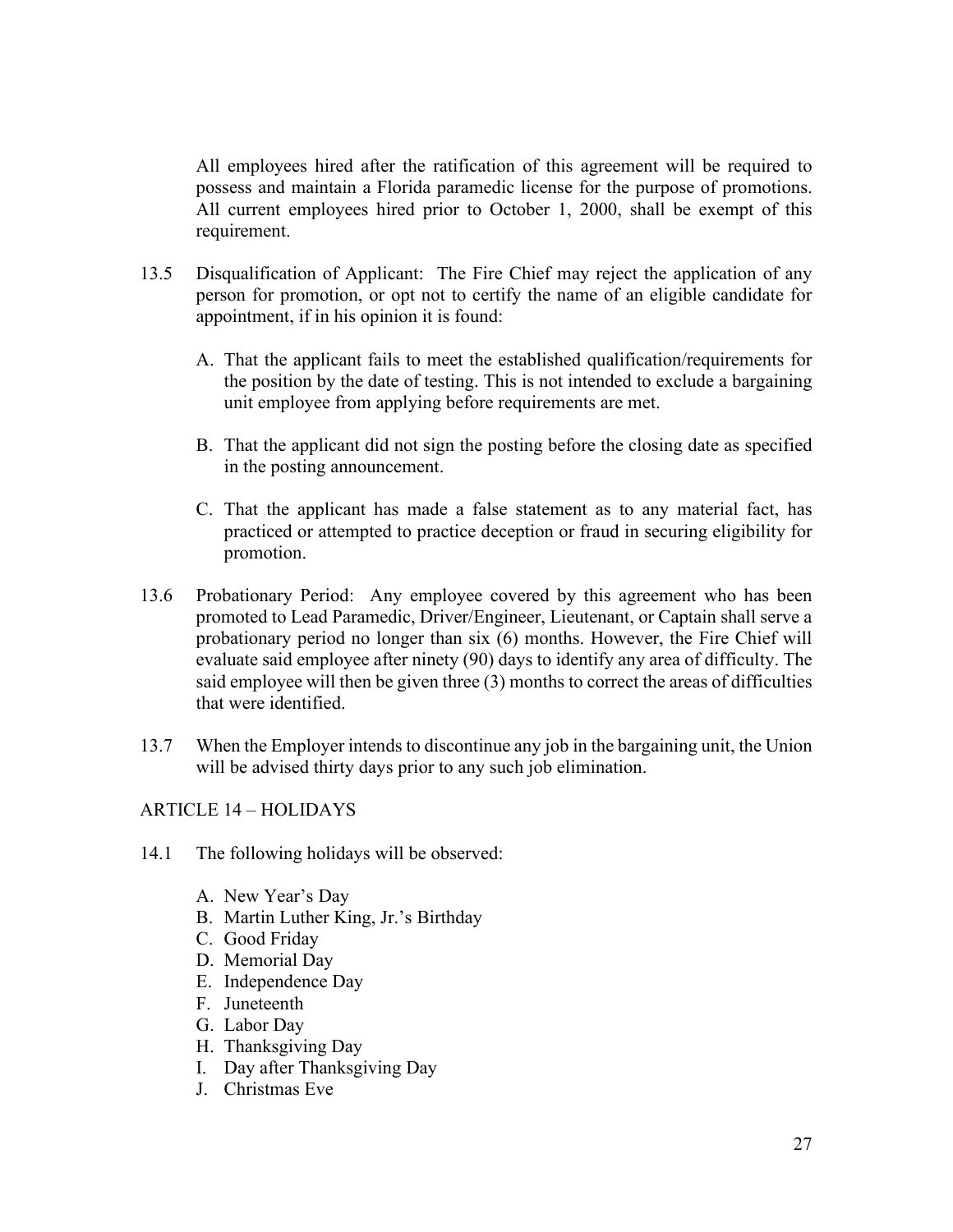- K. Christmas Day
- L. Veterans Day

The City agrees to recognize October 8<sup>th</sup> of each year as National Fallen Firefighters Memorial Day. In lieu of monetary compensation, employees covered by this agreement will be credited a compensatory holiday for the number of hours they work as part of their regular shift schedule. This compensatory holiday must be utilized between October  $8<sup>th</sup>$ and March  $1<sup>st</sup>$ , with no provisions for carry over. This compensatory holiday will not be extended to employees who are not scheduled to work on October  $8<sup>th</sup>$ .

- 14.2 For the holidays set forth in Section 14.1, employees shall receive holiday pay as outlined in Paragraph 14.3 and 14.4.
- 14.3 All Fire Department employees covered by the terms of this agreement shall be paid at their regular rate for a period not to exceed twelve (12) hours. Vacation earned in lieu of holiday pay may be granted in the same amount, if mutually agreed upon by the employee and the Fire Chief. Said time does not count as hours worked for the purpose of calculating overtime.
- 14.4 All Fire Department employees covered by the terms of this Agreement who work on the day of an aforementioned holiday shall be paid at a rate of one-and-a-half times the regular pay rate for a period not to exceed twelve (12) hours. Compensatory time in lieu of holiday overtime pay may be granted in the same amount, if mutually agreed upon by the employee and the Fire Chief. EXCEPTION: all Fire Department employees covered by the terms of this Agreement who work on Christmas Day shall be paid at a rate of two times the regular pay rate for a period not to exceed twelve (12) hours. Compensatory time in lieu of holiday pay may be granted in the same amount, if mutually agreed upon by the employee and the Fire Chief.

# ARTICLE 15 – VACATIONS

15.1 Employees may carry vacation leave forward from one benefit year (the benefit year begins with the employee's anniversary date) to another benefit year not to exceed the vacation leave benefit to which entitled for new benefit year, plus 120 hours, according to the following schedule:

| Years of Service   | Vacation | Vacation | Maximum Vacation                               |
|--------------------|----------|----------|------------------------------------------------|
|                    |          |          | Leave Earned   Leave Earned   Leave Carry-over |
|                    | (Shifts) | (Hours)  | Allowed                                        |
| Less than 1 year   |          | 144      | 264                                            |
| $1 - 7$ years      |          | 192      | 312                                            |
| $8 - 14$ years     | 10       | 240      | 360                                            |
| $15 - 19$ years    | 12       | 288      | 408                                            |
| 20 years and above | 13       | 312      | 432                                            |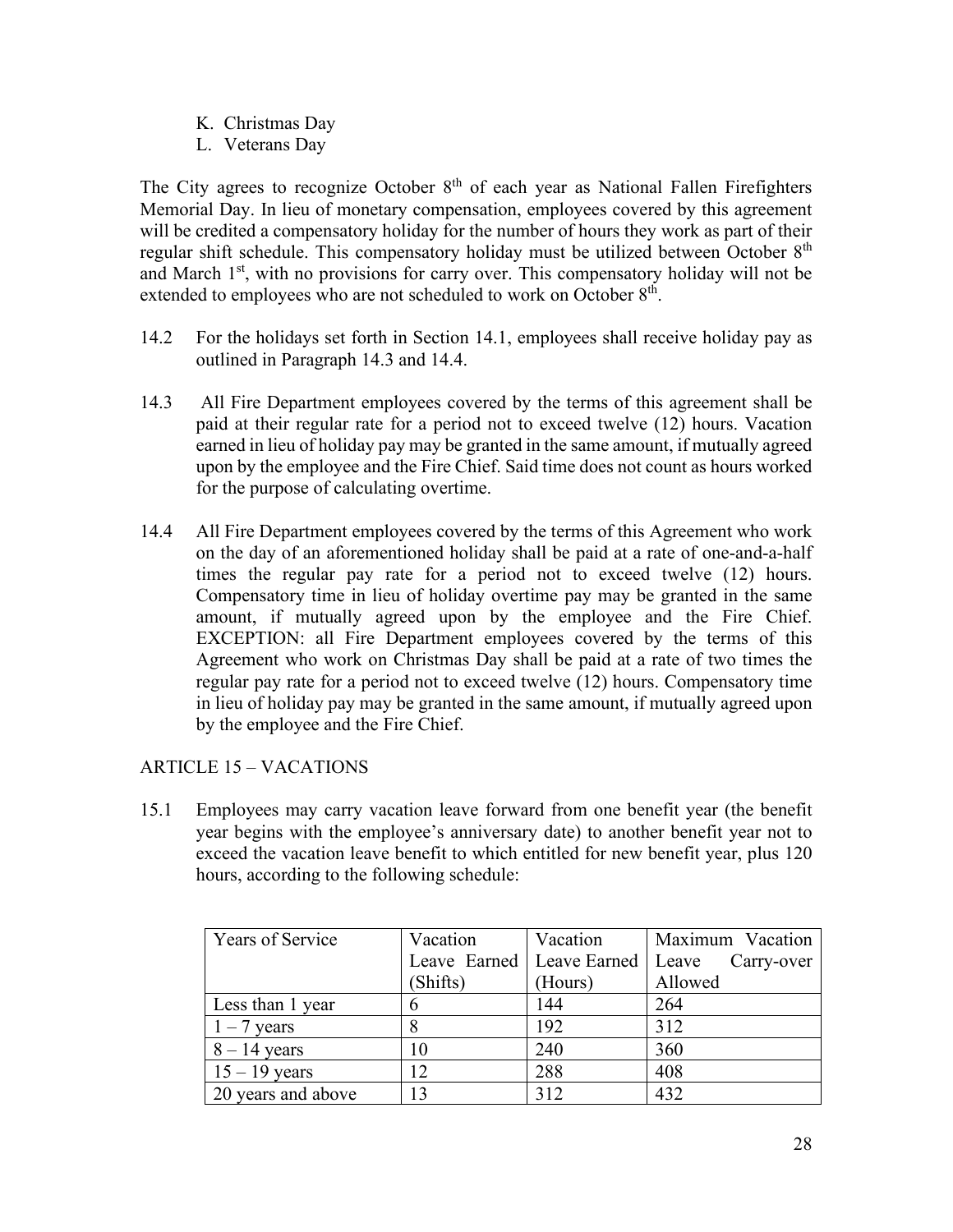The union agrees to be in compliance with maximum vacation accrual limits. It is the responsibility of the employee to ensure any excessive accrued vacation leave is used prior to his/her anniversary date. The maximum carryover cannot be exceeded unless extenuating circumstances exist that are approved by the Fire Chief and City Manager. Accrued vacation leave in excess of the maximum allowable as outlined in the table above that has not been approved by the Fire Chief and City Manager shall be forfeited.

- 15.2 Pay for all vacations shall be based on the rate of pay of the employee at the time vacation is taken, computed on his or her regularly scheduled work week.
- 15.3 The Fire Chief shall make every effort to ensure that earned vacation leave is used on a yearly basis in order to provide employees with vacation and proper rest and relaxation. However, employees may, at their option, accrue vacation leave to equal the "maximum vacation leave carryover allowed" as described in the table under article 15.1.
- 15.4 In the month of December the shift Captain will conduct a seniority-based vacation draft from January  $1<sup>st</sup>$  thru December  $31<sup>st</sup>$  whereas employees will be allowed to schedule up to the maximum days that the employee accrues based on their years of service in Article 15.1. The City agrees that during this annual draft that two (2) vacation slots shall be made available.
- 15.5 There will also be control measures in place restricting vacation selections to ensure the operational efficiency of the Fire-Rescue Department. These control measures are as follows; 1) only one company officer will be allowed to be on vacation at any time. 2) Only one Engineer will be allowed to be on vacation at any time. 3) The number of Paramedics allowed to be on vacation at any time will not exceed the number required to continue to provide the level of service that the Fire-Rescue Department normally would be providing. Under extreme circumstances exceptions to these measures can be considered by the Fire Chief on a case-by-case basis.
- 15.6 The Fire Chief will make two (2) slots of leave available per shift based on the following guidelines:
	- A. One (1) slot of leave per shift will be available for vacation, personal leave, or compensatory time as long as the leave was requested no less than twelve (12) hours prior to the date requested. One (1) slot of leave shall be designated for school or training.
	- B. Employees signing up for schools or training must sign up for the second slot per shift at least thirty (30) days in advance. Any second slot per shift not taken for school or training will be available, at the sole discretion of the Fire Chief or appropriate designee if manning dictates, for vacation, personal leave, or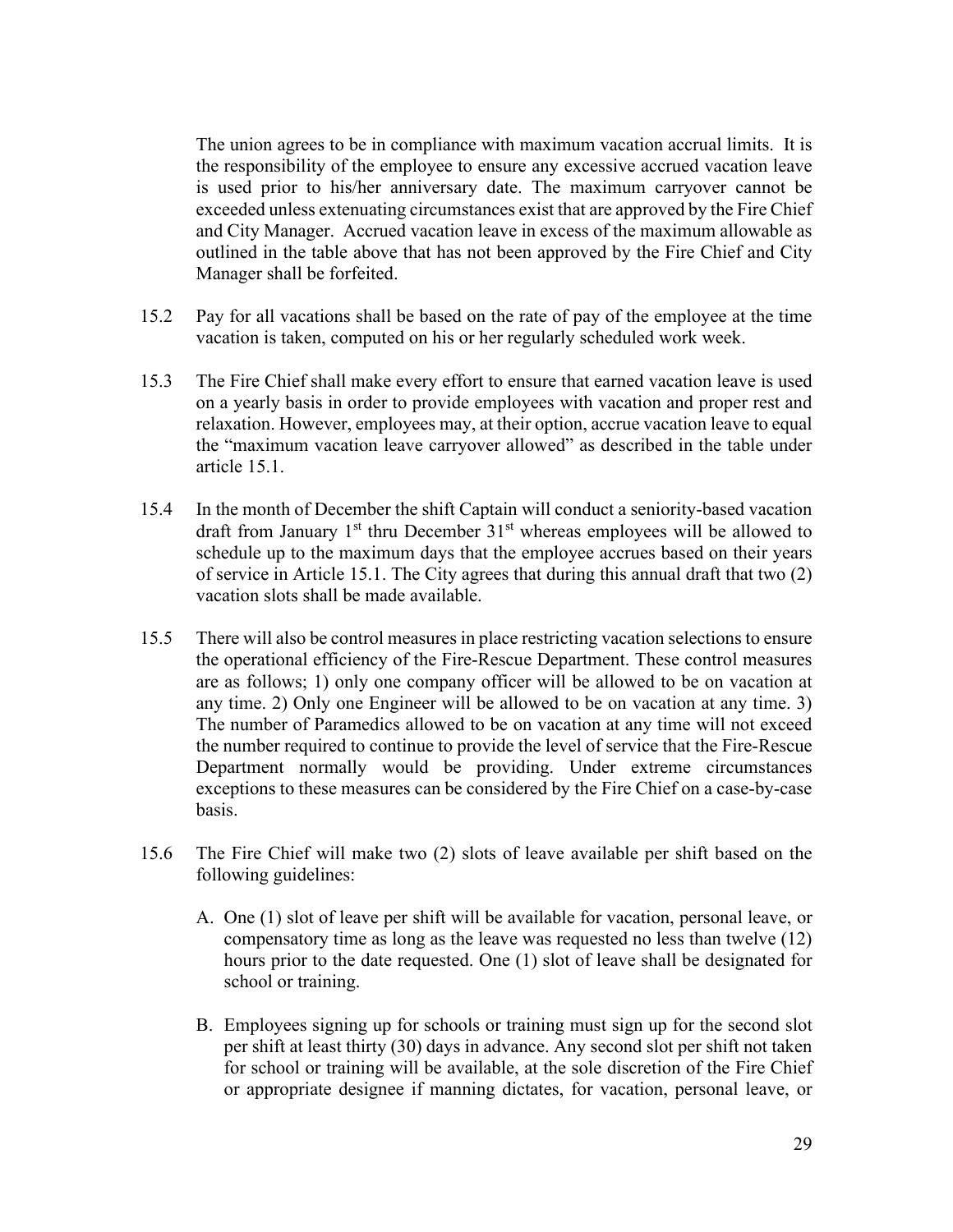compensatory time scheduling during thirty (30) days prior to the date the leave is being requested. The additional slot may be frozen for a period not to exceed forty-five (45) days if manning falls below the approved staffing positions.

- C. If two (2) employees submit request for leave for the same day at the same time, the employee with seniority shall have priority.
- 15.7 Absence on the account of sickness in excess of sick leave accrual may, at the request of the employee and with the approval of the Employer, be charged against vacation leave allowance.
- 15.8 An employee who leaves the service of the Employer for any reason shall be paid for unused earned vacation up to their maximum accrued hours. The employee may be paid for unused accrued vacation leave up to their maximum accrued hours upon entering the Deferred Retirement Option Plan (DROP). However, if the maximum accrued leave has been paid to the employee upon entering the DROP, the employee shall not be paid for any additional accrued vacation leave when he/she leaves the service of the City. Employee agrees to provide reasonable notice of his/her intended resignation.
- 15.9 Vacation leave may be used as it is accrued from the date of hire, subject to other provisions of this article.
- 15.10 Normal vacation shall be from 08:00a.m. to 08:00a.m. Vacation may be broken into twelve (12) hour periods (8:00 AM – 8:00 PM or 8:00 PM – 8:00 AM).

# ARTICLE 16 – SICK LEAVE

- 16.1 For every fifty-six (56) regular hours worked, an employee will be credited with 3.0 hours sick leave. This accrual shall be credited at the rate of six (6) hours per bi-weekly pay period. Employees will be allowed to use sick leave as accumulated.
- 16.2 Sick leave may accumulate up to two thousand, one hundred eighty-four (2,184) hours for sick leave use and not for sell back benefits.
- 16.3 Sick leave may be used up to seventy-two (72) hours for an illness to a member of the employee's immediate family provided a doctor's statement is received stating that it was necessary for the employee to be absent, if required by the Employer. ("Immediate family" shall be as defined under Article 20 – Bereavement Pay.)
- 16.4 Employees who are unable to report to work due to illness or injury are required to notify the on-duty shift Captain before the start of the employee's scheduled workday if possible. The on-duty shift Captain must also be contacted on each additional day of absence. If an employee is absent for three or more consecutive shifts due to illness or injury, a physician's statement may be required verifying the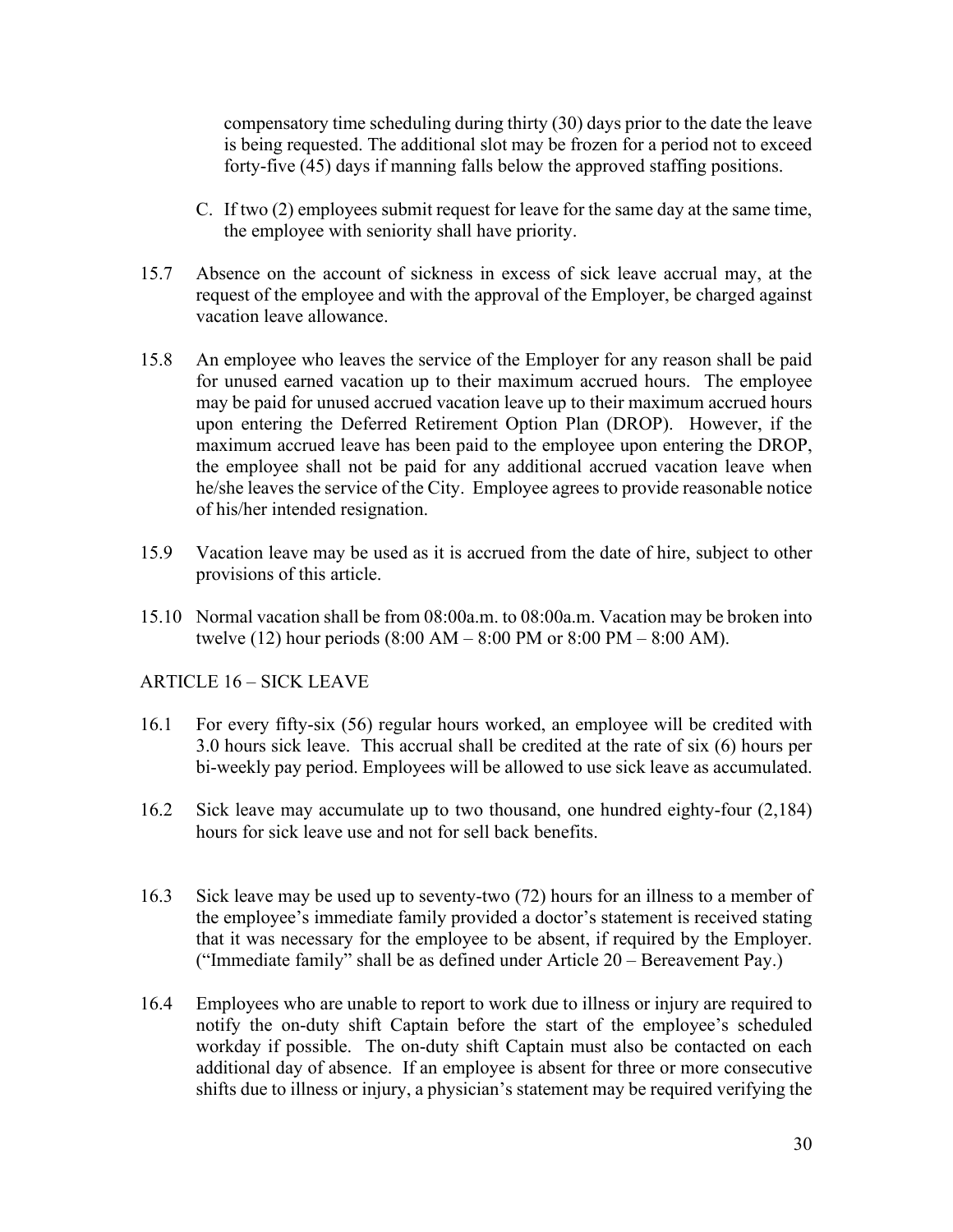illness or injury and its beginning and expected ending dates. Such verification may be requested for other sick leave absences as well and may be required as a condition to receiving sick leave benefits.

- 16.5 Sick leave time shall be considered as time worked in computing the number of hours worked in anyone (1) year for calculating vacation, sick leave, and retirement benefits.
- 16.6 To be eligible for sick leave the employee shall call in at least thirty (30) minutes prior to the start of the employee's shift starting time, unless extenuating circumstances prohibit.
- 16.7 Any employee who has used no sick leave time from October 1 through December 31 will be awarded one (1) shift (24 hours) of personal leave time. Any employee who has used no sick leave time from January 1 through March 31 will be awarded one (1) shift (24 hours) of personal leave time. Any employee who has used no sick leave time from April 1 through June 30 will be awarded one (1) shift (24 hours) of personal leave time. Any employee who has used no sick leave time from July 1 through September 30 will be awarded one (1) shift (24 hours) of personal leave time. Any employee who has been employed the entire fiscal year and has used no sick leave time within the fiscal year (October 1 – September 30) will be awarded one additional shift (24 hours) of personal leave time. Personal leave time may be utilized in the same manner as a shift of vacation time. Employees shall be allowed to carry over a maximum of three (3) PL days with no expiration time frame.
- 16.8 The policy of providing sick leave payment or sell-back will cease, effective September 30, 2017. For sick leave accrued prior to that date, said leave shall be paid, with amendments, in similar fashion to the agreement adopted as part of City of Fernandina Beach Resolution 2014-21.
	- A. If an employee has worked for the City for a minimum of six (6) years and was hired prior to October 1, 2001, the City shall pay the employee, at a rate of pay as of September 30, 2017, a maximum of 1,456 hours of accumulated sick leave.
	- B. If an employee was hired after October 1, 2001, and irrespective of the number of years worked, the City shall pay the employee, at the rate of pay as of September 30, 2017, a maximum of 300 hours of accumulated sick leave.

Said payments for each employee's accumulated sick leave shall be paid in three equal annual installments beginning in October 2017; October 2018; and October 2019. Employees that intend to retire prior to October 2019, shall have the installments otherwise distributed in equal payments prior to retirement.

An employee may opt to retain any balance of sick leave accumulated prior to September 30, 2017, for the uses identified in Sec. 16.2. Any sick leave so retained, and all sick leave earned thereafter, shall not be eligible for payment or sell-back.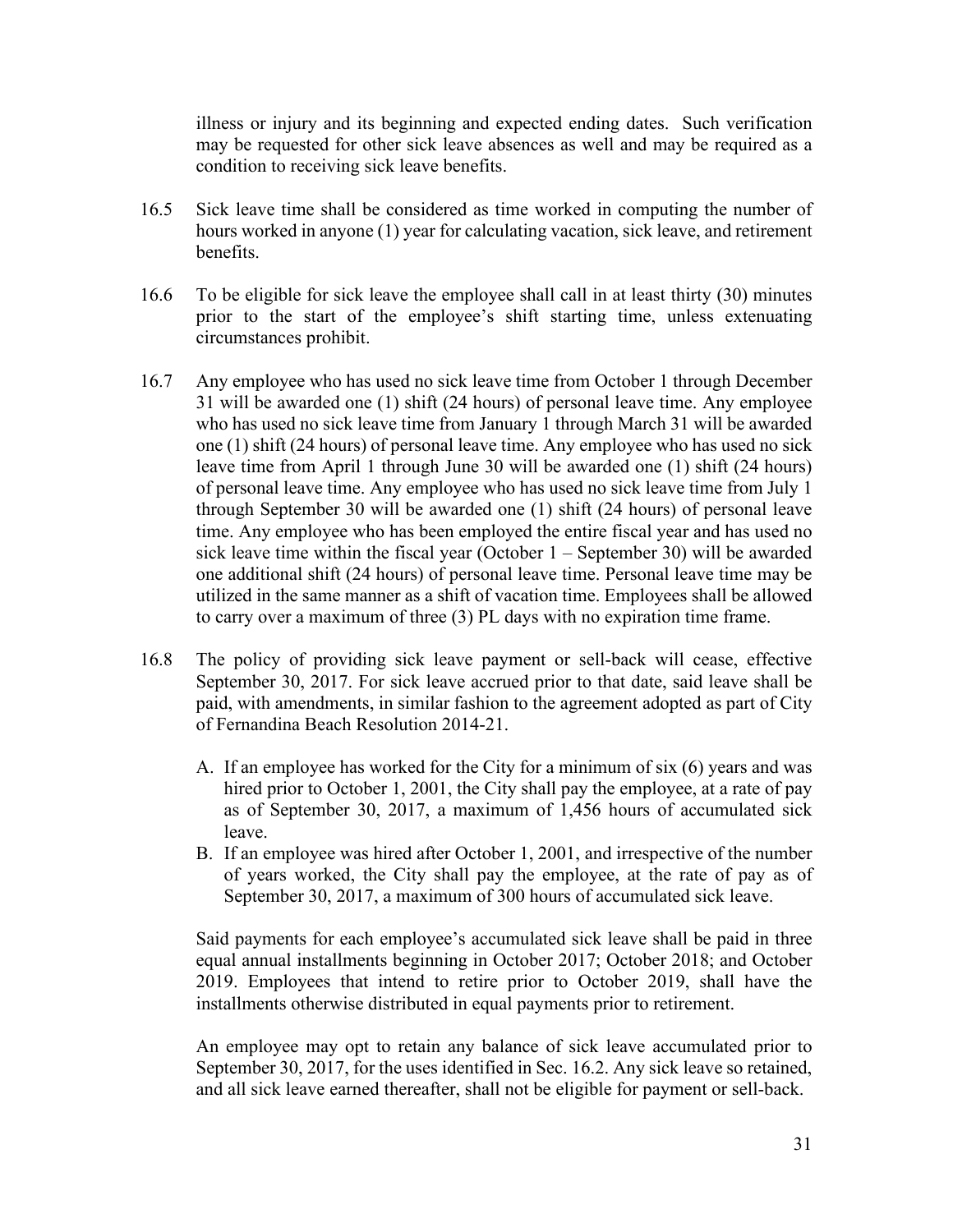### ARTICLE 17 – WORKERS' COMPENSATION

- 17.1 Any regular or probationary employee of the Public Employer who is temporarily disabled as a result of an injury received in the course of employment with the Public Employer, shall be entitled to be compensated as provided herein. Said employee shall receive from the Public Employer the amount to which he is entitled under the Workers' Compensation Law, and the differences between said amount and the amount of salary which said employee was receiving immediately prior to his injury shall be paid from the Public Employer's funds.
- 17.2 If the employee has not reached maximum medical improvement within twenty-six (26), the employee shall be medically examined to determine whether the employee's injury is of a nature that prevents their return to duty as a firefighter. If the employee has reached maximum medical improvement, his or her right to compensation shall be governed by the Workers' Compensation Law, the employees' disability/pension rights, and other benefits to which the employee may be entitled under this contract.
- 17.3 The Public Employer may at its option provide extensions beyond the twenty-six (26) week limitation as outlined herein based upon written medical recommendation. At the termination of the twenty-six (26) week period, or the date of the medical determination or the termination of the extension period, the employee's right to compensation shall be governed by the Workers' Compensation Law and by his entitlement to pension rights and sick leave benefits, if any.
- 17.4 The foregoing Section will not be applicable if the City finds the employee to be negligent.
- 17.5 Following the twenty-six (26) week period and subsequent release by medical authorities for return to work, the employee shall be given right of first refusal consideration when a vacancy occurs, provided the employee has maintained Firefighter/EMT certifications. If an employee is reinstated, they shall receive the same pay and benefits as when they were terminated. An employee may not accrue benefits while in a terminated status.
- 17.6 Dependent children or spouse of any employee killed in the line of duty shall receive monthly payments for a three (3) month period amounting to the normal salary of the deceased employee for the said three (3) month period.

#### ARTICLE 18 – MILITARY LEAVE

18.1 Both parties hereby agree to comply with both Federal law (reference 38 USCA Section 2021) and Florida state statutes (reference statutes 115.07, 115.14, 115.08)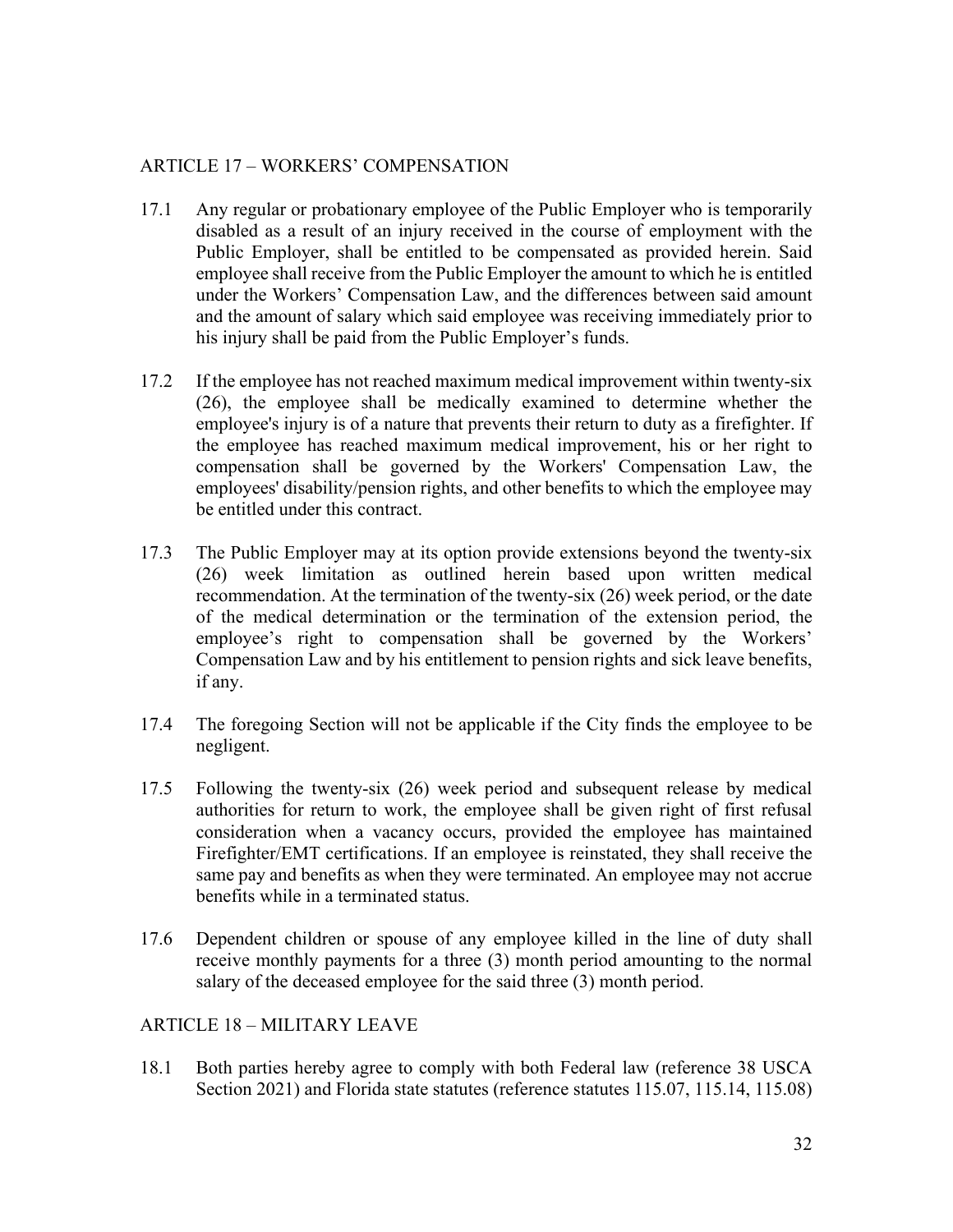in regard to military leave. If an employee requests or requires more military leave time than allowed for by Federal or State statutes, he/she shall be allowed to substitute swap time, personnel days, or vacation leave as needed.

#### ARTICLE 19 - RESERVED

#### ARTICLE 20 – BEREAVEMENT LEAVE

- 20.1 A full-time employee who has a death in his immediate family will be granted bereavement leave, with pay, of up to twenty-four (24) hours. Bereavement leave will not be charged to accrued vacation or sick leave benefits. "Immediate family" is defined under this benefit as follows:
	- A. Relatives by marriage: husband, wife, stepparents, stepchild, foster child, brother-in-law, sister-in-law, father-in-law, mother-in-law, son-in-law, daughter-in-law, half-sister, half-brother, aunts and uncles, and grandparents.
	- B. Relatives by blood: parents, children, grandparents, grandchildren, brothers, sisters, aunts, uncles, nieces, nephews, first cousins.
	- C. Any other relative of the employee or the employee's spouse living in the employee's residence.
- 20.2 It is understood the bereavement leave is not intended to be exercised as an automatic leave with pay for twenty-four (24) hour period upon the death of a member of the immediate family as defined above. Instead, it is intended that if time-off is required for this purpose due to the personal grief of the employee or to provide aid and comfort during the grieving process of a member of the immediate family of the employee, then up to twenty-four (24) hours with pay are provided for that purpose and time will be considered time worked in pay cycle. In excess of twenty-four (24) hours will not be considered as time worked.
- 20.3 Upon written request more than twenty-four (24) hours off may be granted, but only twenty-four (24) hours will be paid time off as bereavement pay. In cases of hardship, employees may request, and the Fire Chief may approve use of up to twenty-four (24) hours from the employee's accumulated sick leave.
- 20.4 No payment shall be made where no scheduled work time is lost.

# ARTICLE 21 – JURY DUTY LEAVE

21.1 Any employee who is summoned to jury duty or subpoenaed or summoned to appear in court as a witness in connection with the performance of their duties with the City will be granted leave and will be paid at his regular rate of pay for his required work period during such absence. To be eligible to receive said pay, the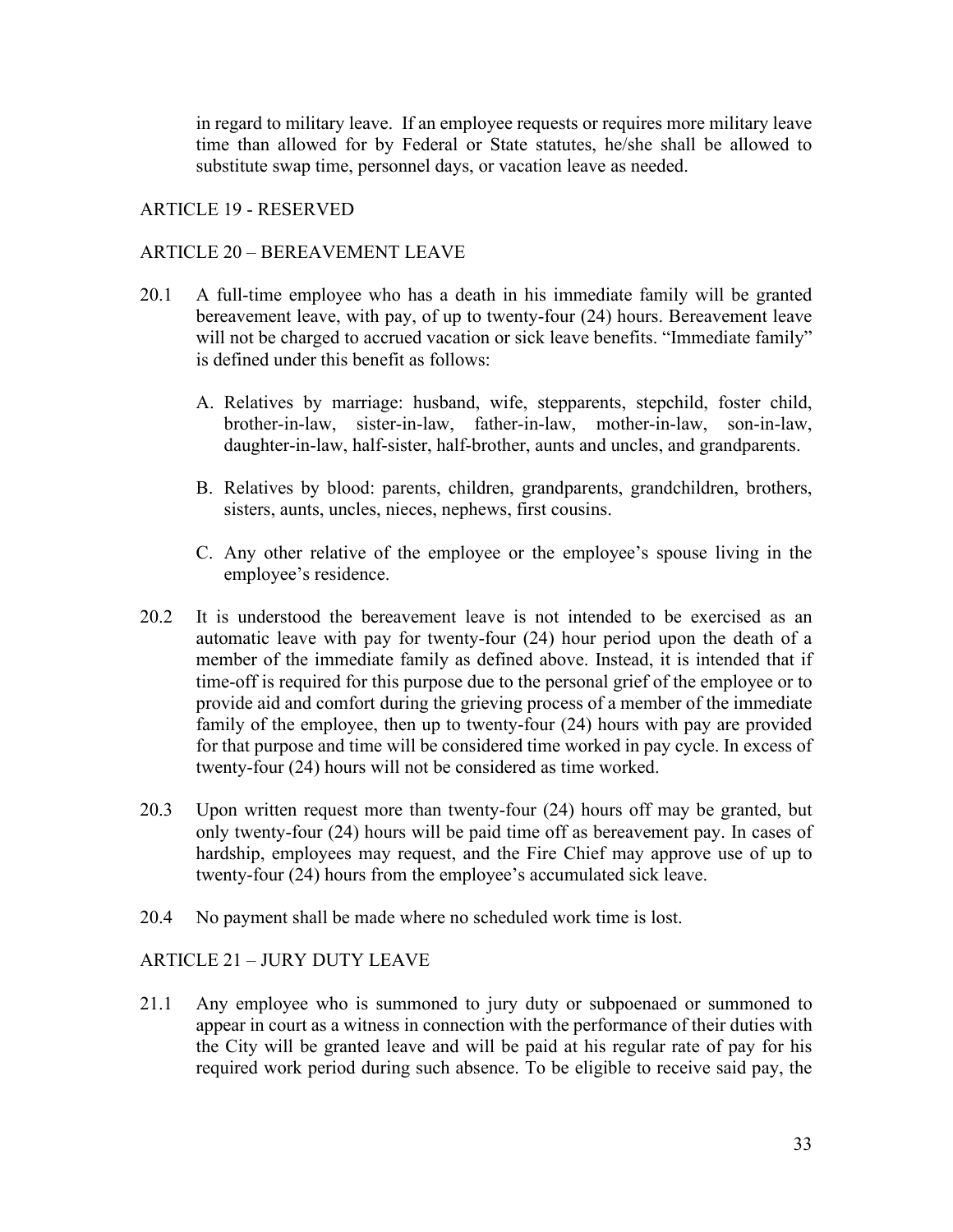employee must submit any payment received by the court or other entity to the Finance Department.

21.2 Any employee subpoenaed to appear on legal matters relating to Fire - Rescue Department duties and such appearance is during off-duty time will be paid at the rate of one and one-half (1½) times for the actual hours attending such proceedings, or for a minimum of three (3) hours or any such attendance, whichever is greater.

#### ARTICLE 22 – LEAVE OF ABSENCE

- 22.1 All requests for a leave of absence must be in writing and approved by the Fire Chief and City Manager.
- 22.2 It is understood and agreed that all leaves of absence will be without pay.
- 22.3 Leave time will not be accrued for unpaid leave of absence.

# ARTICLE 23 – PENSION

23.1 There is a Police Officer and Fire Fighter Pension Board of Trustees that administer a pension plan for eligible Fire Department employees. The pension plan is periodically reviewed by the Board of Trustees and their actuary. The employees' pension contribution shall be mutually agreed upon by the employees, the Pension Board and the City.

#### ARTICLE 24 – WAGES, CLASSIFICATION AND LONGEVITY

- 24.1 Effective October 1, 2021, through September 30, 2024, the pay plan set forth in Appendix C-1 shall be effective and contains the current Pay Step Plan established for all positions covered by this Agreement.
- 24.2 Employees shall be advanced in pay according to the Pay Step Plan outlined below during the contract period October 1, 2021, through September 30, 2024.
- 24.3 Except as provided herein, original appointment to the classification of Firefighter/EMT, Firefighter/Paramedic, Lead Paramedic, Engineer, Lieutenant and Captain will be made at the entry rate and advancement from the entry rate to the maximum rate shall be by successive steps.

All newly hired Firefighter/Paramedics will be compensated at the Firefighter/EMT rate until successfully checked-off by the Medical Director. Following successful check-off, the newly hired Firefighter/Paramedic will be placed in the Paramedic Pay Step Plan according to his/her current step.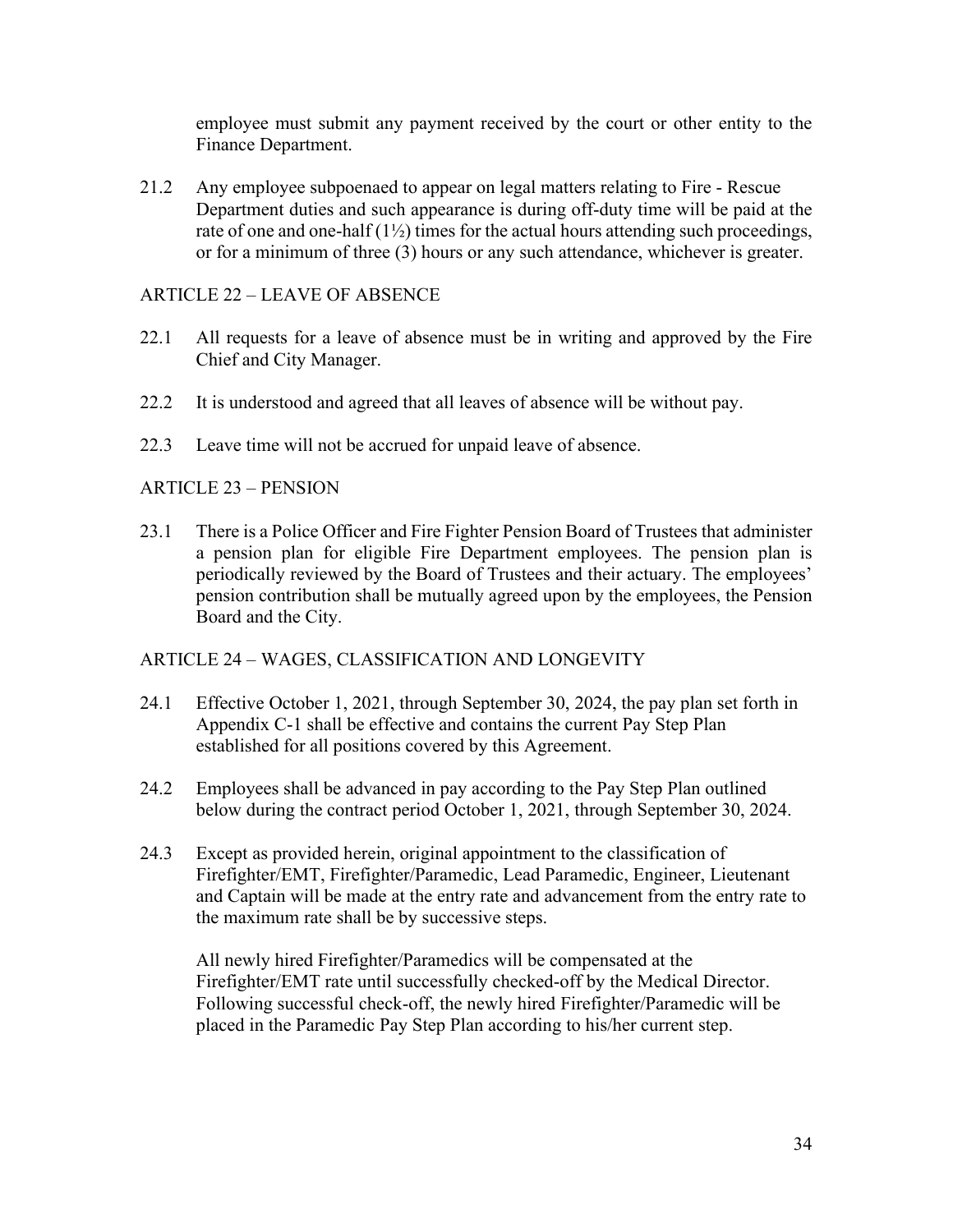- 24.4 Effective October 1, 2021, employees will be slotted into the Pay Step Plan as indicated on Appendix D.
- 24.5 Effective October 1, 2022, the Pay Step Plan will be adjusted by the December 2021 Consumer Price Index for All Urban Consumers (CPI-U), South Region; with a minimum adjustment of 2% and a maximum adjustment of 3%. Employees that have a rating of "Meets Expectations" or "Exceeds Expectations" in their most recent performance review will advance one step in the Pay Step Plan.
- 24.6 Effective October 1, 2023, the Pay Step Plan will be adjusted by the December 2022 Consumer Price Index for All Urban Consumers (CPI-U), South Region; with a minimum adjustment of 2% and a maximum adjustment of 3%. Employees that have a rating of "Meets Expectations" or "Exceeds Expectations" in their most recent performance review will advance one step in the Pay Step Plan.
- 24.7 The pay of an employee promoted to a higher classification will be advanced to the new classification at the same Step level (i.e. Engineer Step 5 promoted to Lieutenant Step 5, etc.), equating to a 10% increase however, an employee promoting from Firefighter/EMT/Paramedic to the classification of Engineer will be advanced to the new classification at the Step level equating to at least a 10% increase.
- 24.8 Each bargaining unit member who is designated by the Fire Chief as a Specialty Teams Member shall receive Specialty Pay Incentive in the amount of \$600 annually, paid on a bi-weekly basis (\$23.08), as long as the member is so designated. The number and types of Specialty Teams recognized will be in the sole discretion of the Fire Chief. The following are recognized Specialty Teams by the Fire Chief: Special Operation Team, Marine Rescue Team, and Honor Guard.

The Fire Chief will designate one member of the Specialty Team to serve as the Team Leader. Said member shall receive Specialty Pay Incentive in the amount of \$900 annually, paid on a bi-weekly basis (\$34.62), as long as the member is so designated. The Team Leader Incentive is in lieu of the Team Member incentive.

Specialty Team members and Team Leaders must attend seventy-five percent (75%) of available training sessions, provided notice of such sessions are given at least fourteen (14) days in advance. Training rosters will be provided to the Fire Chief or his designee no later than ten (10) days after the training date and notification of any employee not meeting the required attendance quarterly, beginning January 1, 2022.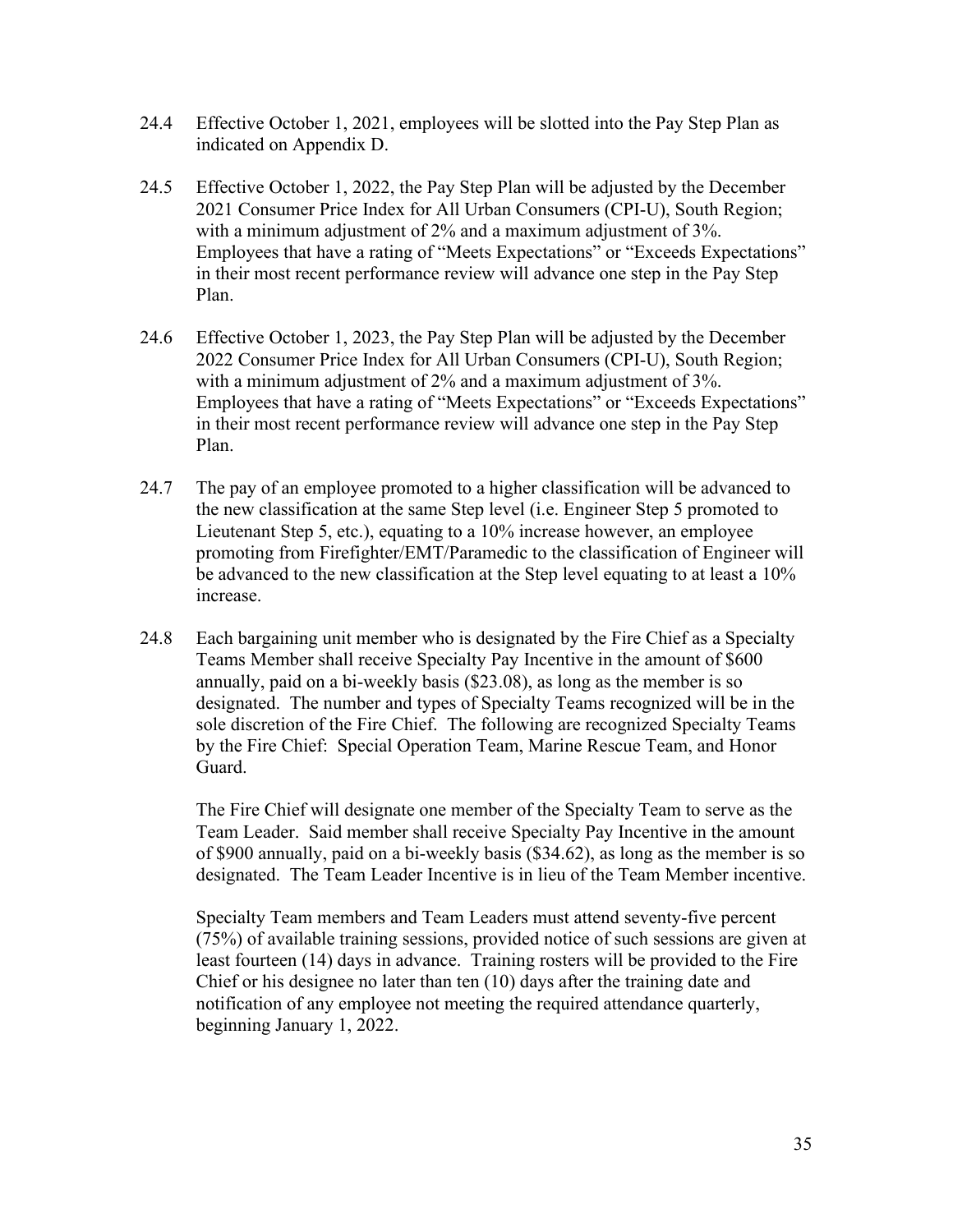### ARTICLE 25 – DISCHARGE AND DISCIPLINE

- 25.1 No employee shall be removed, discharged, reduced in rank of pay, suspended or otherwise disciplined except for just cause and he and the Union shall be furnished with a written statement of the charges and the reason(s) for such action within ten (10) working days of the date of or management becoming aware of the incident giving rise to the charges.
- 25.2 Any official written reprimand shall be furnished to the employee outlining the reasons for the reprimand. The employee will be requested to sign any official reprimand. If the employee refuses to do so, this refusal shall be noted and placed in his personnel file. The employee may have an opportunity to submit a written statement within five (5) days responding to the reprimand. The employee's responding statement will also be entered in his master personnel file.
- 25.3 The Union agrees to comply with the City's working rules; providing, however, that such rules shall be posted in a conspicuous place where they may be read by all employees and further that no change in present rules or no additional rules shall be made that are inconsistent with this Agreement. Fire Department Rules and Regulations will be updated and/or revised annually by the Fire Chief.
- 25.4 Both parties agree to abide by the City's Personnel Policy Manual in regard to discipline. Both parties agree to ensure fair treatment of all employees and to make certain that disciplinary actions are prompt, uniform, and impartial. Further, the parties agree that the major purpose of any disciplinary action is to correct the problem, prevent recurrence, and prepare the employee for satisfactory service in the future.

#### ARTICLE 26 – GRIEVANCE PROCEDURE

26.1 Any grievance concerning the application, alleged violation or interpretation of the terms of this agreement shall be settled in the manner outlined below. A grievance may be filed by an employee or by the Union on behalf of one (1) or more employees. It is mutually agreed that the resolution of work-related issues in an informal manner shall be preferred. The timeliness within each step shall be adhered to by each party unless both parties agree to waive timeliness, however in either case both parties agree to resolve grievances or move them forward to the next step in a timely fashion.

STEP 1 – The employee will meet with the Union Grievance Committee, as defined in the Union Bylaws and Article 6.2, to discuss any potential grievance. If in the Union's opinion no grievance exists, the union may decide that no further action will be taken by the Union. If the union agrees to move the action forward it shall be reduced to writing on the agreed upon form citing the article with appropriate section annotated, the alleged violation, the date of the violation, the remedy requested, and shall be signed by the affected employee and their union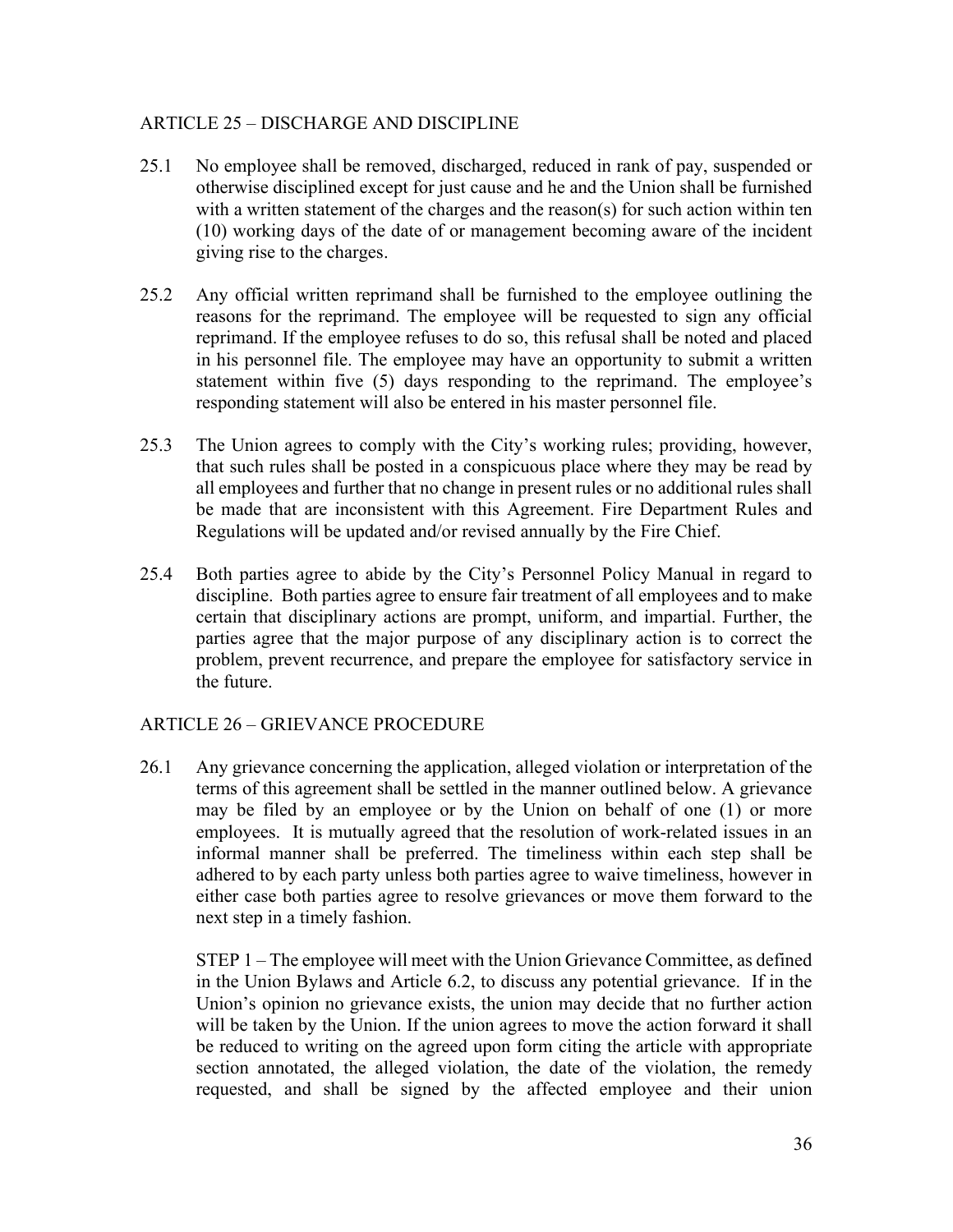representative. Any employee shall be entitled to pursue his own grievance rights in accordance with FS 447.401 without Union representation, however in all cases the Union shall be informed of the process and shall be notified of all meetings pertaining to said grievance. The Union shall have the right to attend any and all meetings pertaining to the grievance filed. Any resolution or settlement shall be in accordance with the terms and conditions set forth within this Agreement.

STEP  $2$  – Shall be filed within ten (10) business days of the event leading to the grievance, or when the employee knew or should have known of the occurrence, giving rise to the grievance. The written grievance as outlined in Step 1 shall be submitted to the Fire Chief. The Fire Chief shall meet with the employee and the Union to discuss the grievance within ten (10) business days of the filing. An answer to the grievance shall be provided to the Union and the aggrieved employee in writing within ten (10) business days. If not resolved at Step 2 the grievance shall be advanced to Step 3.

STEP  $3$  – Shall be filed within ten (10) business days of the rendering of the decision from Step 2 to the City Manager. The City Manager shall meet with the employee and the Union to discuss the grievance within ten (10) business days of having received the grievance. An answer to the grievance shall be provided to the Union and the aggrieved employee in writing within ten (10) business days of the meeting between the City Manager, the employee, and the Union.

STEP 4 – If the grievance has not been resolved in Step 3 the Union shall notify the City of its intent to proceed to Arbitration within ten (10) business days. The Union and the City shall meet within ten (10) business days of the notification from the Union to the City to jointly apply to the Federal Mediation Conciliation Service (FMCS) by filing on the standard form for this purpose. A panel of five (5) arbitrators shall be requested. Once the list is received, the Union and the City shall meet within ten (10) business days of receipt of the list. The striking of the first arbitrator shall be by lot to determine who shall strike the first name. The striking of names shall continue in alternate fashion until only one (1) name remains. The final remaining name shall be the chosen arbitrator. The arbitrator selected shall render his decision within thirty (30) days. The arbitrator shall stay within the scope and terms of this Agreement. The arbitrator shall have no authority to change, amend, add to, subtract from or otherwise alter or supplement this Agreement or any amendment thereto, nor shall he have the authority to supersede any applicable laws in resolving the grievance. The decision shall be final and binding on both parties.

The cost of arbitration shall be borne equally by both parties to arbitration.

26.2 If the City fails to respond within the timeliness guidelines of a given Step the grievance shall be advanced to the next level. If an employee fails to file or advance the filing within the timeliness guidelines the grievance shall be deemed abandoned.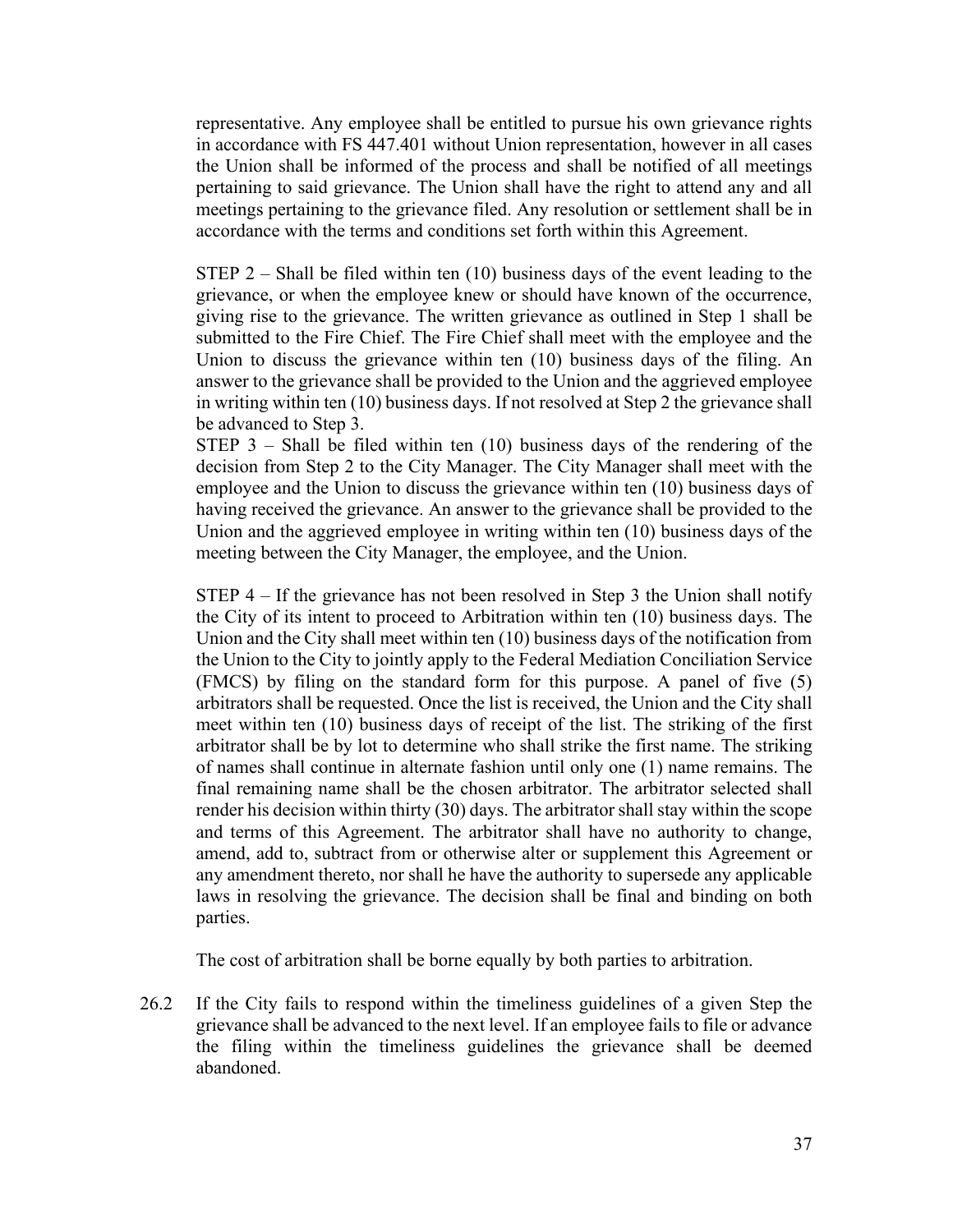- 26.3 Where a grievance is general in nature in that it applies to a number of employees having the same issue to be decided or in issues where the grievance is directly between the Union and the City, the grievance shall be presented in writing at Step 2. The aggrieved employees or the Union on their behalf may sign grievances of this type. The timeliness parameters under Step 2 shall apply.
- 26.4 The Union reserves the right not to represent employees who are not members of the Union.
- 26.5 If an employee elects not to have Union representation or if the Union elects not to represent an employee, the City shall keep the Union informed of all proceedings initiated by the employee on their behalf and shall provide copies of all written documents and provide access to any meetings held on the matter.
- 26.6 In the event that either party claims that a dispute is non-arbitrable, the arbitrator shall rule on that issue and then rule on the merits of the grievance if it is determined to be arbitrable.

#### ARTICLE 27 – UNIFORMS AND EQUIPMENT

- 27.1 The City agrees to continue to provide the employees with uniforms, uniform shoes and other equipment. The complete uniform will consist of four (4) trousers, four (4) dress shirts, three (3) t-shirts, belt, dress shoes, work boots, name plate, badge, hat with City logo, and winter jacket. If funds are available, long sleeve sweatshirts may also be provided. For replacement, he or she will be required to show need by producing the damaged or worn piece of the uniform. If the employee wishes to upgrade boots costing more than the City allowance and the Fire Chief approves the selection, the employee shall pay the difference in the cost of the boots.
- 27.2 The City further agrees to continue the practice of providing for the cleaning of uniforms furnished at the rate of \$5 per uniform to be paid quarterly at \$150 per quarter. If an employee is absent for more than five (5) consecutive tours of duty for sick leave, worker's compensation or leave of absence, including vacation and/or school leave, \$5 per tour of duty absent including vacations and/or school leave will be deducted from the foregoing quarterly uniform cleaning payment. The City will continue this practice through March 31, 2022, thereafter, the City will pay for Firefighters to have their uniforms dry cleaned at a pre-approved cleaner to be selected by the city. The Fire Chief retains the discretion to select the cleaner, and to determine the amount to be paid per uniform by the City, as well as the method and manner of payment for cleaning.

The employee agrees to maintain the condition and professional appearance of each uniform. Uniforms shall be maintained and worn in a professional manner that presents a positive public image. The Chief retains the discretion to inspect uniforms for compliance with this policy at any time, and to require an employee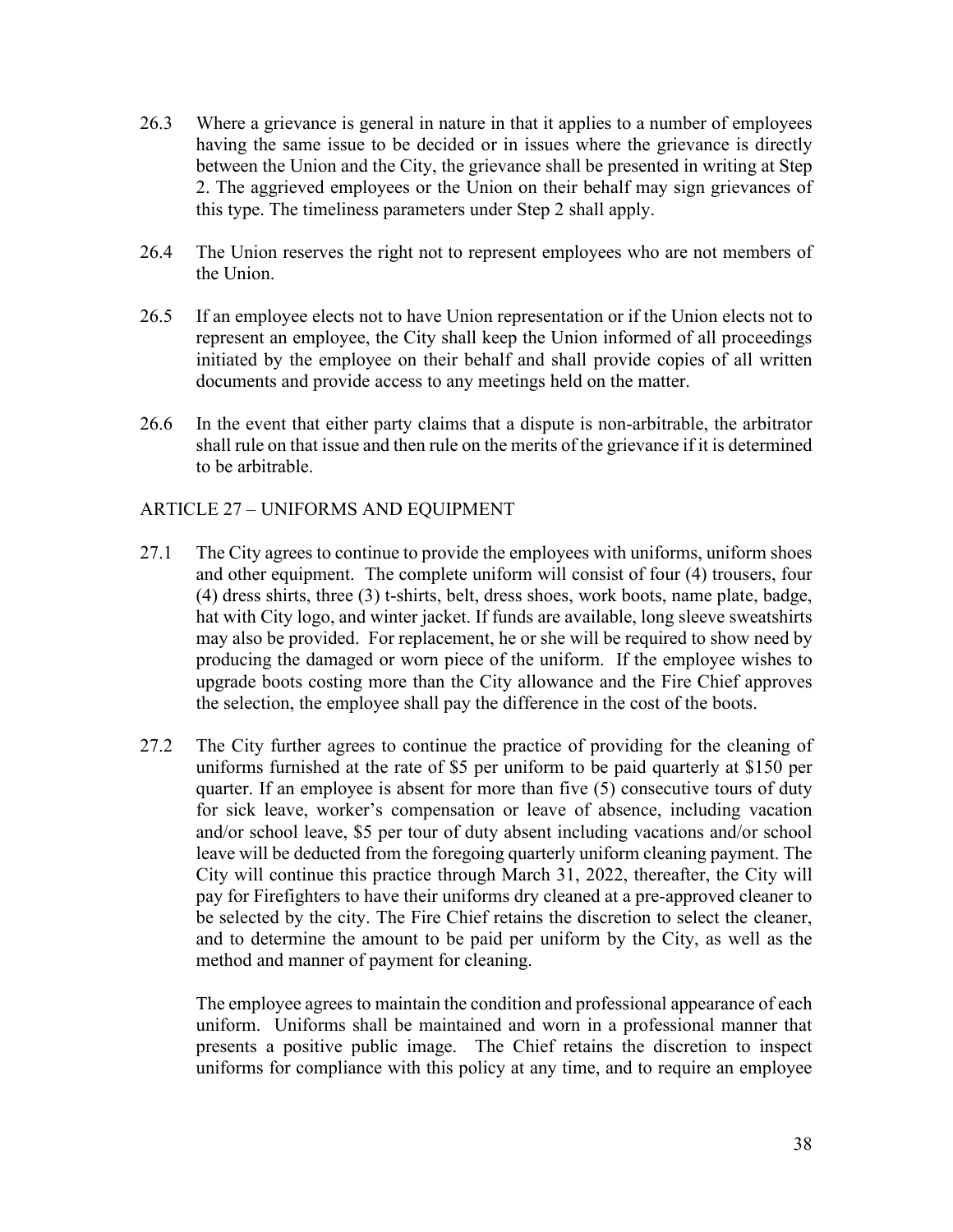who is not in compliance with this policy to launder or dry clean their uniform at the employee's own expense.

- 27.3 Any uniform or related equipment damaged or destroyed while a firefighter is acting in the performance of his official duties shall be replaced by the City at no cost to the firefighter provided the same is not the result of his own negligence. Related equipment shall also include watches provided that the damage is no fault of the firefighter. The City will have the watch repaired or replaced. But in no event will the cost to the City exceed one hundred dollars (\$ 100.00).
- 27.4 Any non-uniform clothing damaged or destroyed, whether on or off duty, while an employee is acting in the performance of their official duties shall be repaired or replaced, whichever is the lesser cost of the two, by the City. Such claims for loss must be supported with reasonable proof of loss and shall be subject to provisions pertaining to the processing of such claims as set forth by the City.
- 27.5 Employees covered by this Agreement while engaged in the performance of their duty who shall have damaged or broken their prescription eyeglasses or false teeth or partial plates as a result of such activity, shall have the same repaired or replaced, whichever is the lesser cost of the two, by the City. However, such damage shall not be the result of normal wear and tear, negligence or misuse on the part of the employee or their failure to use proper eye protective equipment, where provided by the City. Payment for repaired or replaced prescription eyeglasses or false teeth or partial plates shall occur only when promptly reported to the City. The City shall duly certify the events that created the damages or broken prescription eyeglasses or false teeth or partial plates and such shall accompany any request for payment under the above section. The above provisions for payment will be waived if the payments to repair or replace the above damaged would be covered under Worker's Compensation.

# ARTICLE 28 – INSURANCE COVERAGE

- 28.1 The City shall provide individual medical protection in an amount comparable to the present coverage, except that the employee shall contribute the difference in cost for insurance above the basic level. Employees hired prior to December 31, 2013, shall contribute forty-five percent (45%) of the cost of insurance for dependent coverage. Employees hired on or after January 1, 2014, shall contribute fifty percent (50%) of the cost of insurance for dependent coverage for the period of this agreement.
- 28.2 The life insurance plan that is now in effect will continue in full force and effect and be paid in full by the City, to be equal to the employee's annual regular earnings.
- 28.3 A Retiree Health Care Benefit of Two-hundred twenty-five dollars (\$225) per month will be paid to pension-eligible members with twenty-five (25) years of City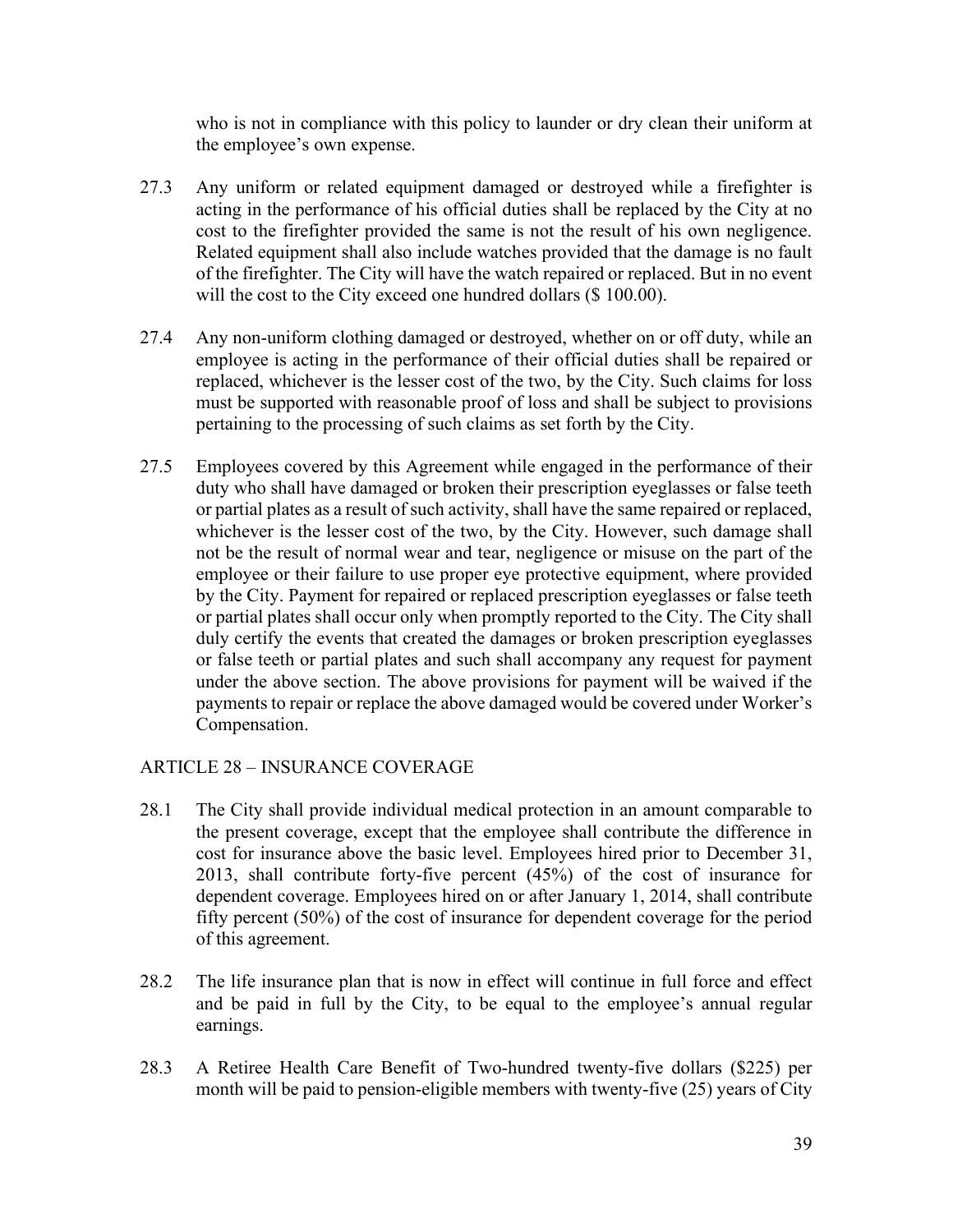of Fernandina Beach fire service. Said benefit shall cease at age sixty-five (65) or when the retiree is eligible for Medicare, whichever occurs first. Members who retire on or after October 1, 2013 are eligible for this benefit provided the retiree is covered by the City's health insurance plan. Members hired after October 1, 2013, shall not be eligible for this benefit.

#### ARTICLE 29 – SHIFT CHANGE

- 29.1 Employees shall be notified two (2) shifts in advance of any shift changes. If possible, no less than 48 hours shall be given at any time without mutual consent. Consideration will be given to employee's personal obligations and prior commitments.
- 29.2 Employees shall be allowed to stand-by for a maximum of four (4) hours for each other providing the stand-by will not cause a downgrade in the daily operation and the Officer of the shift has been notified in advance, excluding probationary employees with less than three (3) months of continuous service. If stand-by person fails to show, employee will not be allowed off until proper relief has been obtained.
- 29.3 If an employee requests a change, the request must state the reason and be approved by the Chief of the Department. Stated reasons for the necessity of the change are not required if the change is mutually agreed to by the affected employee. Request for shift change by individuals may or may not be approved. The requested shift change will be subject to review of how change will affect the operation of the Fire-Rescue Department.

# ARTICLE 30 – RESERVED

# ARTICLE 31 – SAFETY AND HEALTH

- 31.1 It is the desire of the City and the Union to maintain the highest standards of safety and health in the Fire Department in order to eliminate as much as possible accidents, deaths, injuries, and illness in the Fire-Rescue Service. Protective devices, wearing apparel, and other equipment necessary to properly protect fire fighters shall be provided by the City at no cost to the employees and shall conform to current "state of the art" standards. The Union agrees to provide one member to serve on the City Safety Committee. The Union agrees that appropriate personal protective equipment (PPE) is to be worn at all times while on-duty, as established by appropriate industry standards. Employees who do not comply with the safety rules and regulations may be subject to progressive discipline.
- 31.2 All employees are required to use seat belts, or the occupant restraint system provided when driving or riding in City vehicles or in a personal vehicle on City business.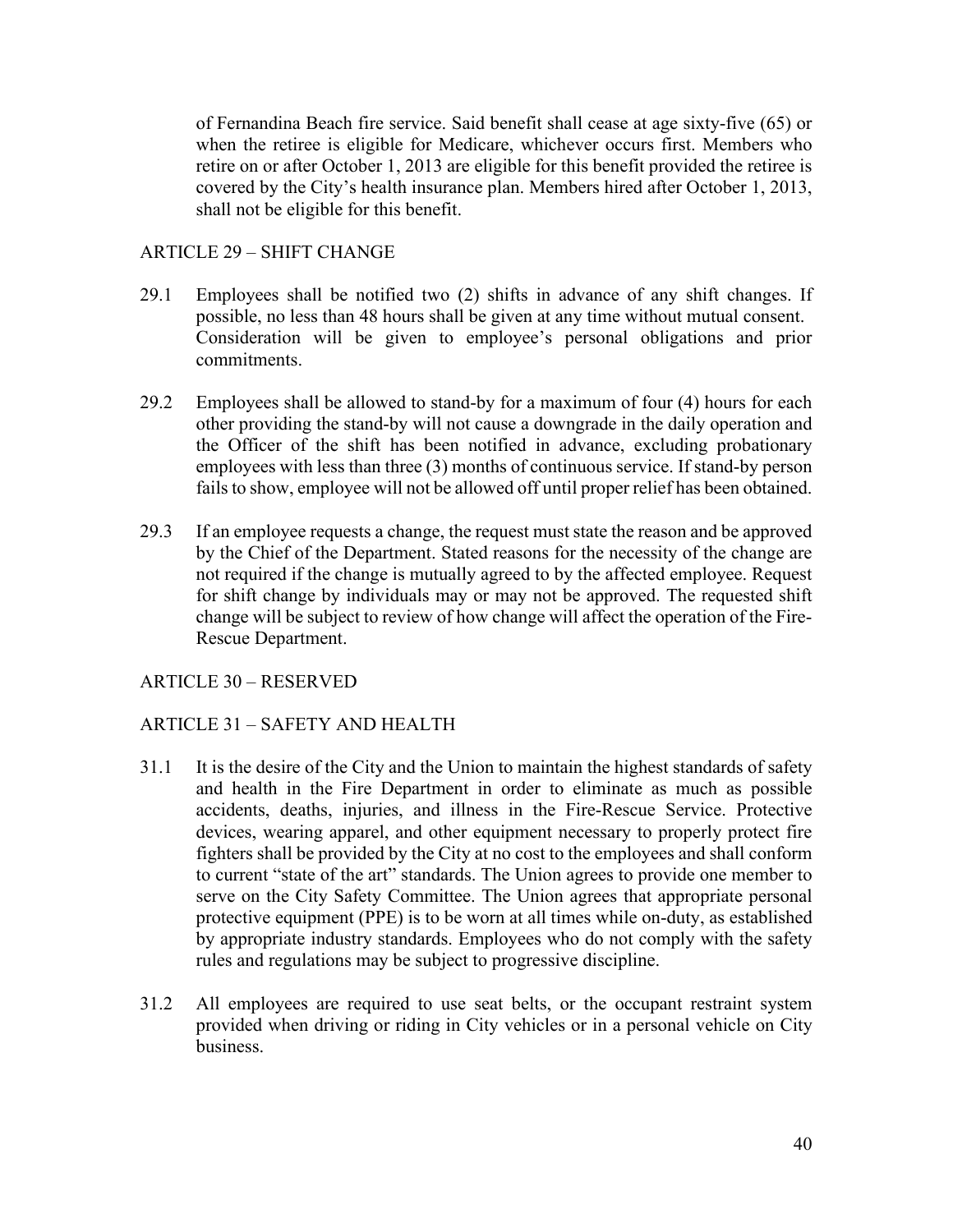- 31.3 Each Shift Captain shall schedule, workload permitting, a maximum of ninety (90) minutes of physical exercise (including warm up and cool down) for each twentyfour (24) hour tour of duty. This exercise may take place at City Station #1 or #2, Atlantic Recreation Center, Peck Gym, YMCA, or Club 14.
- 31.4 Comprehensive Occupational Medical Program

The City and the Union agree to a comprehensive occupational medical program for fire departments in effort to reduce the risk and burden of fire service occupational morbidity and mortality while improving the health, and thus the safety and effectiveness, of firefighters operating to protect civilian life and property.

Each employee will be required to have an annual physical examination administered by the Fire Department's Physician at no cost to the employee, within twelve months of the last evaluation or up to three months prior to the last evaluation date. The physical examination will be based on the standards established by NFPA 1582, Standard on  $\overline{H}$ . Comprehensive Occupational Medical Program for Fire Departments and NFPA 1583, Standard on Health-Related Fitness Programs for Firefighters. It is mutually agreed that the implementation of the NFPA 1582 and 1583 programs are intended to be methods for improving physical fitness and medical surveillance and not intended to be a punitive process.

- 31.5 The Fire Chief or his designee shall maintain the responsibility to administer a Wellness Program. The following areas shall be considered as components of the Wellness Program and shall include:
	- A. Fire Department Physician
	- B. Annual Occupational Medical Evaluation
	- C. Annual Occupational Fitness Evaluation
	- D. Infectious Control Program
- 31.6 Fire Department Physician
	- A. "Fire Department Physician" A licensed Doctor of Medicine or osteopathy who has been designated by the fire department to provide professional expertise in the areas of occupational safety and health as they relate to emergency services.
	- B. The fire department physician is responsible for guiding, directing, and advising the employees with regard to their health, fitness, and suitability for duty based on the essential job tasks required for all fire department positions and ranks.
- 31.7 Annual Occupational Medical Evaluation
	- A. Medical evaluations based on NFPA 1582 shall be performed annually or at the intervals otherwise noted. The components of the medical evaluations shall conform to all applicable OSHA standards, including 29 CFR 1910.120, "Hazardous waste operations and emergency response"; 29 CFR 1910.134, "Respiratory protection"; 29 CFR 1910.95, "Occupational noise exposure"; and 29 CFR 1910.1030, "Bloodborne pathogens."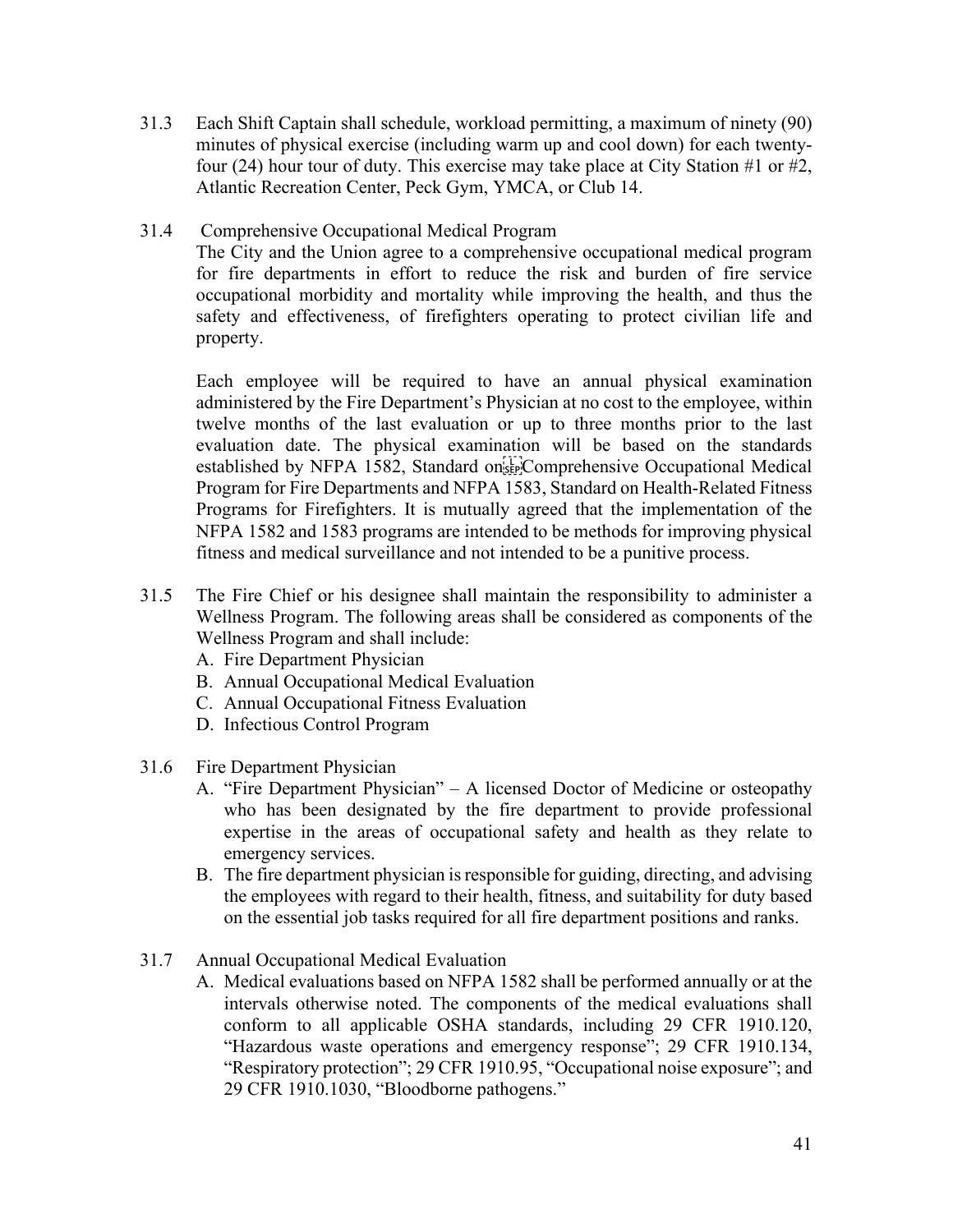- B. Each medical evaluation shall include a medical history, physical examination, blood tests, urinalysis, vision tests, audiograms, spirometry, chest x-ray (as indicated), electrocardiogram, cancer screening (as indicated), and immunizations and infectious disease screening (as indicated). Tests for illegal drugs shall not be performed as part of the annual medical evaluation.
- C. Components of the Annual Occupational Medical Evaluation
	- 1. Vital Signs
	- 2. Hearing Exam
	- 3. Skin cancer assessment
	- 4. Cardiopulmonary Assessment
	- 5. Echocardiogram (Heart Ultrasound)
	- 6. Resting EKG
	- 7. Treadmill Stress Test with EKG
	- 8. Carotid Arteries Ultrasound
	- 9. Aortic Aneurysm Ultrasound
	- 10. Pulmonary Function Test
	- 11. Cancer and Disease Assessment
	- 12. Thyroid Ultrasound
	- 13. Liver, Pancreas, Gall Bladder, Spleen, & Kidney Ultrasounds
	- 14. Bladder Ultrasound
	- 15. Pelvic Ultrasound for Women (external, Ovaries and Uterus)
	- 16. Testicular Ultrasound for Men
	- 17. Prostate Ultrasound for Men
	- 18. Chest X-Ray with Radiologist review every (5) years
	- 19. PPD

#### **Blood and Laboratory Testing**

- 20. Hemocult Test
- 21. Urinalysis
- 22. Lipid Panel
- 23. Diabetes Tests (Hemoglobin A1C and Glucose)
- 24. Complete Blood Count with differential
- 25. Comprehensive Metabolic Panel
- 26. Thyroid Panel Testosterone, Total (men)
- 27. PSA (men)
- 28. CA-125 (women)
- 29. Pap Smear (women)
- 30. Mammogram (women)
- 31. HIV test: employee shall sign a declination when they refuse the test

#### **Misc. Testing/Vaccinations**

- 32. OSHA Respirator Medical Clearance Interview
- 33. Hepatitis A vaccine (initial & thereafter as recommended by prevailing CDC recommendations)
- 34. Hepatitis B Vaccines (3 Vaccines Series at time of employment) if no previous record of vaccination
- 35. Hepatitis B Titers (as recommended by prevailing CDC recommendations)
- 36. Hepatitis A & C Screening Panel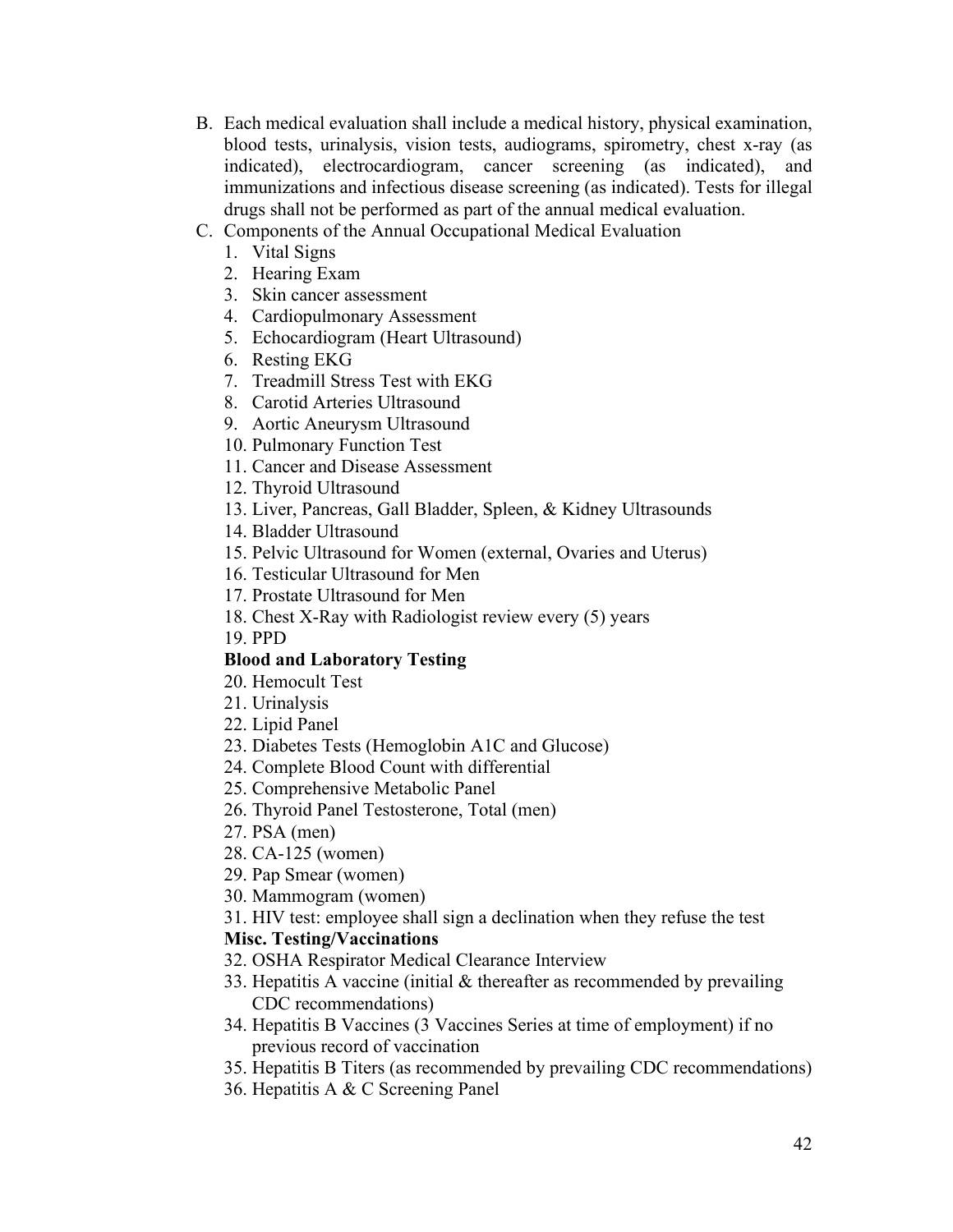- 37. Influenza Vaccine
- 38. OSHA Respirator Mask Fit Testing
- 39. Tetanus/Diphtheria (TB booster every 10years)
- 40. Personal Consultation with review of testing results
- 31.8 Annual Occupational Fitness Evaluation

A mandatory fitness evaluation that is not punitive or competitive shall be conducted annually as part of an individualized program. All component results shall be utilized to establish an individual's baseline or measured against the individual's previous assessment and not against any standard or norm.

- 1. Body composition
- 2. Aerobic capacity
- 3. Muscular strength/power
- 4. Muscle endurance
- 5. Flexibility
- 31.9 Employees shall be offered the opportunity to obtain the medical and fitness evaluations while on-duty. Employees that cannot attend their scheduled evaluation will be required to have the evaluation performed on their own time.
- 31.10 Any employee who cannot perform the essential job tasks of their position, in the opinion of the Fire Department Physician, shall not be permitted to engage in fire suppression activities until the requirements are met. Any employee who disagrees with the results or recommendations of a medical examination conducted by the Fire Department Physician shall be entitled to seek a second opinion from a qualified physician of their choice at the employee's expense. If there is a disagreement between the Fire Department Physician and the employee's physician, a third physician agreeable to by both the Fire Department Physician and the employee shall be consulted for a final determination. The cost of a third-party physician shall be split between the employee and the Fire Department.
- 31.11 If an employee is declared not fit for duty after a medical evaluation, the department physician or other attending health care professional shall design an individualized exercise and fitness training program in order to facilitate restoration of the employee's fitness to an optimal level. Employees will be initially retested after no more than ninety (90) days. The employee will be retested at sixty (60) day increments from this point forward until the employee can successfully complete the appropriate section(s). Personnel who score less than a "Fit" rating on a medical and fitness evaluation will be assigned to light duty on a 40-hour work week and will be subject to mandatory participation in a supervised exercise program.
- 31.12 Infectious Control Program
	- A. Presumption It shall be presumed that any Fire Department Operations employee who contracts Hepatitis or Meningococcal Meningitis (Meningitis) or Tuberculosis (TB) shall have contracted the disease while on duty.
	- B. Effective October 1, 2013 the City shall ensure that the serologic testing for HB antibody takes place on new employees after receiving their  $3<sup>rd</sup>$  HBV vaccine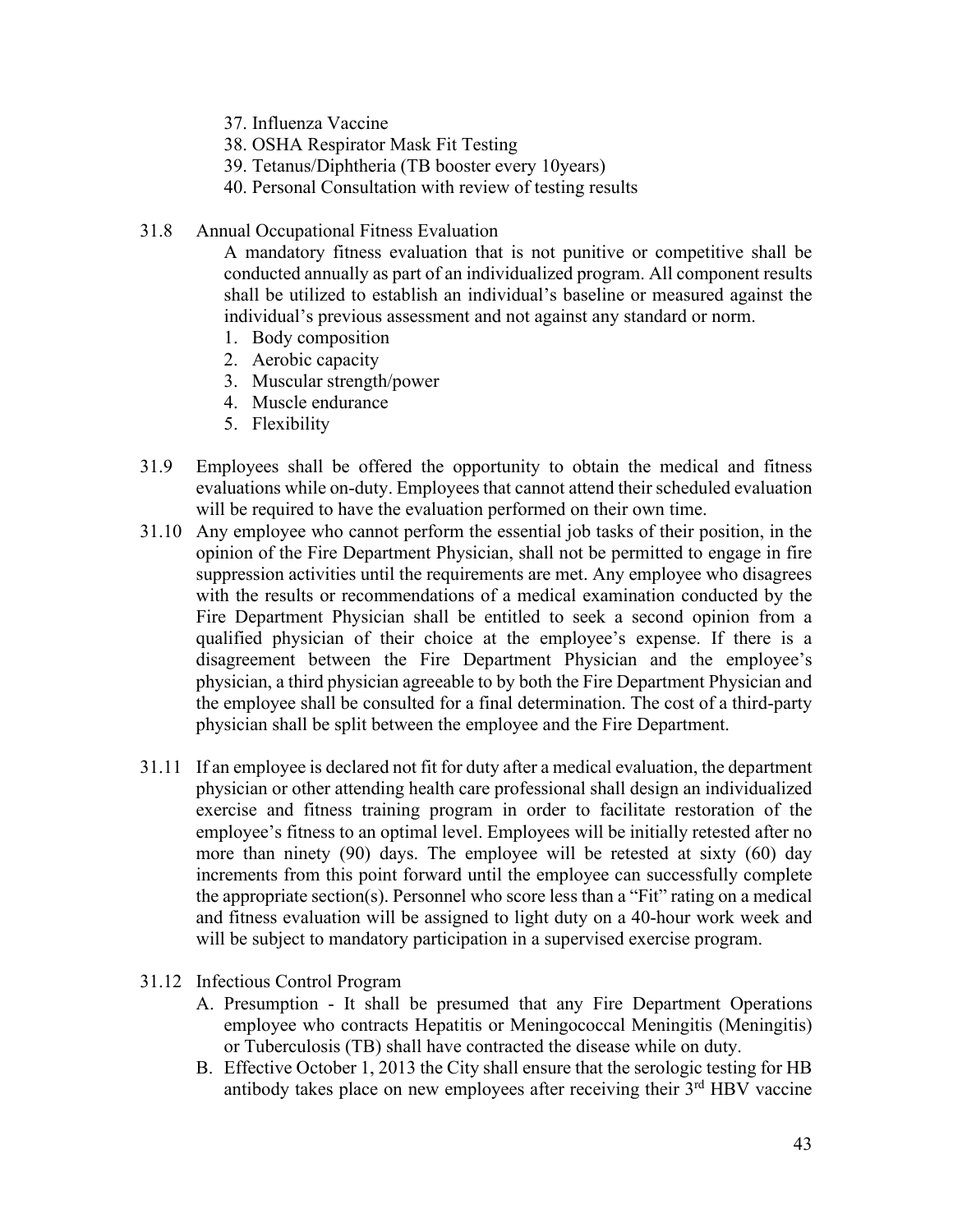in the series. Employees receiving the vaccine shall be tested not earlier than 30 days and not later than 60 days post  $3<sup>rd</sup>$  vaccination for the antibody as recommend by the Centers for Disease Control and Prevention (CDC) and related agencies. Employees found not to have sufficient antibody levels as stipulated by the CDC shall be vaccinated as per the prevailing CDC standards.

- C. Employees hired after October 1, 2013 shall be required to provide documentation of previous HBV vaccination, agree to be vaccinated as per current CDC guidelines or sign a refusal for the vaccination. The implications of such a refusal shall be explained to the employee.
- D. All employees exposed to potential communicable/infectious diseases shall receive all recommended testing and Post Exposure Prophylaxis (PEP) treatments as recommend by the prevailing standards provided by the Centers for Disease Control and Prevention (CDC). Testing of affected employees may include but not limited to appropriate testing for HB antibody, antigen, HCV antibody, as well as applicable recommended Post Exposure Prophylaxis treatments. (See NFPA 1582 Section A.7.7.9.2 (1-3) based on current CDC post exposure guidelines for healthcare provider testing and treatments and host patient recommended testing)
- E. It is agreed that the Centers for Disease Control and Prevention does not currently have published standards for health provider HBV antibody routine testing other than those listed in section 31.12 above. However, if subsequent standards are approved during the life of this agreement the City agrees to adopt same.
- F. In order to prevent the spread of communicable disease the City agrees to provide protection from hazardous materials routinely associated with the jobs of firefighting and emergency medical services and shall continue to provide for washing machines and dryers and a high-quality detergent for the purpose of laundering uniforms, bed linens, and the like. Both parties agree to jointly cooperate to maintain a safe and healthy work environment. The City shall continue to supply all stations with suitable furnishings and equipment for healthy living conditions and to provide for suitable areas and equipment for decontamination of items and clothing exposed to potential communicable diseases.
- G. The City agrees to maintain a current Infectious Disease Control and Prevention manual and correlating program for employees outlining types, methods, causes and strategies for the prevention and exposure and treatments of Infectious/Communicable diseases based on the prevailing standards and "Best Practices" as published by the Centers for Disease Control and Prevention and related agencies. (OSHA, 29 CFR1910.1030, NFPA 1582). Where conflicts arise among standards it is agreed that published standards from the Centers for Disease Control and Prevention shall control unless otherwise mutually agreed by the City and the Union.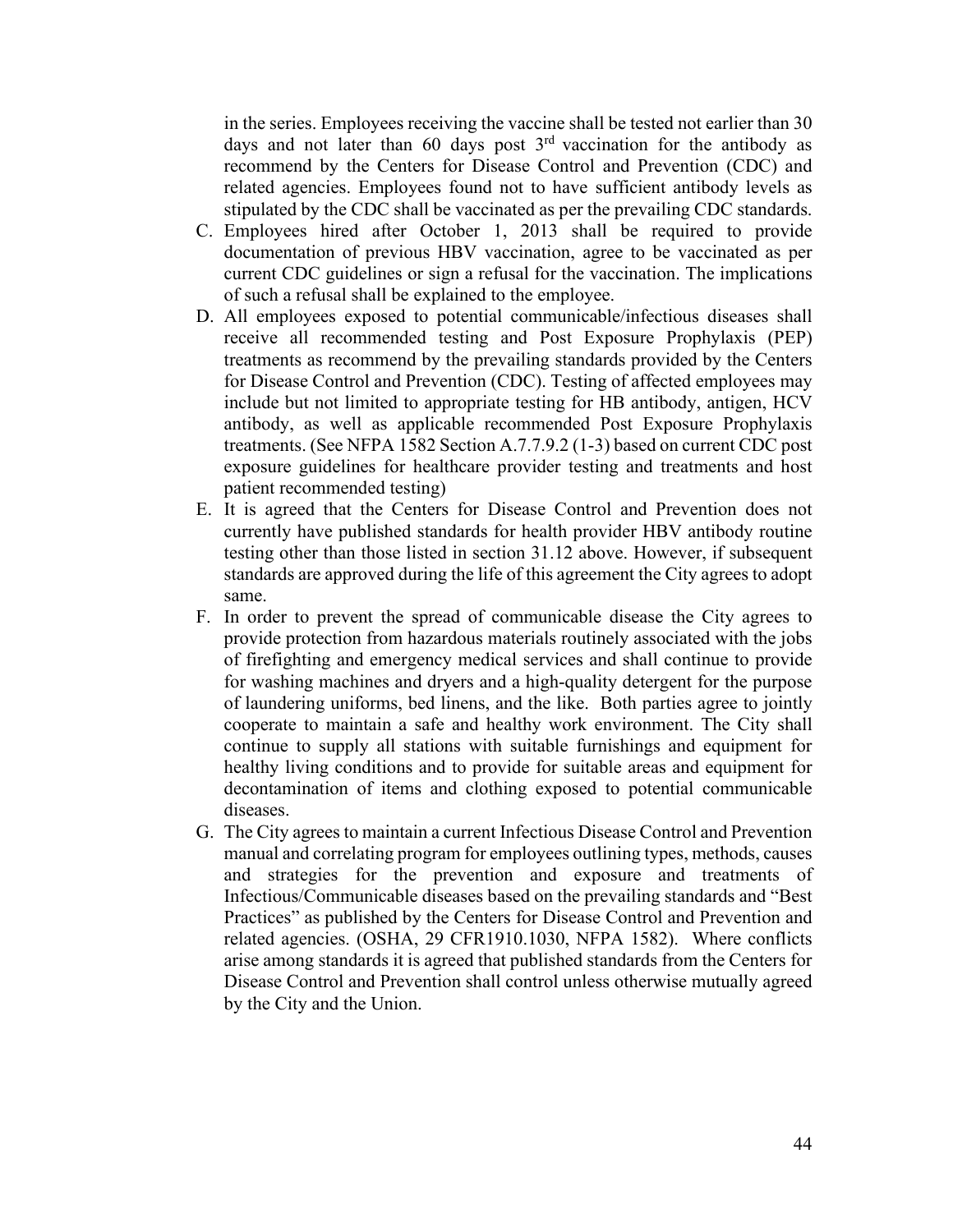### ARTICLE 32 – EDUCATIONAL OPPORTUNITIES

- 32.1 The City will reimburse all employees for costs incurred for books and/or tuition for courses taken that are job-related. Application for reimbursement must be made and approved by the Fire Chief prior to registration for the course. Reimbursement will be made only upon completion of the course with a grade of "C" or better. The City will not reimburse employees who have courses paid by other means.
- 32.2 In the case of reimbursement for paramedic certification, an employee will not be reimbursed for educational expenses until he/she has successfully passed the recognized State of Florida paramedic certification test and has obtained the State of Florida Paramedic license. Any employee who does not pass the certification test in the allotted number of attempts will not be reimbursed and will be responsible for funding additional classes to obtain such certification.
- 32.3 Each employee will be allowed three (3) twenty-four (24) hour shifts off each year to attend a job-related school or training class. Classes must be applied for at least one (1) month and not less than two (2) weeks prior to class dates, unless an exception is made by the Fire Chief. This shift may not be used for any other purposes and cannot be carried over into the next fiscal year. These school hours may be broken into eight (8) hour increments not to exceed seventy-two (72) hours. This leave will not be granted if the leave reduces the shift strength below the minimum staffing level of eight (8) and creates overtime position.
- 32.4 Employees shall drive City-owned vehicles, if available, to and from school or other related training opportunities. Schools and/or lodging shall require prior approval by the Fire Chief.
- 32.5 Employees approved for educational assistance must agree to remain with the City for a period of two (2) years from the date of successful completion of each educational reimbursement received. Failure to complete the service requirement obligates the employee to repay the City one hundred (100%) of tuition and books. If employee's last paycheck is insufficient to cover the above expenses, then he/she will arrange a payment plan to reimburse the City. Failure to complete the service requirement will be defined as: voluntary or involuntary separation from the City other than normal or disability retirement.
- 32.6 Employees may receive reimbursement for no more than two (2) courses in any one fiscal year. It will be at the Fire Chief's discretion to allow additional classes on a case-by-case basis when an employee is seeking additional education. To be reimbursed, the employee must attain a final grade of "C" or satisfactory completion, whichever applies. This does not apply to paramedic certification program or expenses (refer to 32.2). Travel and lodging expenses will not be reimbursed for those employees attending Paramedic classes.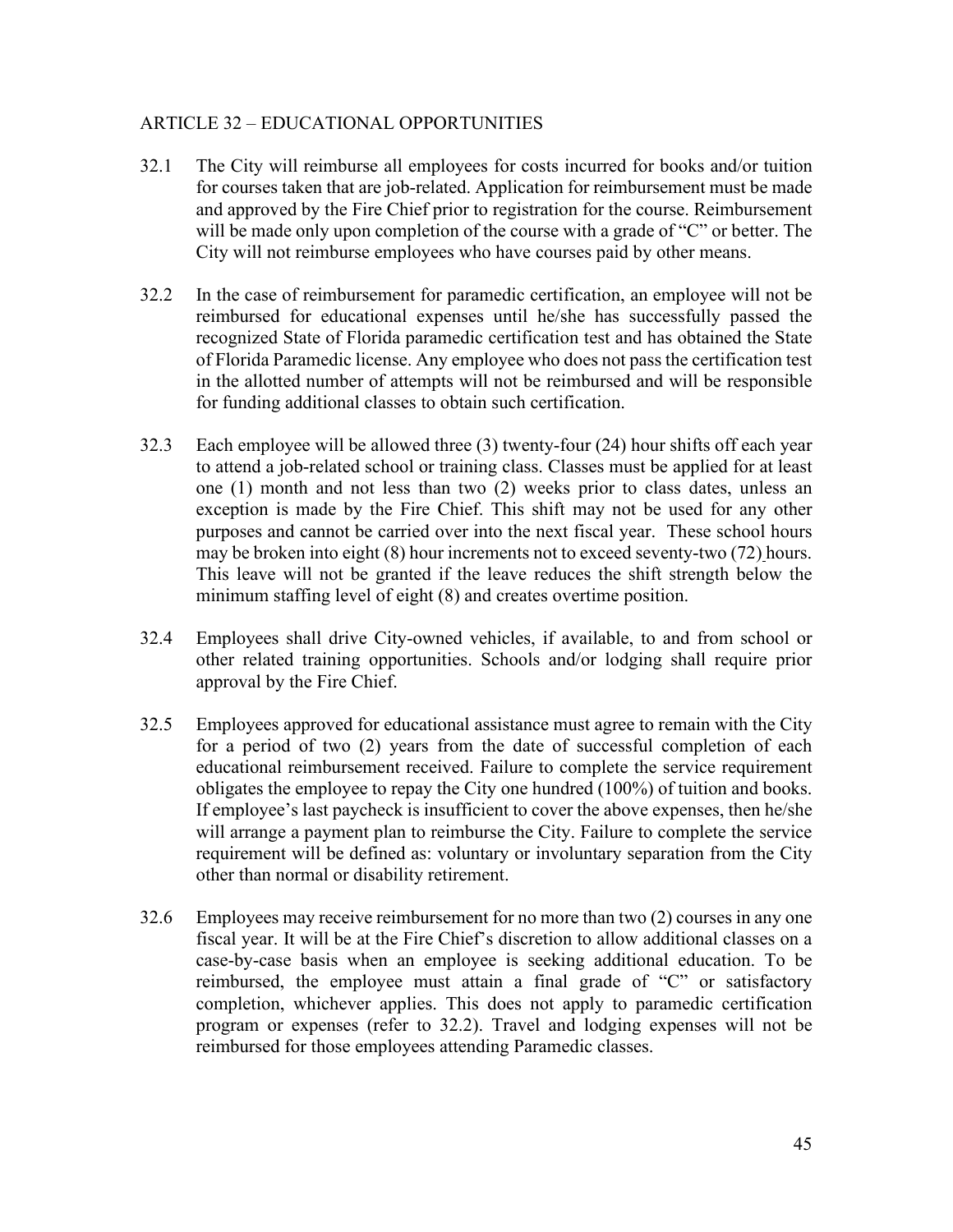#### ARTICLE 33 – AGREEMENT BINDING ON SUCCESSORS

33.1 This agreement shall be binding upon the successors and assigns of the parties hereto, and no provisions, terms or obligations herein contained shall be affected, modified, altered, or changed in any respect whatsoever by the consolidation, merger, annexation, transfer or assignment of either party hereto, or by any change geographically or otherwise in the location of place of business of either party hereto.

#### ARTICLE 34 – SAVINGS CLAUSE

34.1 If any provision of this Agreement, or the application of such provision, should be rendered or declared invalid, unlawful, or not enforceable, by any court action or by reason of any existing or subsequently enacted legislation; or if the appropriate governmental body, having amendatory power to change a law, rule or regulation which is in conflict with a provision of this Agreement, fails to enact or adopt an enabling amendment to make the provision effective, in accordance with F.S. 447.309(3) then such provision shall not be applicable, performed or enforced. In such event, the parties shall meet within thirty (30) days in attempt to modify the invalid provision by good faith negotiations. The remaining parts or portions of this Agreement shall remain in full force and effect for the term of this Agreement.

#### ARTICLE 35 – DURATION OF AGREEMENT

35.1 The Articles of this Agreement shall be in full force and effect as of the  $1<sup>st</sup>$  day of October 2021 and shall remain in full force and effect until the last day of September 2022, and thereafter from year to year unless notice is given in writing by either party to the other at least ninety (90) days prior to the expiration date or any anniversary thereafter of intent to modify or change this Agreement.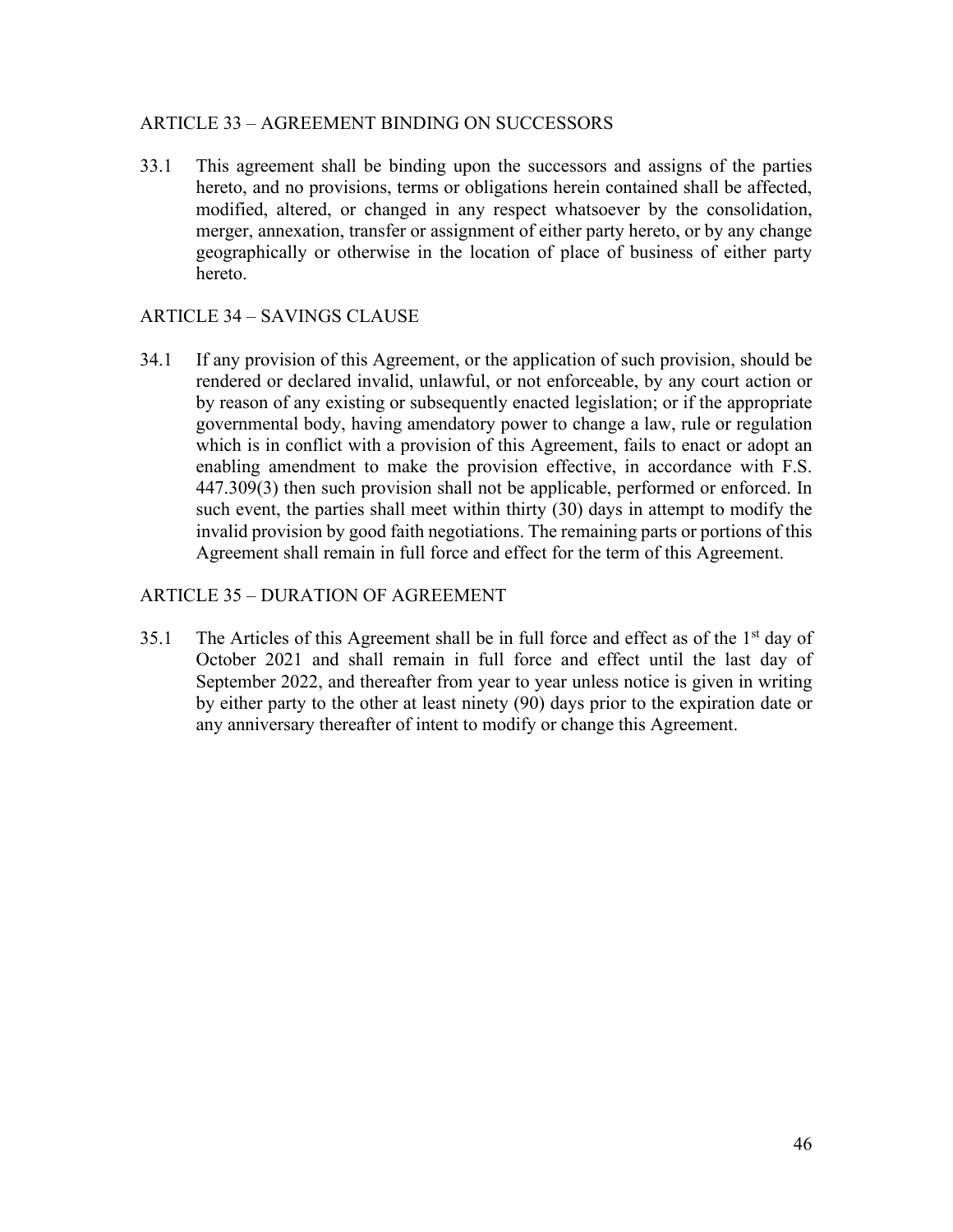**"Appendix B"**

# **FERNANDINA BEACH FIRE DEPARTMENT**

**Performance Appraisal System**



# **Firefighter Performance Appraisal**

**Revised 08/26/15**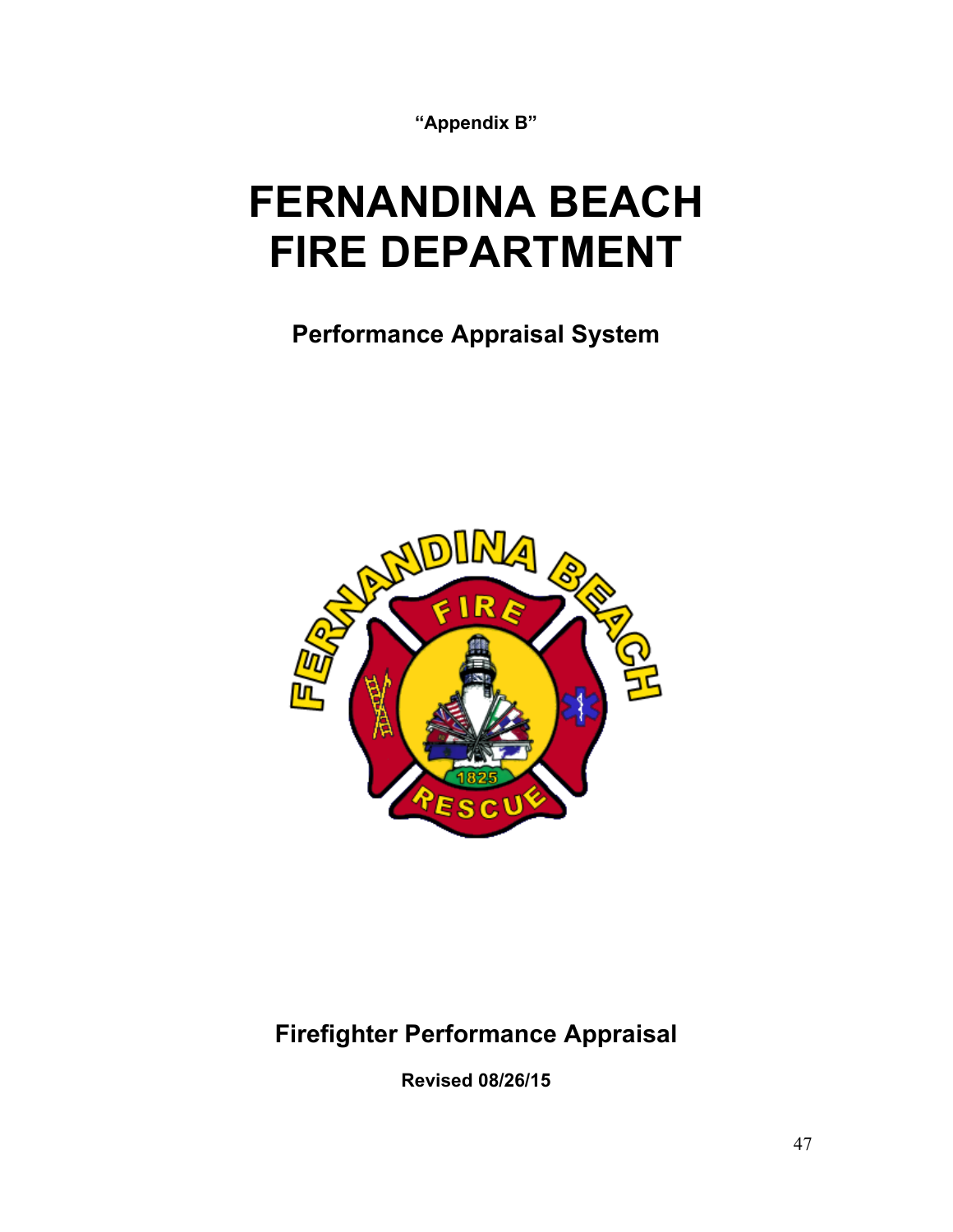# **INTRODUCTION**

These instructions provide information required to complete an evaluation of a firefighter's performance during a specific rating period.

# **PERFORMANCE EVALUATION SYSTEM DISCUSSION**

The objective and purpose of the employee evaluation system is to give employees a fair and honest assessment of their work performance. Supervisors use it to give an employee guidance and training, which will help them meet department standards and achieve their own personal goals. It is an essential tool utilized to improve communication relating to job performance between the supervisor and the employee.

Performance evaluations are completed annually on all members within the department. It is the responsibility of the evaluators/raters to ensure the employee is aware of the rating criteria ahead of time and that the employee is aware of his/her responsibility to meet the performance standards.

# **APPEALING A PERFORMANCE EVALUATION**

An employee may appeal an evaluation for any factor which the employee believes is inconsistent with the narrative or is unfair. The appeal will be made through the prescribed City Rules or through the grievance steps of the applicable collective bargaining agreement under which the employee is represented.

# **EVALUATION TIME LIMITS**

Evaluations are conducted annually and due on October  $1<sup>st</sup>$  of each year. Therefore, the evaluation period will be from October 1<sup>st</sup> to September 30<sup>th</sup> of each year. Probationary firefighters will receive an evaluation at their one-year anniversary and then on the following October 1st.

# **PERFORMANCE CRITERIA**

The employee will be rated for performance in the position held during the rating period utilizing the "Evaluation Descriptions" as a guide. The criteria used to form the basis of the employee's performance evaluation will reflect the tasks that the employee performs relative to the job description of his/her position. The employee's job-related strengths, weaknesses, and goals should be based on the job description of the employee's position using nondiscriminatory measures and procedures. Employees will be counseled on the tasks related to the position they occupy, the level of performance expected, and the criteria used for ratings on evaluations at the beginning of rating periods.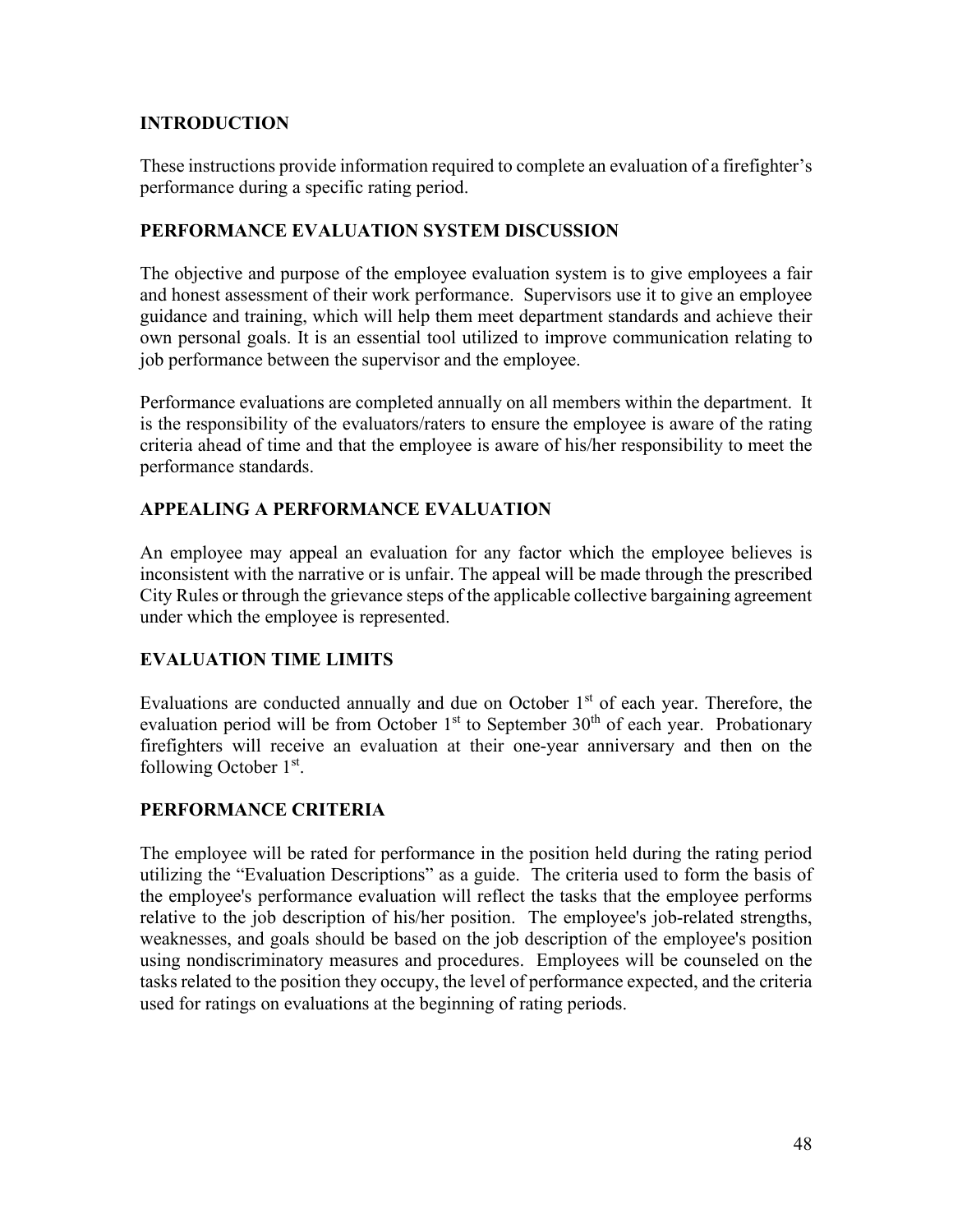# **EVALUATOR/RATER**

The supervisor who presently supervises the employee is responsible for ensuring the evaluation is completed, signed, and submitted on time. If an employee has been supervised by more than one supervisor during the rating period, the previous supervisor's input concerning the employee's performance shall be documented in the form of a written memorandum to the current supervisor.

Raters shall keep detailed notes concerning an employee's performance and regularly discuss job performance with employees under their supervision. At a minimum, a rater shall meet with firefighters under their supervision upon completion of every quarter and document on the evaluation form their comments, date, and initial.

- 1. Notes should be used to document all levels of performance positive, average, negative or that which is unusual or extraordinary.
- 2. Discussions may be verbal or reduced to writing. Discussions should alert the employee as to their level of performance and expected performance evaluation rating.
- 3. Discussions may also include bringing forward the need for remedial or advanced training.
- 4. If an employee is performing in an overall below satisfactory manner, proper notice should be given with a reasonable opportunity to improve performance. Unless addressed in a Collective Bargaining Agreement, firefighters shall receive written notice of overall substandard performance at least thirty (30) days prior to the end of the rating period, unless such substandard performance is so egregious that such notification is not practical.

# **COMPLETING THE FORM**

Name Block- Fill in the name, the date that the evaluation was completed, the period the evaluation covers, and the assignment during the time period.

Rating Block – Enter the appropriate number. Read the descriptions first and provide a rating that is consistent with the employee's performance. Ratings are given as follows:

A rating of a **1** indicates the employee's performance does not meet the standards of the rating criteria.

A rating of a **2** indicates the employee's performance is marginal and needs improvement. A rating of a **3** indicates the employee's performance meets the rating criteria and is average.

A rating of a **4** indicates the employee's performance is above average and exceeds the rating criteria.

A rating of a **5** indicates the employee's performance is exemplary and far exceeds the rating criteria.

Narrative Blocks – All pertinent information is written in this section and additional pages may be used as necessary. All ratings will have written documentation describing the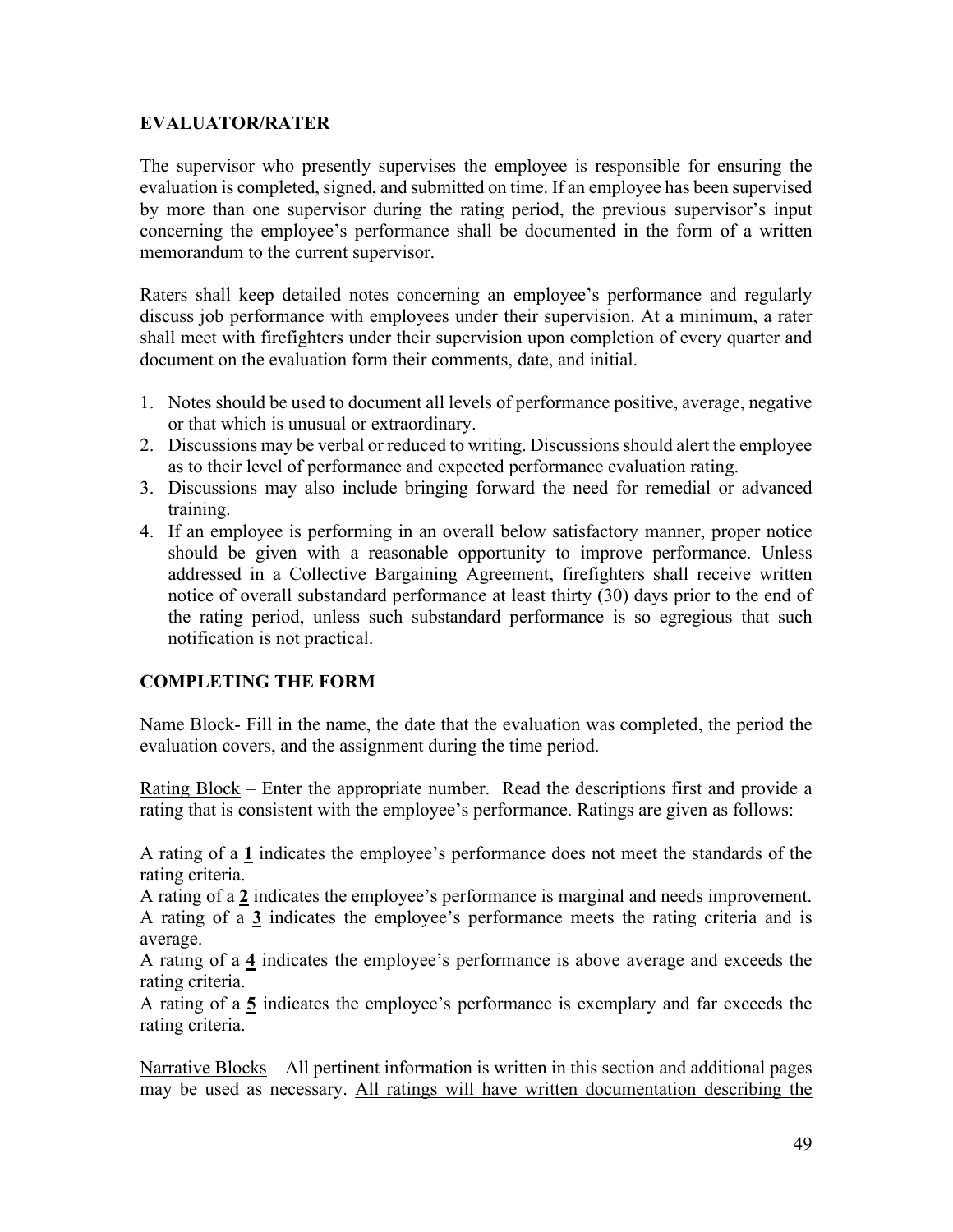reason for the rating. Specific incidents should be referred to and not just general statements. The rater and employee must sign and date each narrative page, if additional pages are utilized.

Merit Rating Computation Block - Add the numbers together for a total. A firefighter's performance for the rating period will generally be considered as follows:

A total of **14 – 26** will make an employee eligible for a zero percent **(0%)** pay raise. (Requires supporting documentation)

A total of **27 – 41** will make an employee eligible for a zero percent **(0%)** pay raise. (Requires supporting documentation)

A total of **42 – 46** will make an employee eligible for a three percent **(3%)** pay raise.

A total of **47 – 50** will make an employee eligible for a four percent **(4%)** pay raise.

A total of **51 – 54** will make an employee eligible for a five percent **(5%)** pay raise. (Requires supporting documentation)

A total of **55 – 58** will make an employee eligible for a five and a half percent **(5.5%)** pay raise. (Requires supporting documentation)

A total of **59 – 70** will make an employee eligible for a six percent **(6%)** pay raise. (Requires supporting documentation)

Goal Blocks – With input from the employee and the rater's supervisor, the rater will set two goals for the employee to work to achieve within the following twelve months. These goals maybe long range that will require more than twelve months to attain but certain action steps leading towards achievement maybe identified in twelve-month periods. All goals must relate to a core competency.

Signature Blocks - All signature blocks must be signed by the appropriate person. Supervisors and reviewers must review and sign the evaluation prior to presenting the evaluation to the employee. Reviewers / supervisors shall not jeopardize the timelines of the evaluation by holding an evaluation beyond its due date. The employee should sign the evaluation, indicating that he/she has reviewed the evaluation. The employee should indicate agreement or disagreement with the evaluation by checking the appropriate block.

Distribution – The rater shall provide the firefighter with a copy of the signed evaluation form and keep a copy for their file. The original form with all required signatures shall be forwarded to the Administrative Assistant to the Fire Chief for City distribution.

# **EVALUATION STEPS**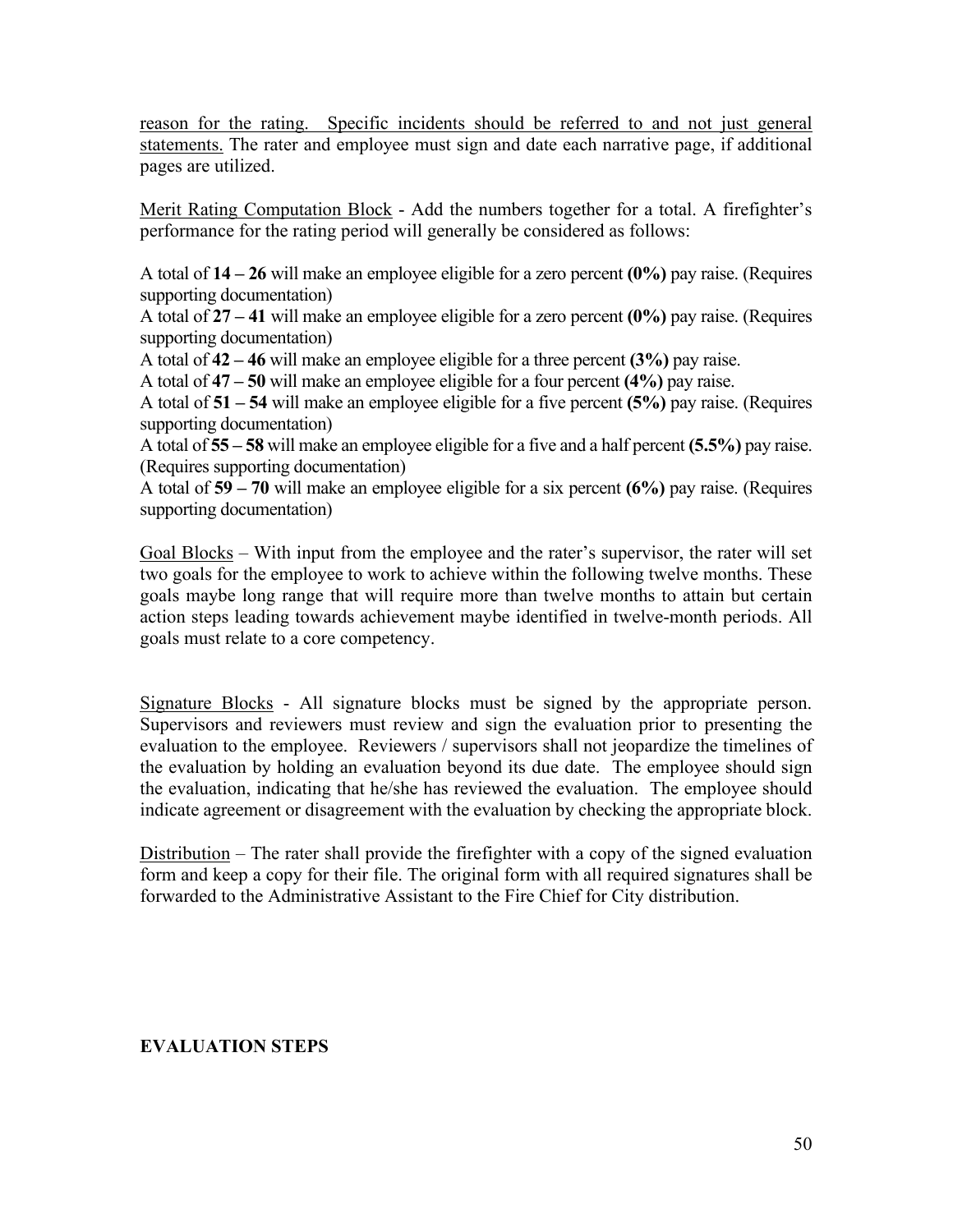Complete the Evaluation - Review of notes, gathering pertinent information as appropriate, and write the evaluation using specific incidents where required for documentation.

Evaluation Review – The evaluator's supervisor reviews the evaluation for consistency, completeness, and compliance. For specific and just cause, the evaluator's supervisor may ask for additional justification for a rating, and may, in writing, request the evaluator to reconsider the justification.

Presentation of the Evaluation – After the reviewer and Fire Chief have signed the evaluation, the evaluator shall discuss the evaluation with the employee and then have the employee sign the evaluation. (The employee should not sign the evaluation prior to the reviewer). The presentation shall be done in private. The employee should be given advance notice and time should be considered for discussion of the evaluation. It should be pointed out that the employee has the option of agreeing or disagreeing with the evaluation. The presentation time should not be confrontational but conducted in a manner that gives a fair assessment of the employee's performance.

#### Employee Acknowledgment

Agreement – If the employee agrees with the evaluation, he/she will mark the appropriate space for agreement and sign the evaluation.

Disagreement - If the employee indicates disagreement with the evaluation, the evaluator shall take additional time to review the performance in question. If the employee wishes to appeal the evaluation, the employee shall submit a written grievance. It is the evaluator's responsibility to ensure that the employee is aware that the grievance process is the proper avenue to appeal the evaluation. The employee shall mark the appropriate space for disagreement and sign the form.

The employee being evaluated may provide written comments in regard to the evaluation. The written comments may be written directly on the evaluation or submitted on a separate sheet of paper. If written comments are submitted on a separate sheet of paper, they will be signed by the employee, attached to the evaluation and become a part of the evaluation.

After Presentation – The original evaluation will be forwarded to the Administrative Assistant to the Fire Chief for distribution, the rater will retain a copy and the rater will provide a copy to the employee.

# **EVALUATION DESCRIPTIONS**

Each category must be rated. The evaluator will utilize the following guide to determine the best rating score for each category based on the employee's documented performance.

# **1. WRITTEN COMMUNICATION SKILLS**

*This competency refers to the ability to express ideas clearly in documents that have organization, structure, grammar, language, and terminology adjusted to the characteristics and needs of the audience.*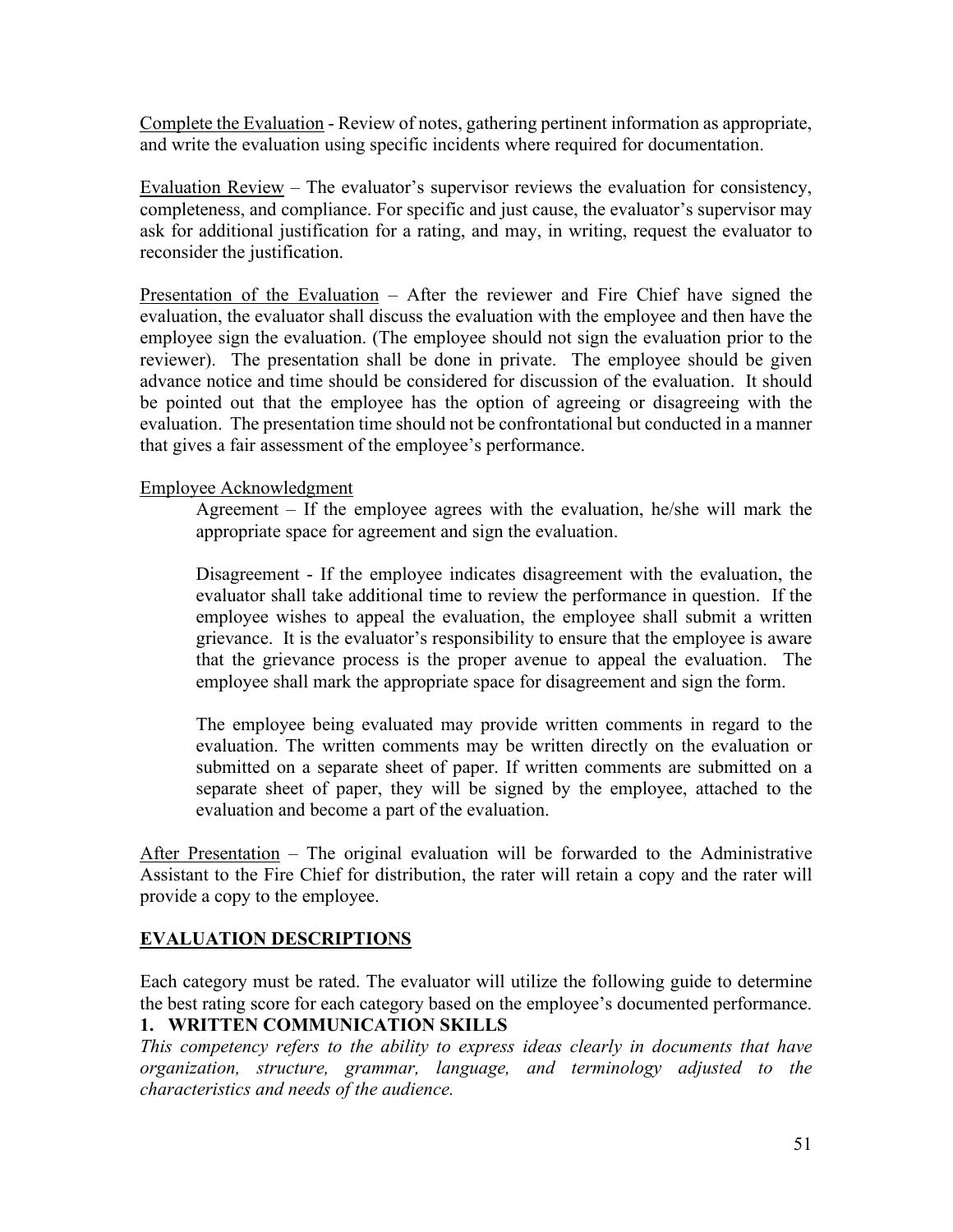**Does not meet expectations:** Reports, and other written correspondence often times need to be returned for correction. Grammar, spelling and punctuation are poor. Details are not clear, often utilizes improper NFIRS incident type codes, and the reader is often times left with an unclear illustration of the events. Often utilizes an improper form.

**Meets expectations:** Reports and other written correspondence generally reflect adequate organization and contain sufficient detail so as not to distract from its overall accuracy and completeness.

Seldom is a report or other written document returned for correction.

**Far exceeds expectations:** Submits reports and other written correspondence that do not need correction. Always provides clear concise details that provide the reader with a full understanding of the event and are incapable of being misunderstood. Receives accolades from those utilizing the report.

# **2. VERBAL COMMUNICATION SKILLS**

*This competency refers to the ability to express ideas effectively in individual and group situations (including nonverbal communication); adjusting language or terminology to the characteristics and needs of the audience to include the general public, patients and their families, victims, other health care professionals, co-workers, superiors, etc.*

**Does not meet expectations:** Has difficulty in getting a point across or explaining a situation. Is not clear and can cause the person being communicated with some confusion. Utilizes an improper tone of voice given the situation and uses a poor choice of words. Uses profanity, talks down to people, shows a lack of respect or interest when listening or speaking, is discourteous.

**Meets expectations:** Expresses ideas effectively in individual and group situations; able to adjust language or terminology to the characteristics and needs of the audience. Communicates in a clear and concise voice using proper tone and acceptable language. Speaks in a manner in which he/she is understood, simultaneously ensuring that what is said is not misunderstood.

**Far exceeds expectations:** Expresses ideas very effectively in individual and group situations; able to easily adjust language or terminology to the characteristics and needs of the audience. Removes barriers that would hamper effective communication. Seeks feedback to ensure what is said is understood when necessary. Always speaks in a courteous and professional manner.

# **3. SAFETY AWARENESS**

*This competency refers to the ability to be aware of conditions that affect employee safety. An effective individual must be not only knowledgeable about governmental and safety laws and regulations, but also constantly alert to unsafe working conditions. These*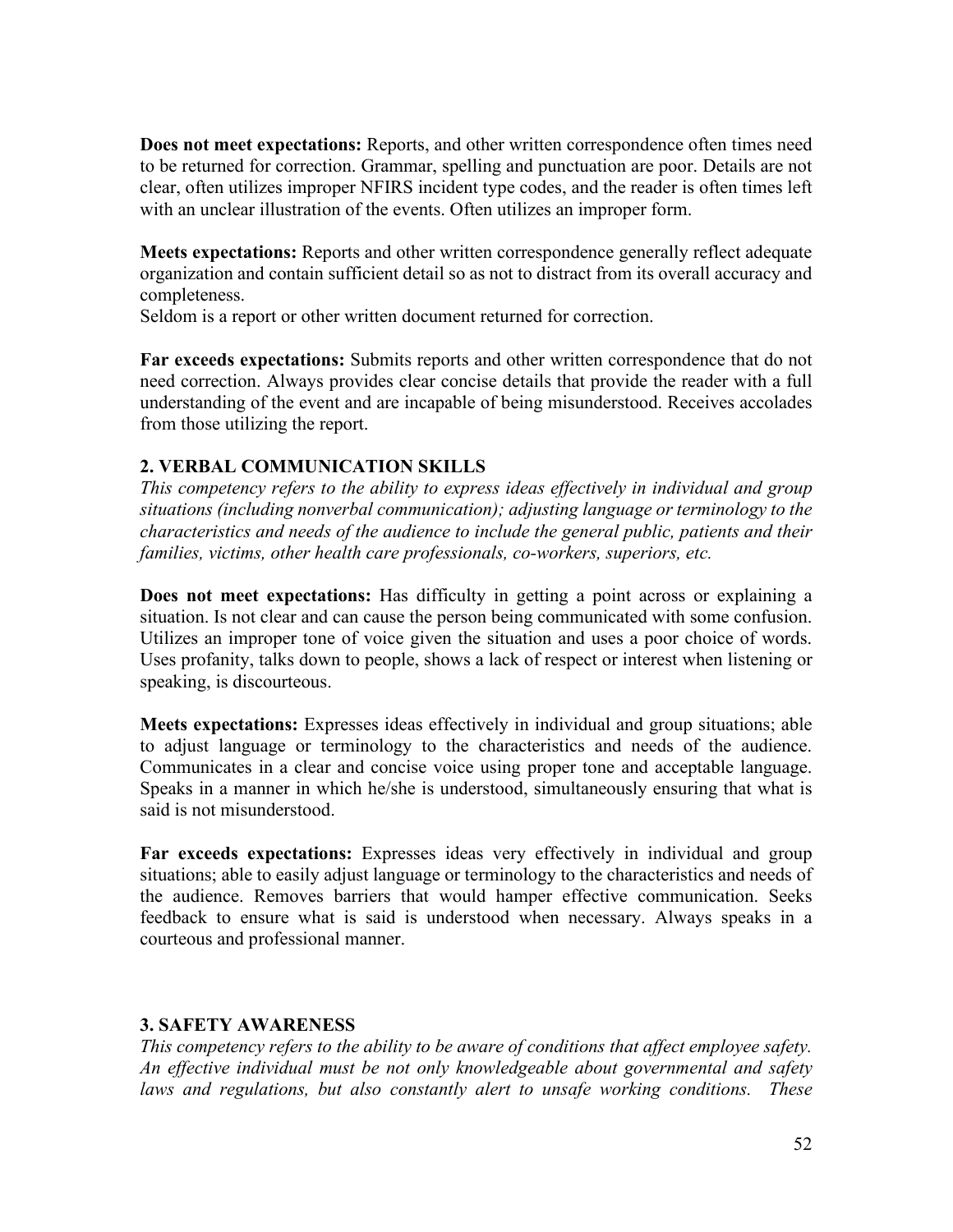*instances require individuals to be able to see potential problems and be willing to take prompt action to correct unsafe work habits, dangerous situations, or potentially harmful equipment.* 

**Does not meet expectations:** Fails to follow accepted safety procedures or to exercise firefighter safety practices. Violates firefighter safety principles as specifically related to handling situations encountered in the performance of their duties.

**Meets expectations:** Has a personal safety record with no preventable accidents in the rating period. Constantly alert to unsafe working conditions and takes appropriate action to correct.Understands and follows accepted safety procedures and effectively applies them with confidence.

**Far exceeds expectations:** Has an excellent personal safety record with no preventable accidents in the rating period. Always works safely. Anticipates dangerous situations and prepares for them. Is not overconfident or paranoid. Foresees potential danger and eliminates or controls it. Is alerted to changing situations and prevents opportunities for danger from developing.

# **4. DRIVING SKILLS (Does not apply to the position of Lieutenant or Captain)**

*This competency refers to the ability to drive lawfully and responsibly, recognize conditions that increase risk, understand the risks associated with unsafe driving, the ability to acquire and utilize defensive driving techniques, and know what to do in the event of an accident.* 

**Does not meet expectations:** Disobeys traffic laws and frequently violates policy referenced in the operation of emergency vehicles. Involved in preventable or chargeable accidents. Fails to exhibit necessary skills to safely operate vehicle. Drives in manner not conducive to fire department image. Uses emergency equipment unnecessarily or improperly. Does not drive defensively.

**Meets expectations:** Obeys traffic laws, drives defensively and is alert to potential hazards. Observes City and Department policy regarding emergency vehicle operation. No more than one chargeable or preventable incidents of vehicle damage while in operation in rating period.

**Far exceeds expectations:** Sets an example for lawful, courteous driving. Is a superior defensive driver. Displays a high degree of reflex ability/driving competence. Anticipates driving situations in advance and acts accordingly. No chargeable or preventable incidents of damage to a City vehicle while in operation.

#### **5. RADIO AND ELECTRONIC DEVICE USE**

*This competency refers to the ability to effectively communicate using electronic equipment using proper procedures.*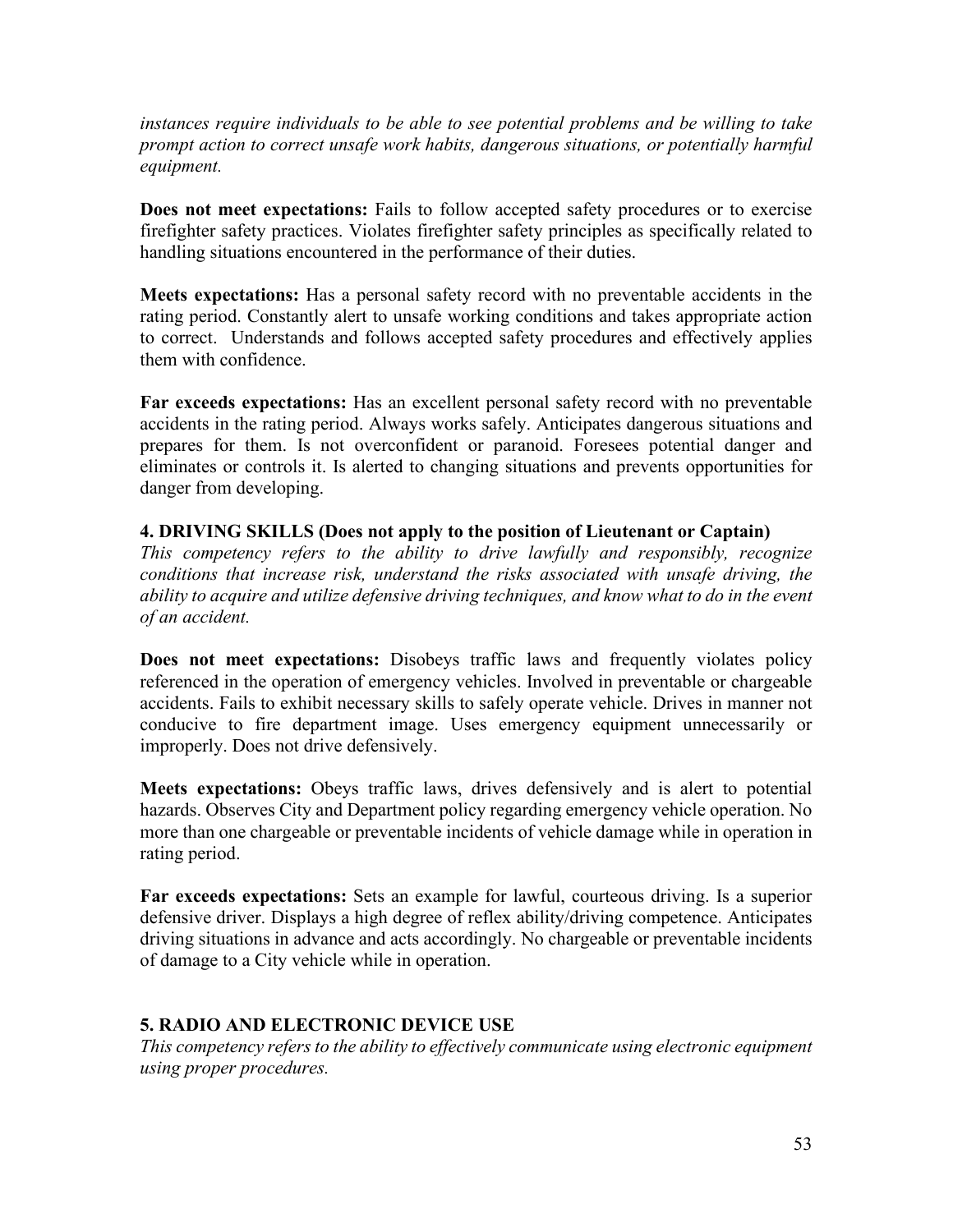**Does not meet expectations:** Cuts radio messages off via improper use of microphone. Speaks too fast/loudly. Poor use of proper communication/language outlined by department policy and Fire/Rescue Communications Standard Operating Procedures. Repeatedly misses own call sign or is unaware of traffic involving other units. Requires dispatcher to repeat transmissions or does not accurately comprehend transmissions. Talks too much on the radio tying up radio time. Uses computers, Mobile Data Terminals (MDT), or other electronic devices in violation of department and city policy. Sends non-fire department related information over station computers or MDT's. Is not familiar with the basic operations of station computers or MDT's.

**Meets expectations:** Uses proper procedure with clear, concise plain language transmissions. Copies radio transmissions directed at his/her unit. Is generally aware of radio traffic involving other units. Uses the computer with little difficulty and adheres to the policies governing usage.

**Far exceeds expectations:** Radio transmissions are clear, calm, concise and complete in the most stressful situations. Transmissions are well thought out and not repeated. Is aware of radio traffic directed at his/her unit. Is aware of traffic in other parts of the first and second due response zones and uses previously transmitted information to an advantage. Is proficient in the use of station computers or MDT's and all related programs. Possesses above average knowledge in trouble shooting computer or MDT issues.

# **6. KNOWLEDGE AND COMPLIANCE OF CITY AND DEPARTMENT POLICY**

*This competency refers to having achieved a satisfactory level of technical and professional knowledge of city and departmental policies to include the Personnel Policy Manual, Drug-Free Workplace Policy, Vehicle Use Policy, and the Affirmative Action Policy & Plan.*

**Does not meet expectations:** Fails to follow Department or City policies/regulations/formal procedures. Makes little or no attempt to refer to policies, protocols, or procedures for guidance when necessary.

**Meets expectations:** Familiar with and complies with most commonly applied City and Department policies/regulations/formal procedures. Knows how to find the correct policy, protocol, or procedure when necessary.

**Far exceed expectations:** Has an excellent working knowledge of all City and Department policies/regulations/formal procedures including lesser known and seldom used ones. Stays up to date on policy changes and readily shares knowledge with others.

# **7. PROFESSIONAL KNOWLEDGE OF SOP & EMS PROTOCOLS**

*This competency refers to having achieved a satisfactory level of technical and professional knowledge of Standard Operating Procedures (SOPs) and EMS Protocols with the ability to apply this knowledge effectively.*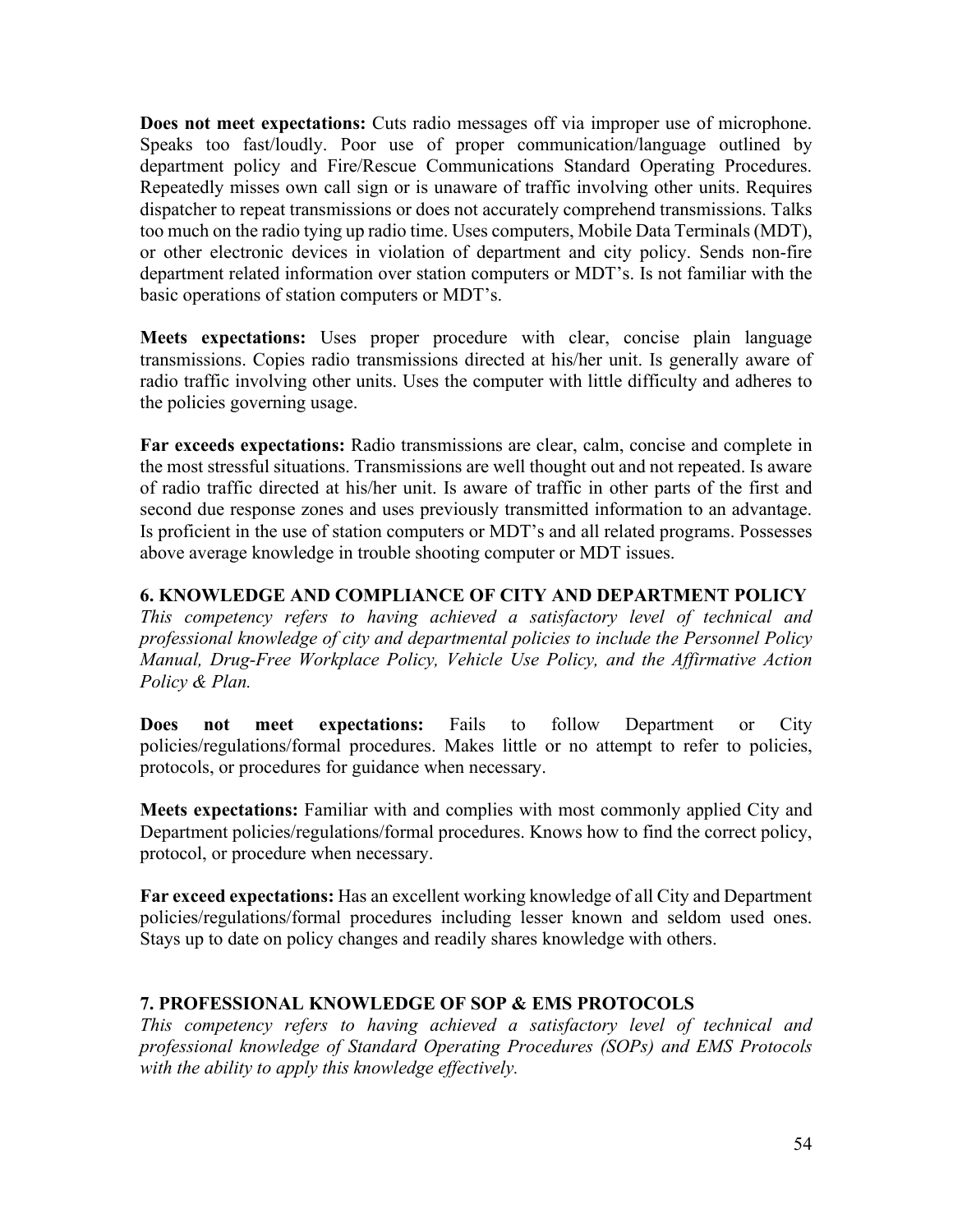**Does not meet expectations:** Does not know the elements of basic sections of SOP's and EMS Protocols. Employee rarely demonstrates knowledge of Administrative and Fire SOP's and EMS Protocols.

**Meets expectations:** Employee demonstrates adequate knowledge of Administrative and Fire SOP's and EMS Protocols.

**Far exceeds expectations:** Has an outstanding understanding of all Standard Operating Procedures and EMS Protocols. Properly applies this knowledge to complex and unusual situations. Employee consistently demonstrates a thorough knowledge of all Administrative and Fire SOP's and EMS Protocols.

# **8. KNOWLEDGE OF AREA GEOGRAPHY**

*This competency refers to having achieved a satisfactory level of knowledge of FDCs, Knox*  boxes, Hydrants and territory and having the ability to respond to calls by the most *appropriate routes.* 

**Does not meet expectations:** Becomes disoriented when responding to calls. Is unable to relate his/her location to a destination. Is unable to determine compass directions in normal situations. Does not recognize landmarks. Continually asks other units or Dispatch for cross streets or other markers. Employee rarely demonstrates knowledge of FDC's, Knox Boxes, Hydrants and Territory.

**Meets expectations:** Reasonably aware of his/her location. Demonstrates good sense of direction. Recognizes landmarks to aid in orientation. Employee demonstrates adequate knowledge of most FDC's, Knox Boxes, Hydrants, and Territory.

**Far exceeds expectations:** Always responds quickly to calls by the most appropriate route. Knows addresses to locations or the landmark by the address. Employee consistently demonstrates a thorough knowledge of FDC's, Knox Boxes, Hydrants, and Territory.

# **9. DECISION MAKING**

*This competency refers to the ability to reach logical and practical solutions in a timely manner.*

**Does not meet expectations:** Overreacts or under reacts, becomes emotionally involved, allowing this to influence their decisions. Fails to be objective when reaching conclusions. Places personal opinions above the needs of the citizens, the City or the Department. Repeatedly requires direction and/or assistance when confronted with routine tasks. Fails to utilize training, experience, or policies and procedures in reaching a decision.

**Meets expectations:** Is objective in determining acceptable course of action and takes it. Properly assesses situations, determines appropriate action and takes same on a regular basis. Able to reason through a problem and come to an acceptable decision based on information available. Perceives situations as they really are. Makes decisions without undue assistance. Utilizes available source material in reaching decisions.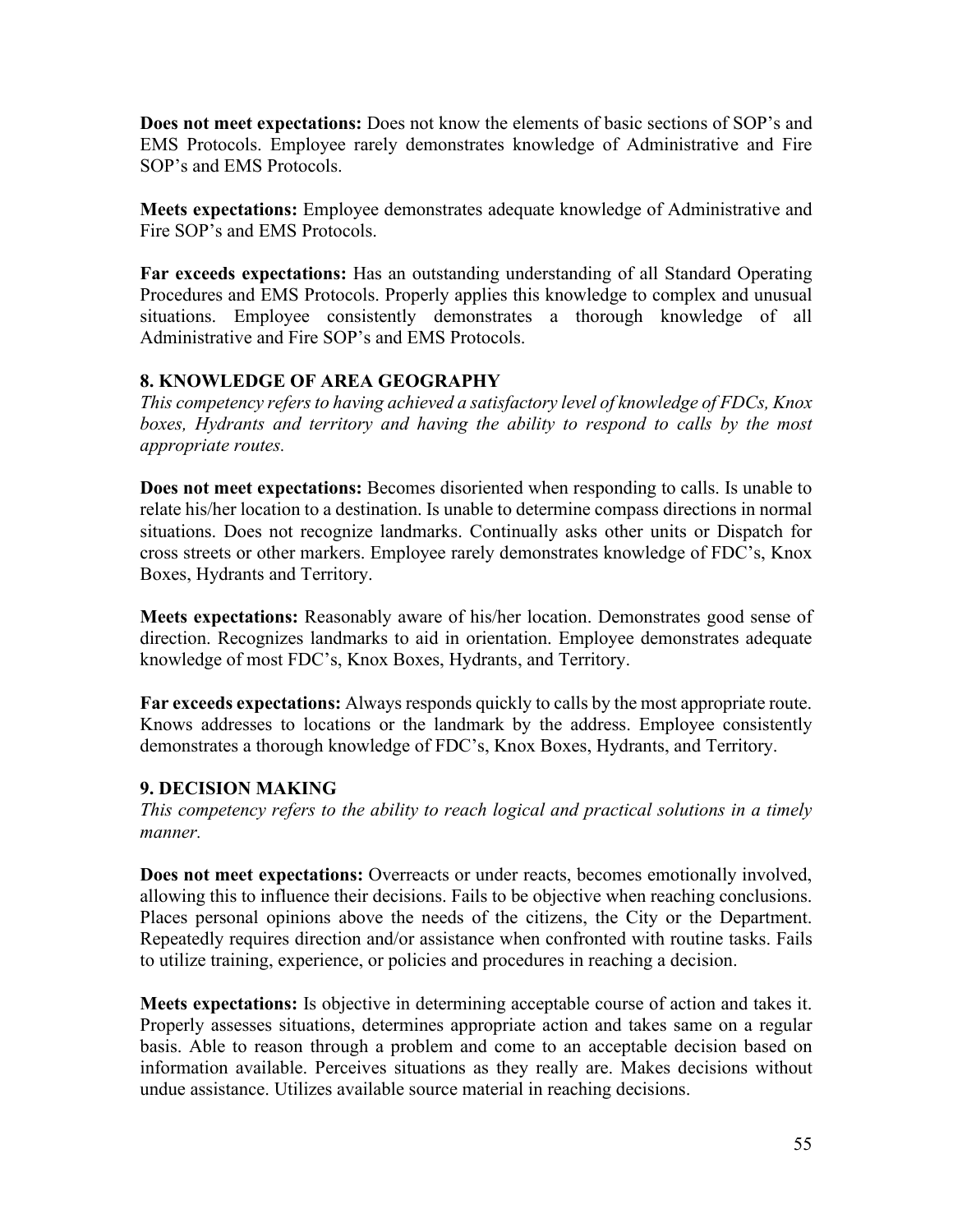**Far exceeds expectations:** Properly assesses situations including unusual or complex situations and determines the most appropriate course of action without assistance. Utilizes experience, training, policies and procedures to come to a solid and reasonable decision. Anticipates problems and prepares solutions in advance.

### **10. DEPENDABILITY**

*This competency refers to the ability and willingness to follow assigned schedule, carry out assignments without follow-up by supervisor, and turn in reports in a timely manner.*

**Does not meet expectations:** Arrives late or calls out unexpectedly for assignments (scheduled shift, special detail, etc.), turns in reports (fire/ems reports, requisition forms, vehicle and equipment check off sheets, etc.) late, fails to complete assigned tasks or complete assigned tasks in a timely manner. Needs regular supervision for daily assignments.

**Meets expectations:** Is seldom late or seldom calls out unexpectedly for assignments (scheduled shift, special detail, etc.), turns in most reports (fire/ems reports, requisition forms, vehicle and equipment check off sheets, etc.) on time and completes most assigned tasks in a timely manner. Needs some supervision for daily assignments. Fewer than four callouts during rating period.

**Far exceeds expectations:** Rarely calls out sick, is rarely late reporting for assignments (scheduled shift, special detail, etc.). Always turns in reports (fire/ems reports, requisition forms, vehicle and equipment check off sheets, etc.) in a timely manner. Needs minimal supervision for daily assignments.

# **11. MOTIVATION AND INITIATIVE**

*This competency refers to making active attempts to influence events to achieve goals; selfstarting rather than accepting passively; taking action to achieve goals beyond what is required. This refers to going beyond the norm and taking action beyond specific, explicit job responsibilities. The person high in initiative will originate action rather than respond only to the actions of others.*

**Does not meet expectations:** Has trouble performing duties without on-going direction from supervisor. Fails to assume responsibilities beyond the basic assigned duties. Resists training and continues to do things "the way we always did it". Offers few creative suggestions or alternatives.

**Meets expectations:** Performs with minimal supervision, acts promptly, seeks solutions to resolve unexpected problems that arise on the job, and makes practical routine decisions. Pursues own professional development; completes assigned training classes in timely manner.

Far exceeds expectations: Is a "self-starter"; identifies new ways to improve quality, productivity and safety awareness. Maximizes talents and abilities and assumes new responsibilities whenever the opportunity arises. Consistently pursues own professional development. Goes beyond the norm and takes action beyond normal job responsibilities.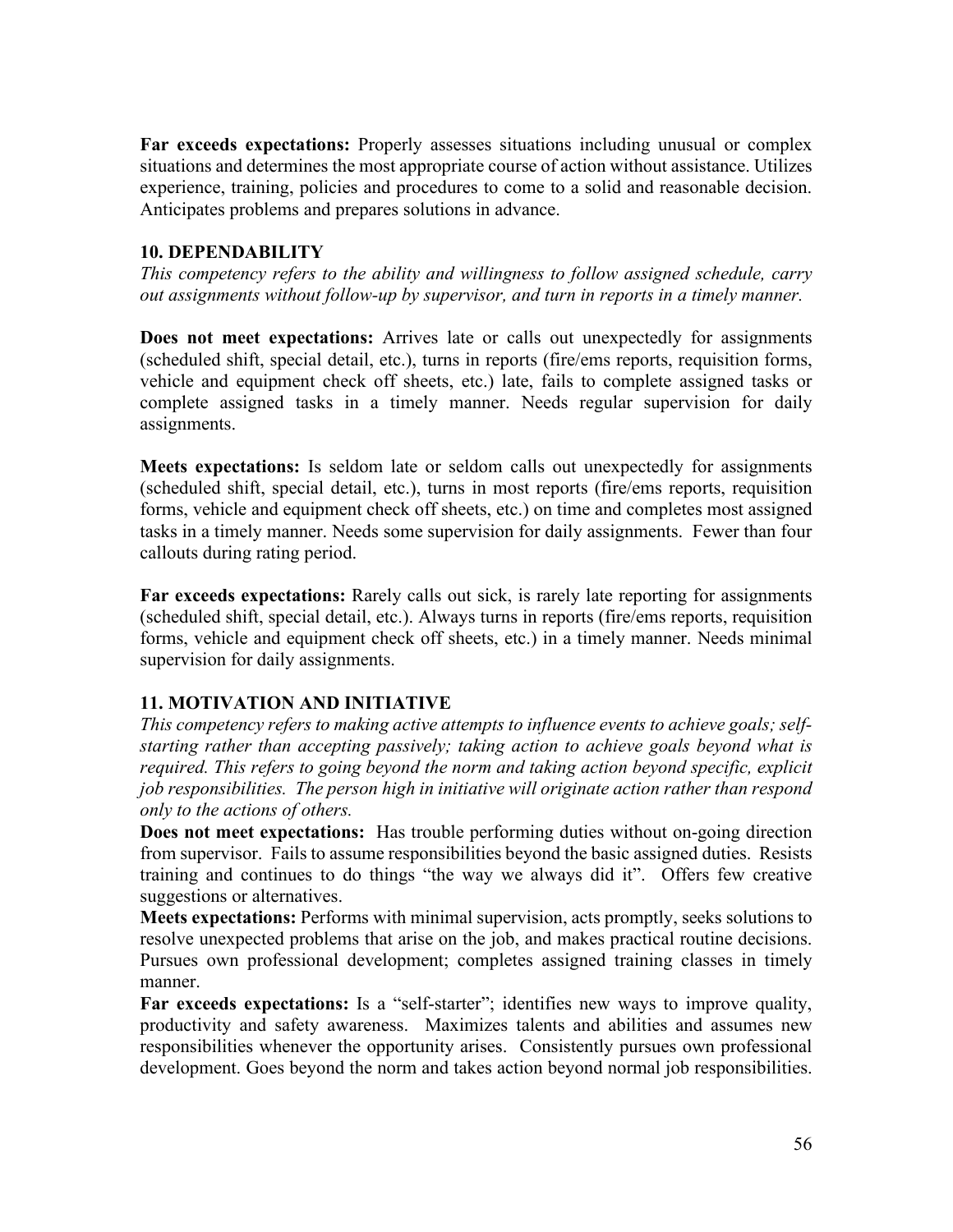Is high in initiative and will originate action rather than respond only to the actions of others.

# **12. RELATIONSHIPS/PATIENT FOCUS/DEVELOPMENT OF PEOPLE**

*This competency refers to making efforts to listen to and understand the customer (both internal and external); anticipating needs; giving high priority to customer satisfaction; this competency applies to all relationships including patients, citizens, co-workers, superiors, etc.*

**Does not meet expectations:** Does not interact well with others, is argumentative, domineering, or fails to show respect. Shows little empathy for patients. Tells inappropriate jokes or makes inappropriate statements that are offensive. Excludes people or groups of people or shows bias or favoritism towards certain people or groups of people. Makes little or no effort to cultivate positive relationships. Fails to mentor junior firefighters.

**Meets expectations:** Treats others with dignity and respect. Shows empathy to patients. Makes an effort to cultivate positive relationships, listens and seeks to understand the customer's needs. Mentors junior firefighters when asked. Does not show a bias and does not discriminate against people; does not use inappropriate or offensive language.

Far exceeds expectations: Consistently brings out the best in others. Cultivates positive relationships and successfully builds bridges based on trust, respect, and open

communication. Celebrates the success of others and of the department. Does not show a bias and does not discriminate against people; does not use inappropriate or offensive language. Takes the initiative to mentor junior firefighters.

# **13. DRIVE FOR RESULTS/RESOURCE MANAGEMENT**

*This competency refers to the ability to identify new ways to improve quality, productivity, customer service, and safety awareness. It also refers to the ability to maximize talents of self and others and use available resources effectively.*

**Does not meet expectations:** Is reluctant to ask questions when unsure of how to do something. Fails to use resources or equipment efficiently. Does not take advantage of free training opportunities. Fails to identify new ways to improve quality, productivity, patient care, and safety awareness.

**Meets expectations:** Identifies new ways to improve quality, productivity, patient care, and safety awareness. Maximizes talents and abilities; takes advantage of free training opportunities. Uses available resources and equipment efficiently (e.g., time, materials, equipment)

**Far exceeds expectations:** Consistently identifies new ways to improve quality, productivity, patient care, and safety awareness and works to make it happen. Maximizes talents and abilities; regularly takes advantage of free training opportunities. Uses available resources and equipment very efficiently (e.g., time, materials, equipment)

# **14. PROFESSIONALISM, GROOMING AND APPEARANCE**

*This competency refers to maintaining a professional appearance in both dress and manner.*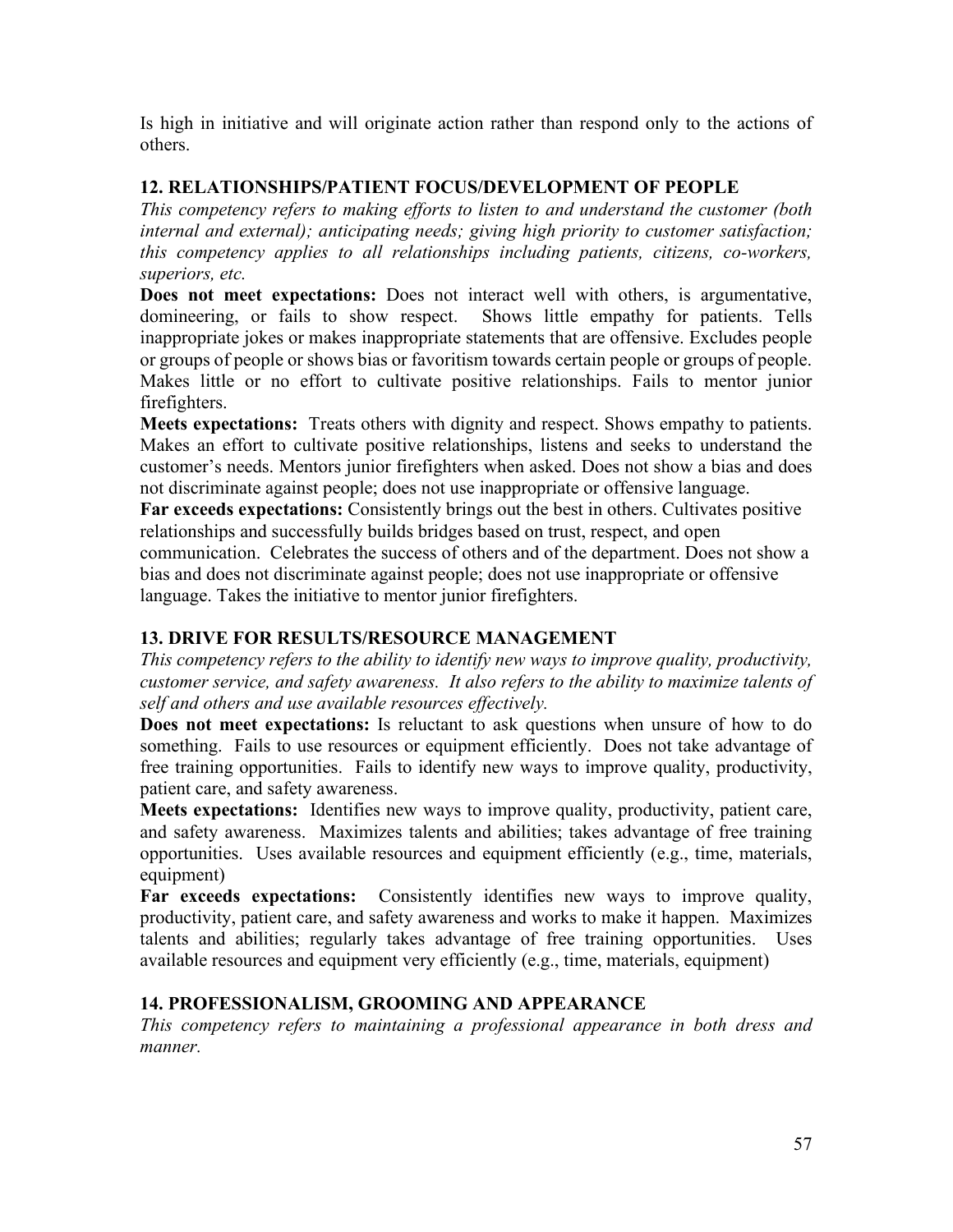**Does not meet expectations:** Often has a sloppy physical appearance; uniform is often unkempt or dirty. Employee demonstrates little or no desire to build relationships within the community; rarely participates in PR events.

**Meets expectations:** Keeps an acceptable physical appearance. Employee has a positive relationship with the community and participates in PR events.

**Far exceeds expectations:** Keeps an exceptional physical appearance. Uniform is always neat and clean. Employee actively seeks relationships throughout the community and is a valuable asset for promoting the department. Takes a leadership role in PR events.

# **15. HUMAN RESOURCE MANAGEMENT (\*\*Added category, reflected in grading system)**

*This duty involves utilizing human resources to accomplish assignments in accordance with safety procedures, standard operating procedures, and job descriptions in an efficient manner. This duty also involves evaluating and inspecting subordinates' performance, maintains discipline and supervision of personnel during emergency and nonemergency work periods.*

**Does not meet expectations:** Does not complete assigned tasks due to lack of control over subordinates. Does not work with subordinates to accomplish tasks. Does not build relationships with all members of the shift and others within the department. Employee Performance Evaluations are not complete and not turned in on time. Does not perform continuous evaluation and mentoring of subordinates in order to improve their performance.

**Meets expectations:** Follows procedures. Assigns duties to subordinates to be completed. Completes performance evaluations on all subordinates and maintains a positive relationship with others.

**Far exceeds expectations:** Always works alongside and with their subordinates while performing assigned duties until completed. Continually reviews policies to maintain control and safe operations of emergency and nonemergency operations. Employee performance evaluations are completed before due date, and there is ongoing evaluation and mentoring of subordinates. Positive relationships with subordinates and other department personnel are maintained.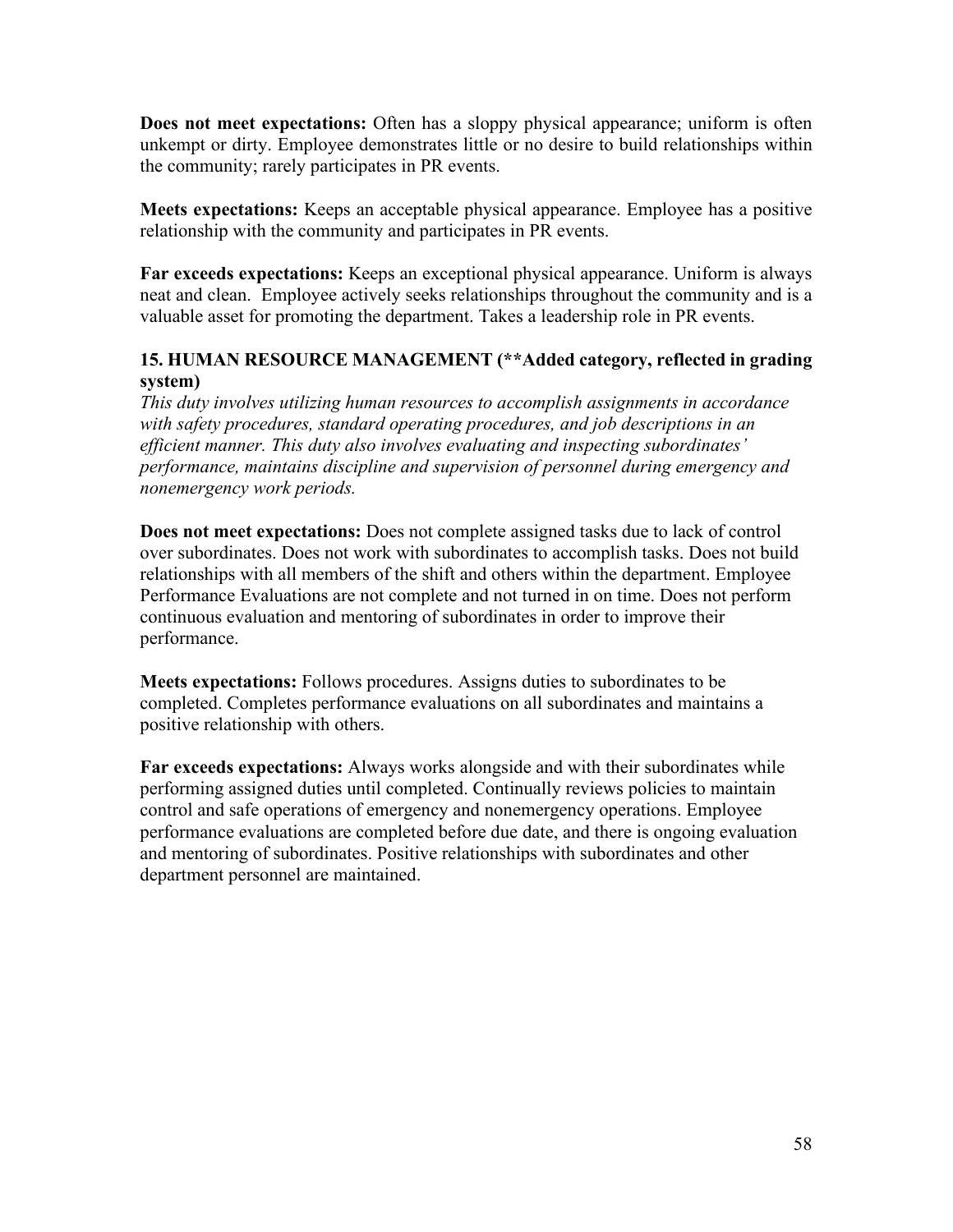#### **FIREFIGHTER PERFORMANCE EVALUATION**

| <b>Employee Name</b> Choose an item.  |                                                           | <b>Employee Title</b> Choose an item. |  |
|---------------------------------------|-----------------------------------------------------------|---------------------------------------|--|
| Appraiser's Name Choose an item.      |                                                           | Appraiser's Title Choose an item.     |  |
| Rating Period 12/19/2016 to 9/30/2017 |                                                           | Date of Appraisal 8/14/2017           |  |
|                                       | Type of Appraisal: $\boxtimes$ Annual $\Box$ Probationary | $\Box$ Other                          |  |

#### **Part I Competency Evaluation – How This Employee Achieved Results**

Ratings for competencies evaluate the degree to which employees used their skills and knowledge in achieving results. Comments are **mandatory** for all competencies evaluated.

#### **Core Competencies**

Assess employee on each of the competencies listed in this section by placing the appropriate rating (1-5) in the "Rating" column. Rating guidelines located in the instructions must be utilized.

**1:** Does Not Meet Expectations **2:** Marginal – Needs Improvement **3:** Meets Expectations – Average **4:** Exceeds Expectations- Above Average **5:** Far Exceeds Expectations – Exemplary

|    | Competency                                                           | Comments                  | Rating |
|----|----------------------------------------------------------------------|---------------------------|--------|
|    | 1. WRITTEN<br><b>COMMUNICATION</b><br><b>SKILLS</b>                  | Click here to enter text. | rating |
| 2. | <b>VERBAL</b><br><b>COMMUNICATIONS</b><br><b>SKILLS</b>              | Click here to enter text  | rating |
|    | 3. SAFETY AWARENESS                                                  |                           |        |
|    | 4. DRIVING SKILLS<br>(Does not apply to Lieutenants<br>and Captains) |                           |        |
| 5. | Competency<br><b>RADIO AND ELECTRONIC</b><br><b>DEVICE USE</b>       | Comments                  | Rating |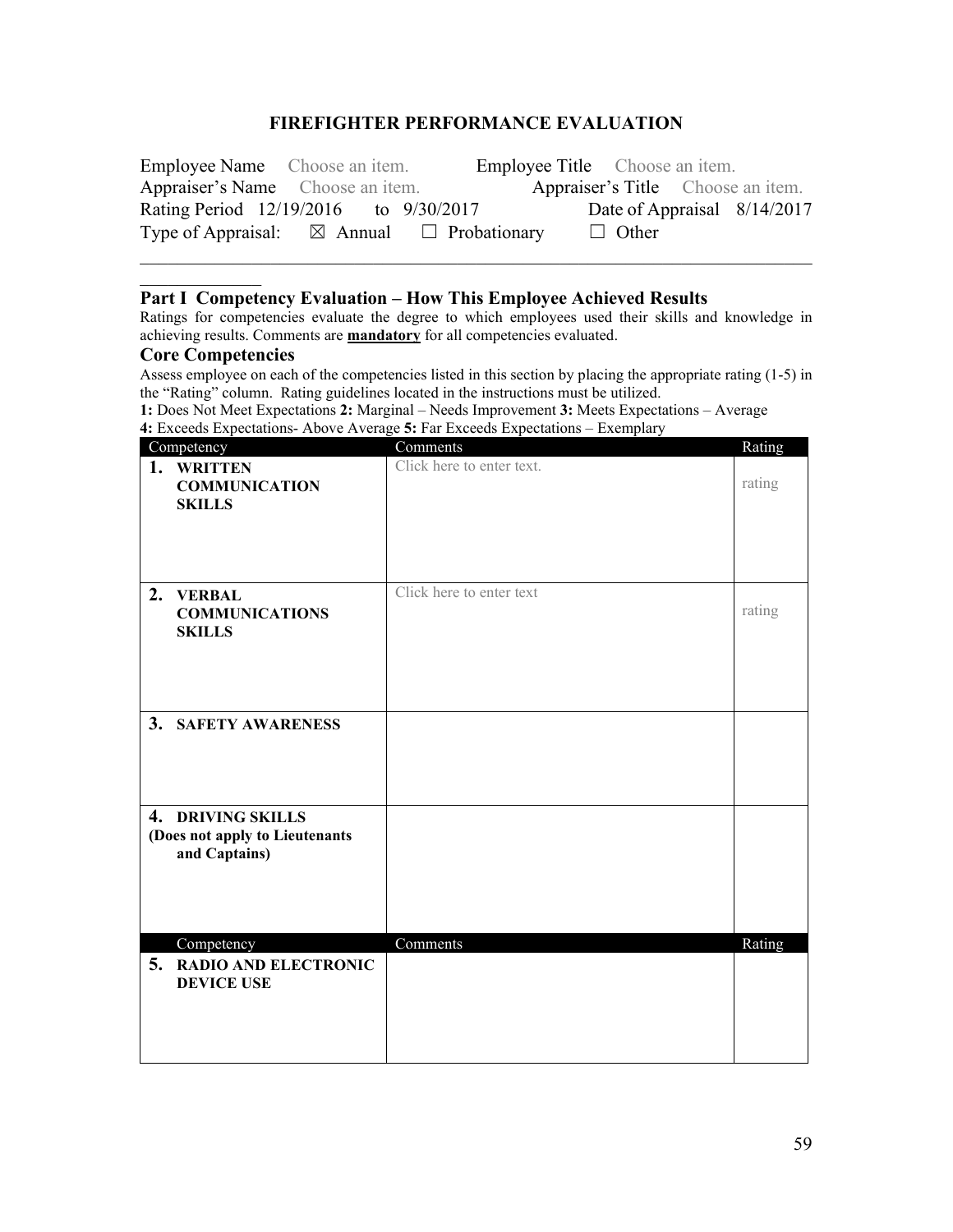| 6. KNOWLEDGE AND<br><b>COMPLIANCE OF CITY</b><br><b>AND DEPARTMENT</b><br><b>POLICY</b> |  |
|-----------------------------------------------------------------------------------------|--|
| 7. KNOWLEDGE OF SOPS<br><b>AND EMS PROTOCOLS</b>                                        |  |
| 8. KNOWLEDGE OF AREA<br><b>GEOGRAPHY</b>                                                |  |
| 9. DECISION MAKING                                                                      |  |
| 10. DEPENDABILITY                                                                       |  |
| 11. MOTIVATION /<br><b>INITIATIVE</b>                                                   |  |
| 12. RELATIONSHIPS/PATIENT<br><b>FOCUS/ DEVELOPMENT</b><br><b>OF PEOPLE</b>              |  |
| 13. DRIVE FOR<br><b>RESULTS/RESOURCE</b><br><b>MANAGEMENT</b>                           |  |
| 14. PROFESSIONLISM,<br><b>GROOMING AND</b><br><b>APPEARANCE</b>                         |  |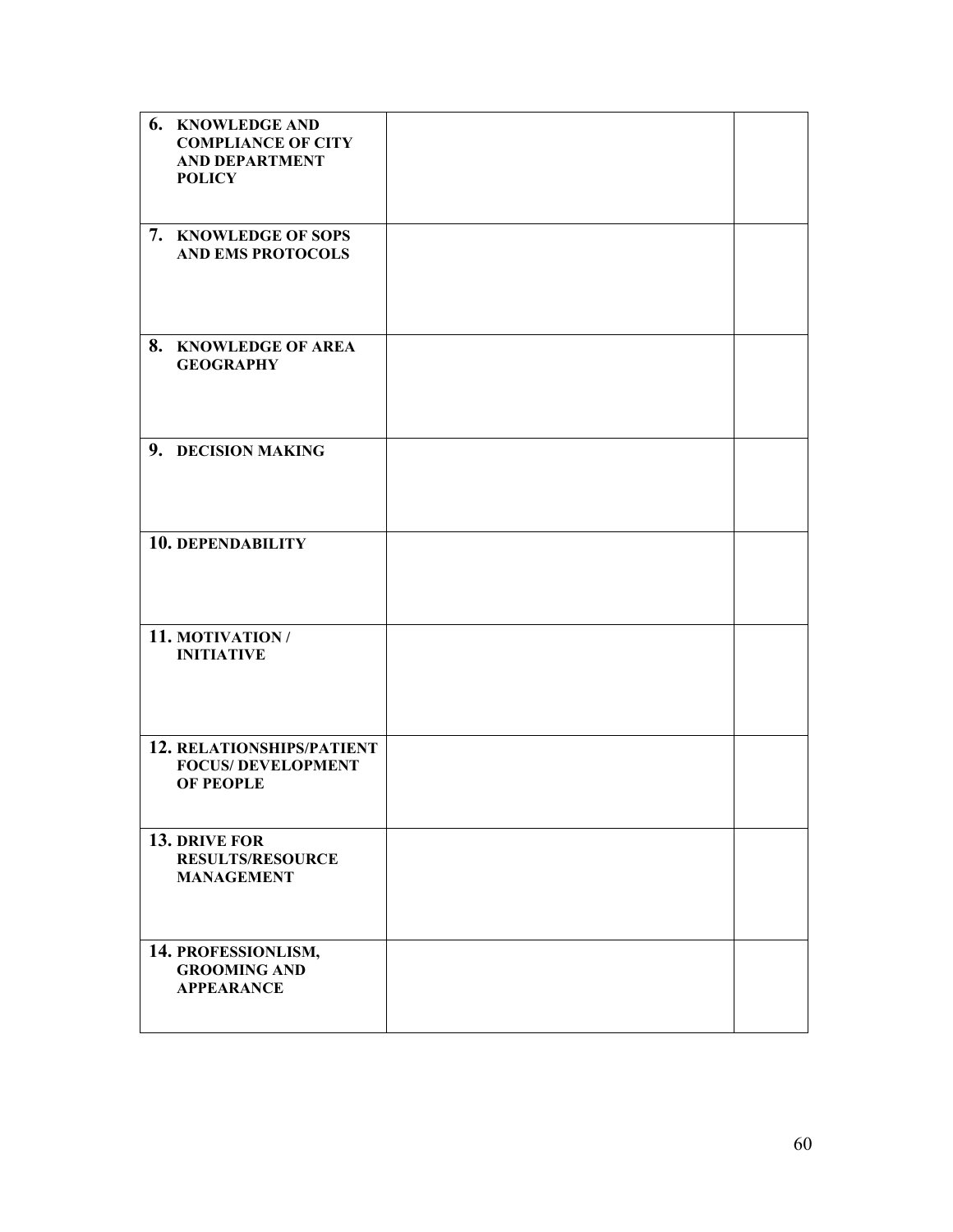| <b>15. HUMAN RESOURCE</b><br><b>MANAGEMENT</b> (Only<br>applies to Company Officers) | Click here to enter text. |  |
|--------------------------------------------------------------------------------------|---------------------------|--|
|                                                                                      |                           |  |

#### **Part IISummary of Results Achieved for Appraisal Period**

Describe specific goals and results achieved during the year and assign a rating in the spaces below. Assess employee on each of the goals listed in this section by placing the appropriate rating (N, M, or E) in the "Rating" column. Goals must be related back to a specific competency.

| N: Does Not Meet Expectations | M: Meets Expectations | E: Exceeds Expectations |
|-------------------------------|-----------------------|-------------------------|
| Performance Goal              | Results Achieved      | Rating                  |
|                               |                       |                         |
|                               |                       |                         |
|                               |                       |                         |
|                               |                       |                         |
|                               |                       |                         |
| Click here to enter text.     |                       |                         |
|                               |                       |                         |
|                               |                       |                         |
|                               |                       |                         |
|                               |                       |                         |

#### **Appraiser's Comments**

The appraiser should provide any additional comments below that he/she believes are important for describing the employee's performance and contributions, including any factors that may have positively or adversely impacted performance.

#### **Overall Evaluation of Competencies**

Total the numbers provided for each rating. **0**% Merit Raise **14–41**points\*

**3%** Merit Raise **42-46** points / **4%** Merit Raise **47-50** points / **5%** Merit Raise **51-54** points\* **5.5**% Merit Raise **55-58** points\* / **6%** Merit Raise **59-70** points**\***

\*Requires supporting documentation.

| <b>Total Points</b> | Merit Raise |
|---------------------|-------------|
|                     |             |
|                     |             |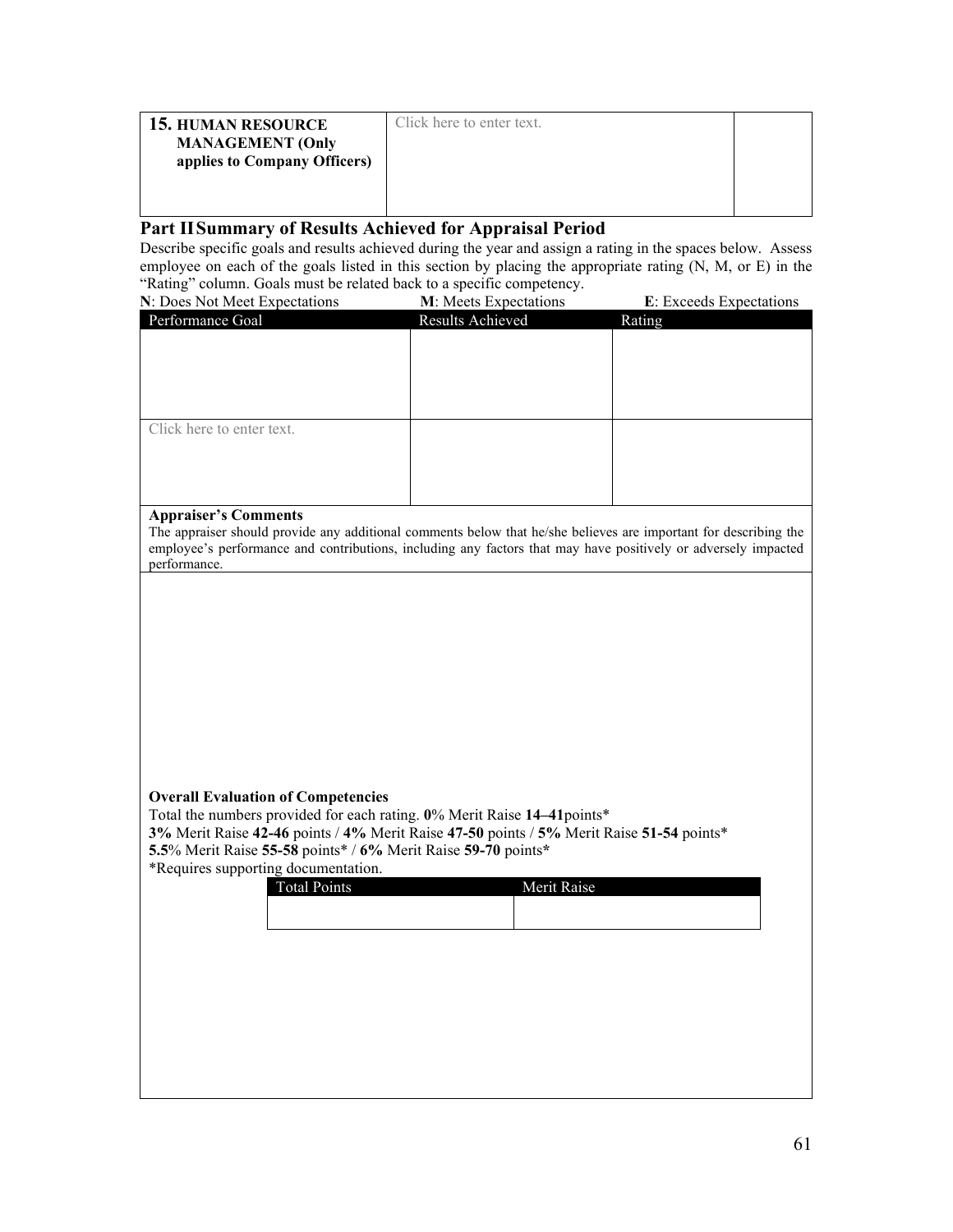# **Part III Goal Setting and Annual Performance Planning for Year**

**Instructions:** This section should be completed jointly between appraiser and appraisee. Indicate two specific goals and objectives to be accomplished during the upcoming evaluation period.

**First Overall Goal (What):** 

**Specific Performance Objectives (Action Steps):**

**Outcome Measures (Results):**

**Importance of Goal:**

**Time of Goal (Target Completion Quarter):**

**Comments:** Click here to enter text.

**Second Overall Goal (What):** 

**Specific Performance Objectives (Action Steps):**

**Outcome Measures (Results):**

**Importance of Goal:**

**Time of Goal (Target Completion Quarter):**

**Comments:** Click here to enter text.

#### **Part IV Signatures**

The employee should sign below to acknowledge having received this appraisal and having the opportunity to discuss its contents with the appraiser. Signing does not indicate agreement with the contents of this appraisal, and the employee may comment as appropriate.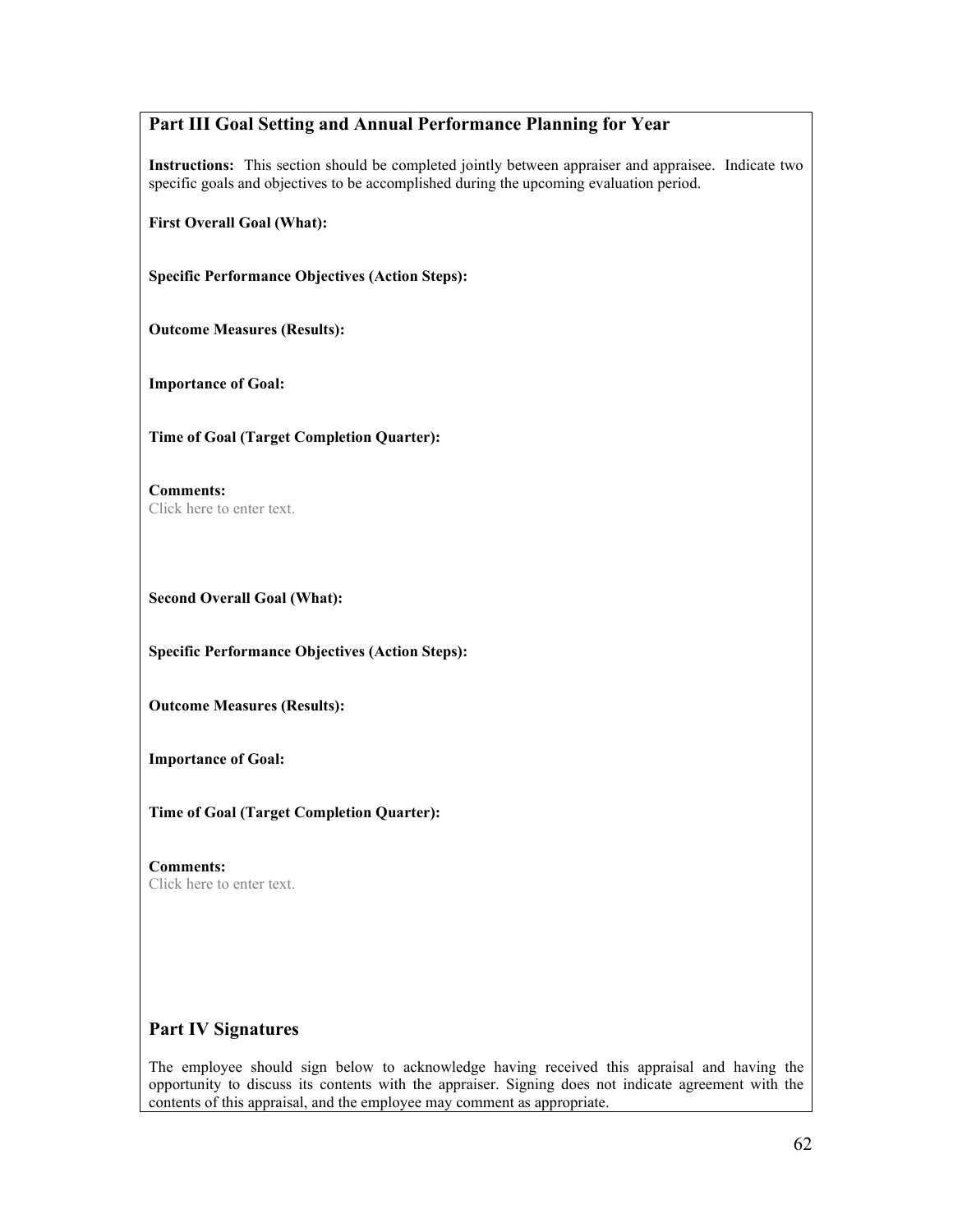| I the undersigned employee [ ] agree or [ ] disagree with this performance evaluation.                                                                                                                                                                           |      |
|------------------------------------------------------------------------------------------------------------------------------------------------------------------------------------------------------------------------------------------------------------------|------|
| Employee's Signature (required)                                                                                                                                                                                                                                  | Date |
| Appraiser's Signature (required)                                                                                                                                                                                                                                 | Date |
| <b>Signature of Reviewer (Department Head)</b> *<br>*If Department Head is the Appraiser, City Manager will sign as Reviewer<br>Your signature below certifies that you have reviewed this appraisal and the comments made by the<br>individual being appraised. |      |
| Reviewer's Signature                                                                                                                                                                                                                                             | Date |
| Title, Department                                                                                                                                                                                                                                                |      |
| <b>Comments by Individual being Appraised</b><br>In the space below, please write any comments you have about this appraisal of your performance. Attach<br>additional pages as necessary.                                                                       |      |
|                                                                                                                                                                                                                                                                  |      |
|                                                                                                                                                                                                                                                                  |      |
|                                                                                                                                                                                                                                                                  |      |

Г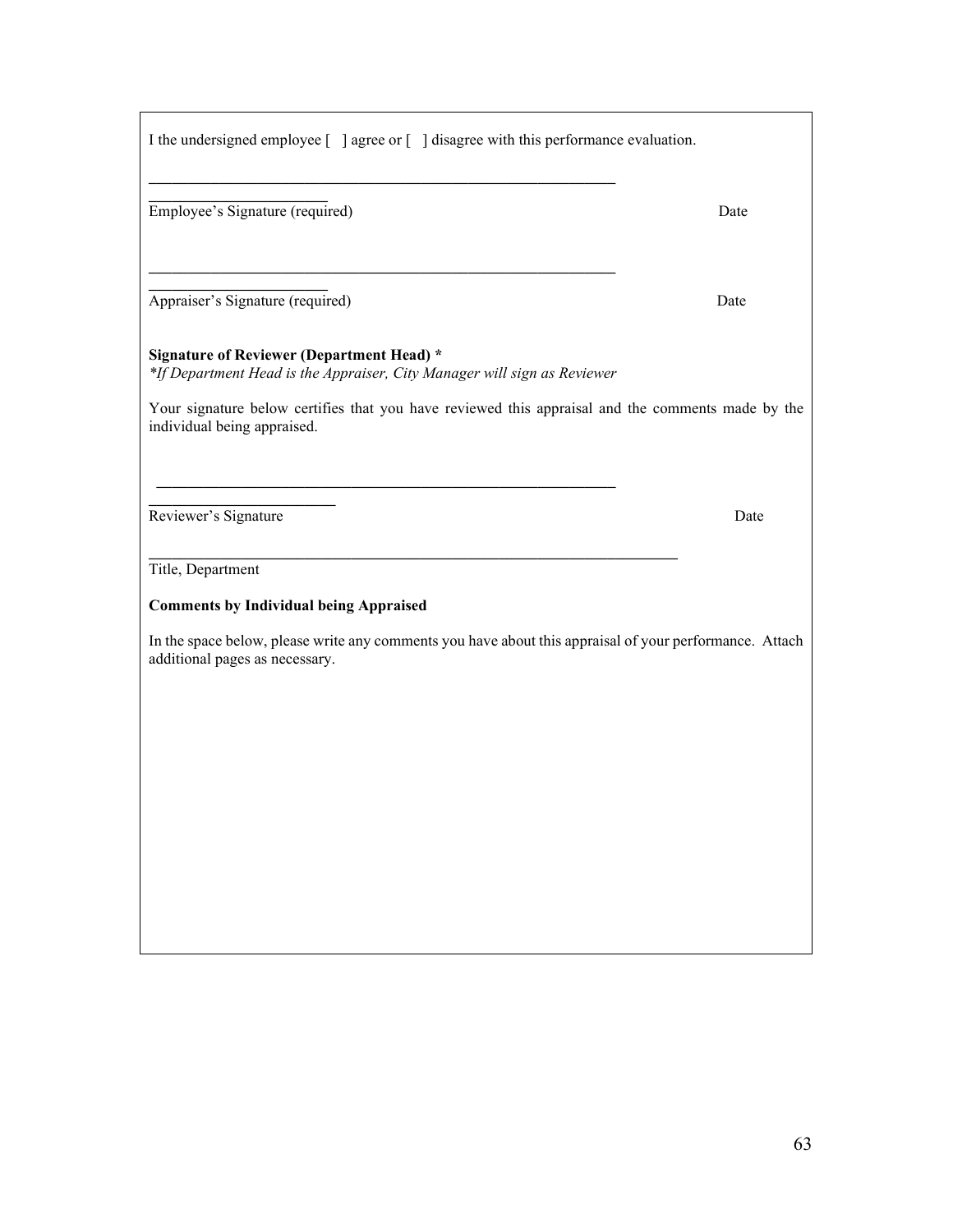# APPENDIX C PAY STEP PLAN

| Grade/Step                      | 0     |          |          |          |          |          | h        |          |          |          |          |          |          |          |          | 15       | 16       |          |           | 19        | 20        |
|---------------------------------|-------|----------|----------|----------|----------|----------|----------|----------|----------|----------|----------|----------|----------|----------|----------|----------|----------|----------|-----------|-----------|-----------|
| Firefighter/EMT                 | 43680 | \$43,680 | \$44,990 | \$46,790 | \$49,130 | \$51,586 | \$51,586 | \$54,165 | \$54,165 | \$56,874 | \$56,874 | \$58,011 | \$58,011 | \$59,171 | \$59,171 | \$60,355 | \$60,355 | \$60,958 | \$61,568  | \$62,183  | \$62,805  |
| Firefighter / PMD               | 48680 | \$48,680 | \$50,140 |          | \$54,753 | \$57,491 | \$57,491 | \$60,366 | \$60,366 | \$63,384 | \$63,384 | \$64,651 | \$64,651 | \$65,945 | \$65,945 | \$67,263 | \$67,263 | \$67,936 | \$68,615  | \$69,302  | \$69,995  |
| Lead Medic                      | 53548 | \$53,548 | \$55,154 | \$57,361 | \$60,229 | \$63,240 | \$63,240 | \$66,402 | \$66,402 | \$69,722 | \$69,722 | \$71,117 | \$71,117 | \$72,539 | \$72,539 | \$73,990 | \$73,990 | \$74,730 | \$75.477  | \$76,232  | \$76,994  |
| Engineer                        | 58902 | \$58,902 | \$60,669 | \$63,096 | \$66,251 | \$69,563 | \$69,563 | \$73,041 | \$73,041 | \$76,693 | \$76,693 | \$78,227 | \$78,227 | \$79,792 | \$79,792 | \$81,388 | \$81,388 | \$82,201 | \$83,024  | \$83,854  | \$84,692  |
| Lieutenant                      | 64793 | \$64,793 | \$66,737 | \$69,406 | \$72,877 | \$76,520 | \$76,520 | \$80,346 | \$80,346 | \$84,364 | \$84,364 | \$86,051 | \$86,051 | \$87,772 | \$87,772 | \$89,527 | \$89,527 | \$90,423 | \$91,327  | \$92,240  | \$93,163  |
| Captain                         | 71272 | \$71,272 | \$73,410 | \$76,347 | \$80,164 | \$84,172 | \$84,172 | \$88,381 | \$88,381 | \$92,800 | \$92,800 | \$94,656 | \$94,656 | \$96,549 | \$96,549 | \$98,480 | \$98,480 | \$99,465 | \$100,459 | \$101,464 | \$102,478 |
| PERCENTAGE                      |       | 0.00%    | 3.00%    | 4.00%    | 5.00%    | 5.00%    | 0.00%    | 5.00%    | 0.00%    | 5.00%    | 0.009    | 2.00%    | 0.009    | 2.00%    | 0.009    | 2.00%    | 0.009    | 1.009    | 1.00%     | 1.009     | 1.00%     |
| Plus CPI Annually Min 2 / Max 3 |       |          |          |          |          |          |          |          |          |          |          |          |          |          |          |          |          |          |           |           |           |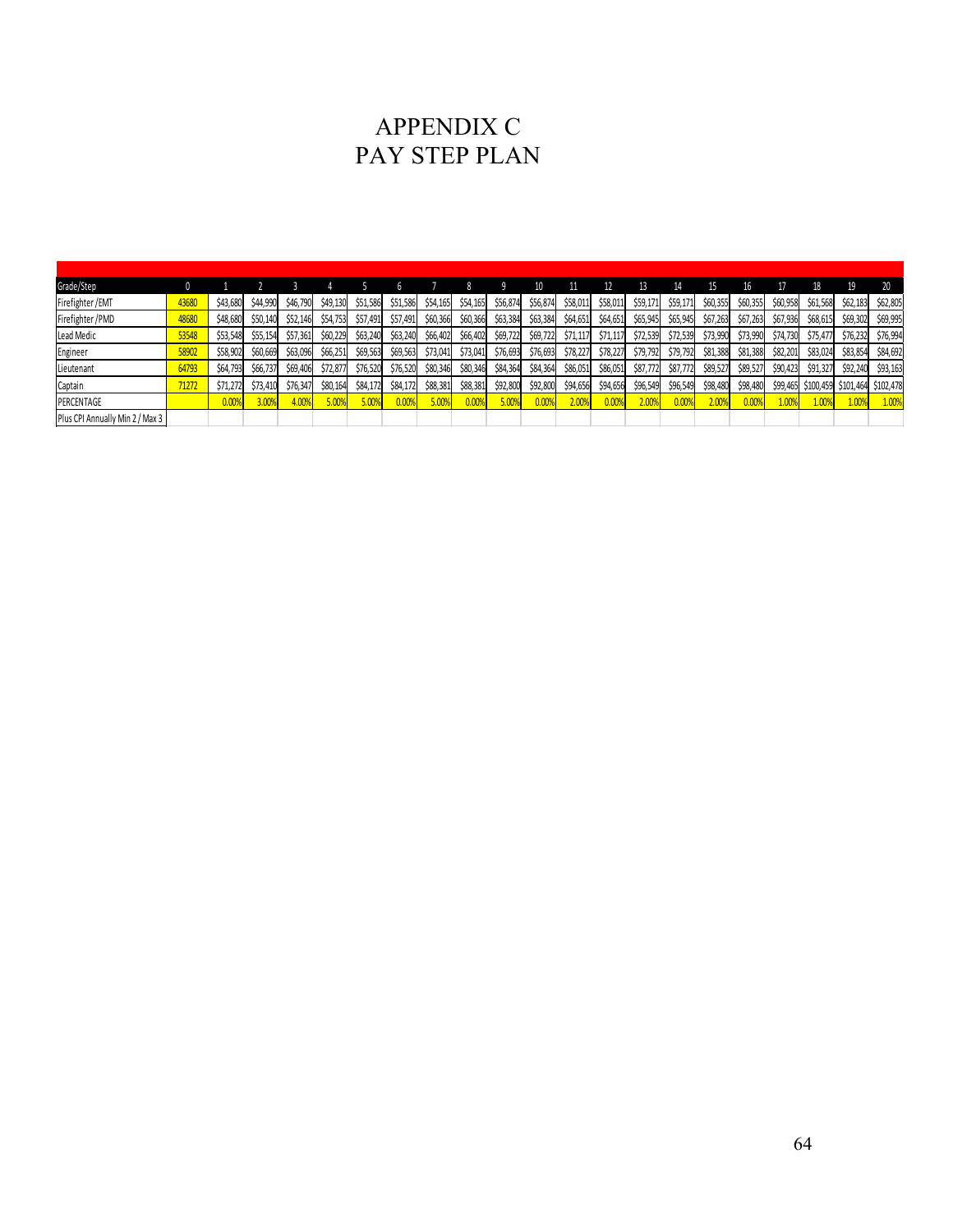# APPENDIX D PAY STEP PLAN IMPLEMENTATION

|                    |              | <b>APPENDIX D</b> |         |             |             |                  |         |
|--------------------|--------------|-------------------|---------|-------------|-------------|------------------|---------|
| Rank               | Employee     | Current           | 0.05    | <b>COLA</b> | New Pay     | <b>STEP</b>      | Hourly  |
|                    | Richardson   | \$87,098          | \$4,355 | \$91,453    | \$92,800    | 10               | \$31.87 |
| <b>CAPTAINS</b>    | Baughn       | \$94,902          | \$4,745 | \$99,647    | \$100,459   | 18               | \$34.50 |
|                    | Russell      | \$90,447          | \$4,522 | \$94,969    | \$96,549    | 14               | \$33.16 |
|                    | Mayberry     | \$70,325          | \$3,516 | \$73,841    | \$76,693    | 10               | \$26.34 |
|                    | French       | \$57,949          | \$2,897 | \$60,846    | \$63,096    | 3                | \$21.67 |
| <b>ENGINEERS</b>   | Loud         | \$75,887          | \$3,794 | \$79,681    | \$79,792    | 14               | \$27.40 |
|                    | Hulett       | \$61,967          | \$3,098 | \$65,066    | \$66,251    | $\overline{4}$   | \$22.75 |
|                    | Tucker       | \$58,677          | \$2,934 | \$61,611    | \$63,609    | 3                | \$21.84 |
|                    | Morris       | \$55,095          | \$2,755 | \$57,850    | \$58,902    | $\mathbf{1}$     | \$20.23 |
|                    | Edison       | \$83,400          | \$4,170 | \$87,570    | \$87,772    | 14               | \$30.14 |
| <b>LIEUTENANTS</b> | Carter       | \$67,267          | \$3,363 | \$70,631    | \$72,877    | 4                | \$25.03 |
|                    | M. Morris    | \$63,307          | \$3,165 | \$66,472    | \$66,737    | $\overline{2}$   | \$22.92 |
|                    | Gruhn        | \$33,604          | \$1,680 | \$35,285    | \$43,680    | $\mathbf 1$      | \$15.00 |
|                    | Jordan       | \$33,604          | \$1,680 | \$35,285    | \$43,680    | $\mathbf{1}$     | \$15.00 |
| <b>EMT</b>         | Wilcox       | \$33,604          | \$1,680 | \$35,285    | \$43,680    | $\mathbf{1}$     | \$15.00 |
|                    | Watterson    | \$33,604          | \$1,680 | \$35,285    | \$43,680    | $\mathbf{1}$     | \$15.00 |
|                    | Clinton      | \$33,604          | \$1,680 | \$35,285    | \$43,680    | $\mathbf{1}$     | \$15.00 |
|                    | Wick         | \$33,604          | \$1,680 | \$35,284    | \$43,680    | $\mathbf{1}$     | \$15.00 |
|                    | Swanda       | \$33,604          | \$1,680 | \$35,284    | \$43,680    | $\mathbf{1}$     | \$15.00 |
|                    | New Hire     | \$33,604          | \$1,680 | \$35,284    | \$43,680    | $\mathbf{1}$     | \$15.00 |
|                    | New Hire     | \$33,604          | \$1,680 | \$35,284    | \$43,680    | $\mathbf 1$      | \$15.00 |
|                    | <b>Burke</b> | \$49,679          | \$2,484 | \$52,163    | \$57,491    | $\boldsymbol{6}$ | \$19.74 |
|                    | Dowie        | \$61,036          | \$3,052 | \$64,087    | \$65,945    | 14               | \$22.65 |
|                    | Pikula       | \$50,086          | \$2,504 | \$52,591    | \$57,491    | $\boldsymbol{6}$ | \$19.74 |
|                    | Ross         | \$49,853          | \$2,493 | \$52,346    | \$57,491    | 6                | \$19.74 |
| <b>PARAMEDIC</b>   | Powell       | \$45,456          | \$2,273 | \$47,729    | \$52,146    | 3                | \$17.91 |
|                    | Lancaster    | \$47,466          | \$2,373 | \$49,839    | \$54,753    | $\overline{4}$   | \$18.80 |
|                    | Youngman     | \$45,282          | \$2,264 | \$47,546    | \$52,146    | 3                | \$17.91 |
|                    | Cook         | \$45,835          | \$2,292 | \$48,127    | \$52,146    | 3                | \$17.91 |
|                    | Lee          | \$45,660          | \$2,283 | \$47,943    | \$52,146    | 3                | \$17.91 |
|                    | <b>Black</b> | \$45,835          | \$2,292 | \$48,127    | \$52,146    | 3                | \$17.91 |
|                    | Morency      | \$33,604          | \$1,680 | \$35,285    | \$43,680    | 1                | \$15.00 |
|                    | New Hire     | \$33,604          | \$1,680 | \$35,284    | \$43,680    | $\mathbf{1}$     | \$15.00 |
| Total              |              |                   |         |             | \$1,959,918 |                  |         |